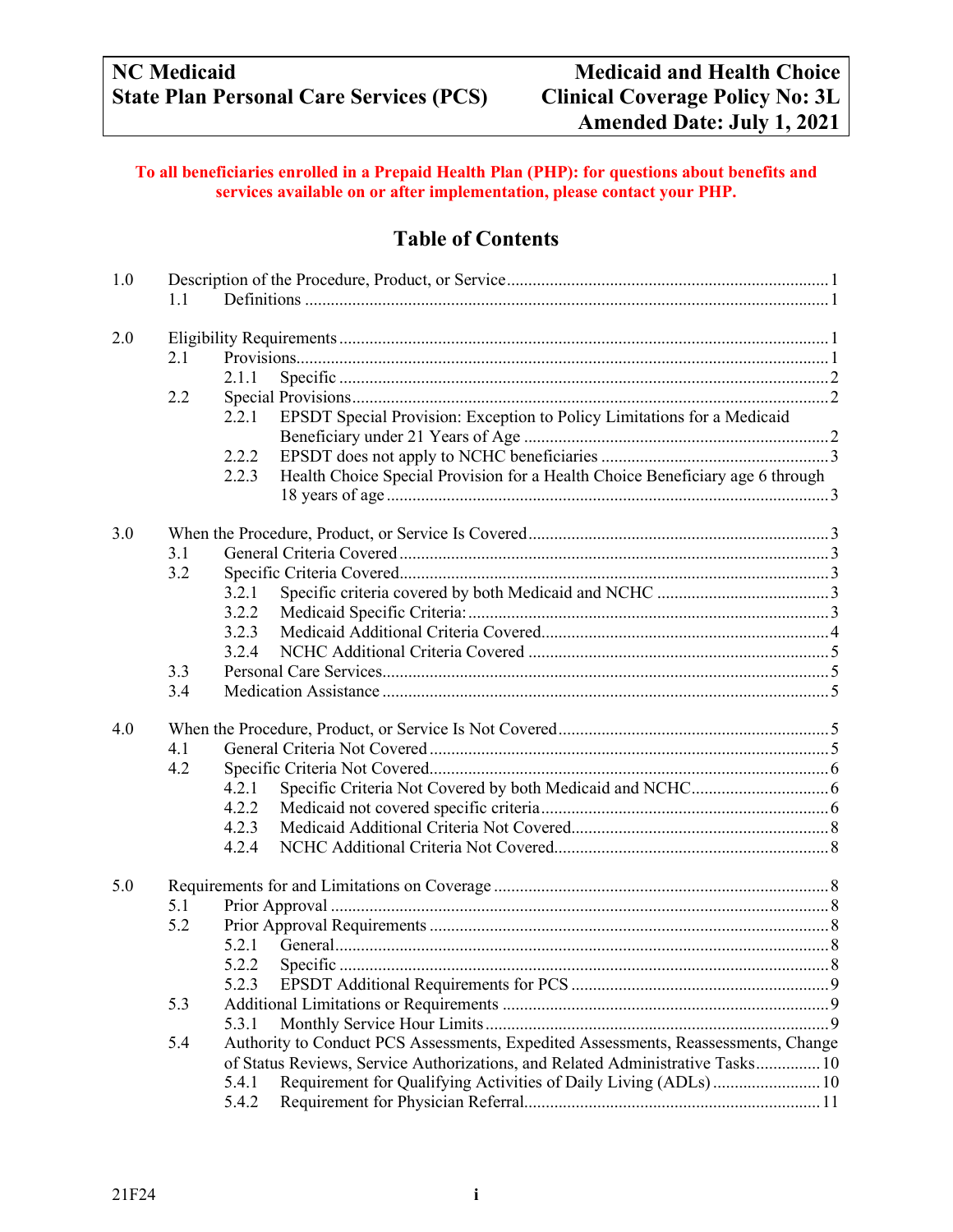# **NC** Medicaid<br>
State Plan Personal Care Services (PCS) Clinical Coverage Policy No: 3L **State Plan Personal Care Services (PCS)**

# **Amended Date: July 1, 2021**

|     |           | 5.4.3  |                                                                                        |  |
|-----|-----------|--------|----------------------------------------------------------------------------------------|--|
|     |           | 5.4.4  |                                                                                        |  |
|     |           | 5.4.5  |                                                                                        |  |
|     |           | 5.4.6  |                                                                                        |  |
|     |           | 5.4.7  | Requirements for PCS Assessment and Reassessment Tools 14                              |  |
|     |           | 5.4.8  |                                                                                        |  |
|     |           | 5.4.9  | Determination of the Beneficiary's ADL Self-Performance Capacities 15                  |  |
|     |           | 5.4.10 | Minimum Requirement for Admission to and Continuation of PCS 16                        |  |
|     |           | 5.4.11 | Requirements for Selecting and Changing PCS Providers 16                               |  |
|     | 5.5       |        |                                                                                        |  |
|     | 5.6       |        |                                                                                        |  |
| 6.0 |           |        |                                                                                        |  |
|     | 6.1       |        | Provider Qualifications and Occupational Licensing Entity Regulations 18               |  |
|     |           | 6.1.1  |                                                                                        |  |
|     |           | 6.1.2  | PCS Paraprofessional Aide Minimal Training Requirements  19                            |  |
|     |           | 6.1.3  | Provider Interface: Web-Based Beneficiary and Provider Records Management              |  |
|     |           |        |                                                                                        |  |
|     |           | 6.1.4  |                                                                                        |  |
|     |           | 6.1.5  |                                                                                        |  |
|     | 6.2       |        |                                                                                        |  |
| 7.0 |           |        |                                                                                        |  |
|     | 7.1       |        |                                                                                        |  |
|     | 7.2       |        |                                                                                        |  |
|     | 7.3       |        |                                                                                        |  |
|     | 7.4       |        |                                                                                        |  |
|     |           | 7.4.1  | Electronic Visit Verification Requirements (EVV) Minimum Requirements22                |  |
|     |           | 7.4.2  | Electronic Visit Verification (EVV) Technology Options and Requirements23              |  |
|     | 7.5       |        |                                                                                        |  |
|     | 7.6       |        |                                                                                        |  |
|     | 7.7       |        |                                                                                        |  |
|     | 7.8       |        | Quality Improvement, Utilization Review, Pre- and Post-Payment Audits24                |  |
|     | 7.9       |        |                                                                                        |  |
|     | 7.10      |        |                                                                                        |  |
| 8.0 |           |        |                                                                                        |  |
|     |           |        |                                                                                        |  |
|     |           |        |                                                                                        |  |
|     | А.        |        |                                                                                        |  |
|     | <b>B.</b> |        | International Classification of Diseases and Related Health Problems, Tenth Revisions, |  |
|     |           |        | Clinical Modification (ICD-10-CM) and Procedural Coding System (PCS)  45               |  |
|     | $C$ .     |        |                                                                                        |  |
|     | D.        |        |                                                                                        |  |
|     | Ε.        |        |                                                                                        |  |
|     | F.        |        |                                                                                        |  |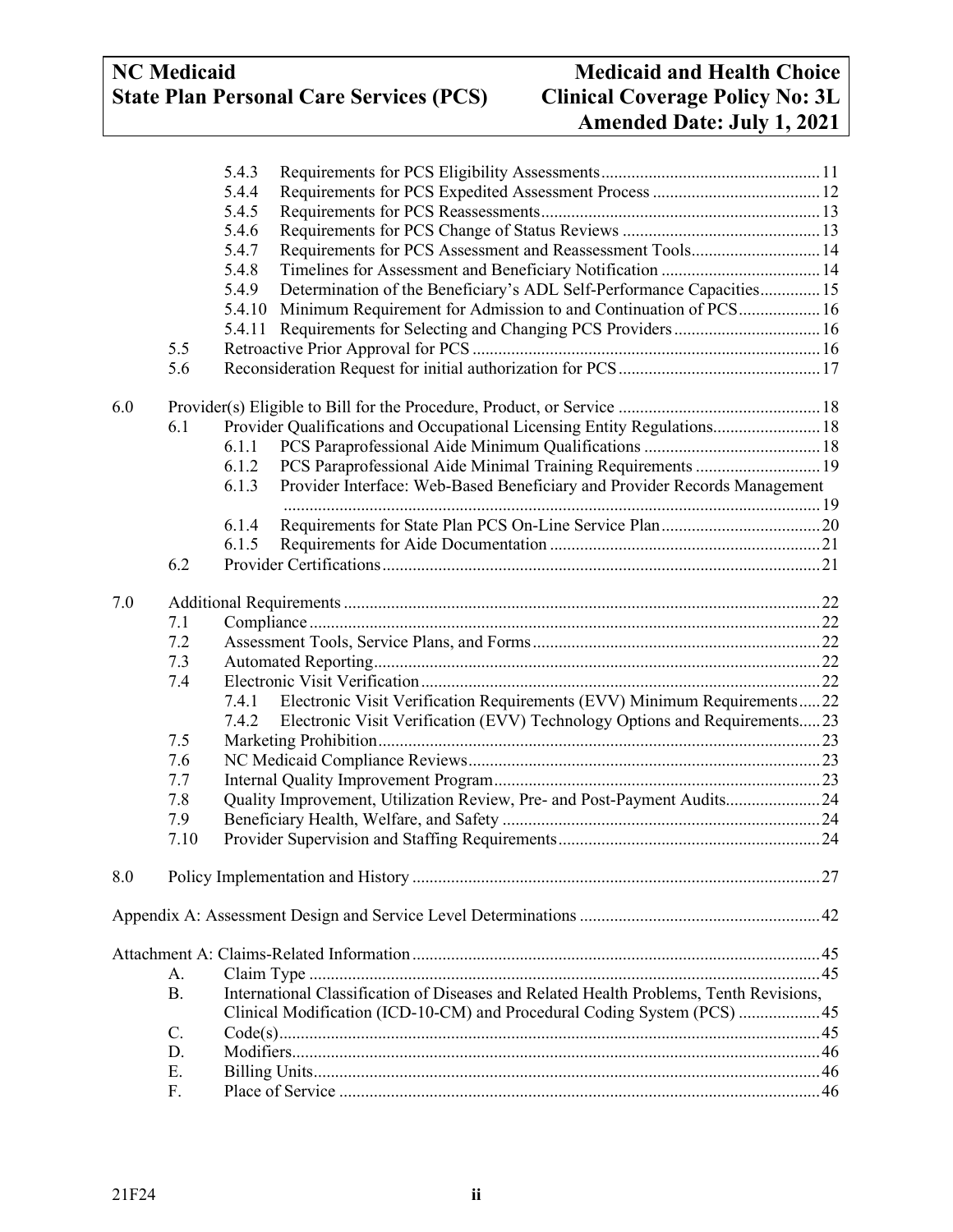# **NC** Medicaid<br> **Net and Health Choice**<br> **State Plan Personal Care Services (PCS) Clinical Coverage Policy No: 3L State Plan Personal Care Services (PCS)**

| Reimbursement |  |
|---------------|--|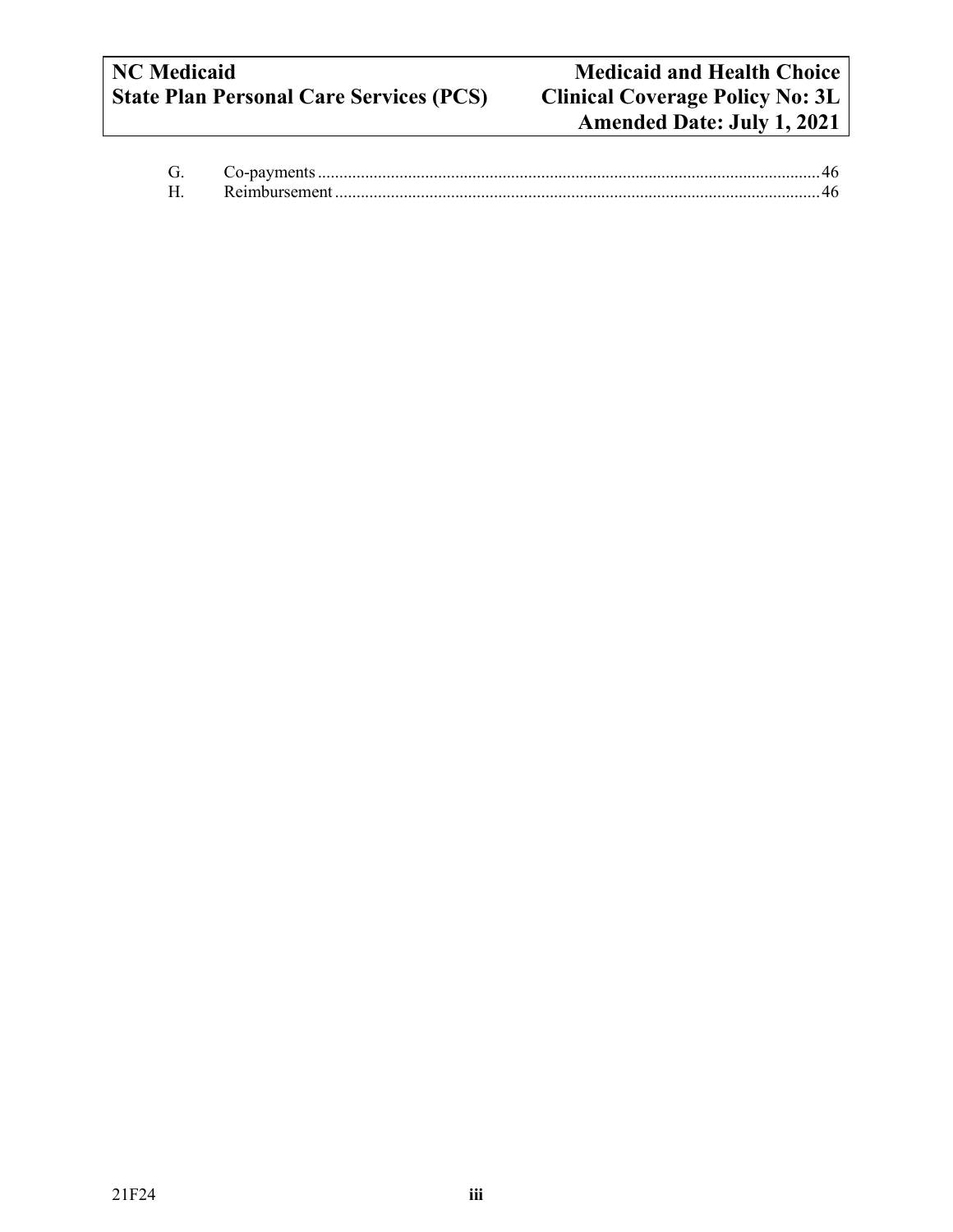#### **Related Clinical Coverage Policies**

Refer to<https://medicaid.ncdhhs.gov/> for the related coverage policies listed below:

## <span id="page-3-0"></span>**1.0 Description of the Procedure, Product, or Service**

State Plan Personal Care Services (PCS) provide Personal Care Services in the Medicaid beneficiary's living arrangement by paraprofessional aides employed by licensed home care agencies, licensed adult care homes, or home staff in licensed supervised living homes. For the remainder of this policy, State Plan PCS is referenced as PCS.

The amount of prior approved service is based on an assessment conducted by an independent entity to determine the beneficiary's ability to perform Activities of Daily Living (ADLs). The five qualifying ADLs for the purposes of this program are bathing, dressing, mobility, toileting, and eating.

Beneficiary performance is rated as:

- a. totally independent;
- b. requiring cueing or supervision;
- c. requiring limited hands-on assistance;
- d. requiring extensive hands-on assistance; or
- e. totally dependent.

#### <span id="page-3-1"></span>**1.1 Definitions**

None Apply**.**

## <span id="page-3-3"></span><span id="page-3-2"></span>**2.0 Eligibility Requirements**

#### **2.1 Provisions**

#### *The term "General" found throughout this policy applies to all Medicaid and NCHC policies***)**

a. An eligible beneficiary shall be enrolled in either:

- 1. the NC Medicaid Program *(Medicaid is NC Medicaid program, unless context clearly indicates otherwise*); or
- 2. the NC Health Choice (*NCHC is NC Health Choice program, unless context clearly indicates otherwise)* Program on the date of service and shall meet the criteria in **Section 3.0 of this policy**.
- b. Provider(s) shall verify each Medicaid or NCHC beneficiary's eligibility each time a service is rendered.
- c. The Medicaid beneficiary may have service restrictions due to their eligibility category that would make them ineligible for this service.
- d. Following is only one of the eligibility and other requirements for participation in the NCHC Program under GS 108A-70.21(a): Children must be between the ages of 6 through 18.

#### **CPT codes, descriptors, and other data only are copyright 2021 American Medical Association. All rights reserved. Applicable FARS/DFARS apply.**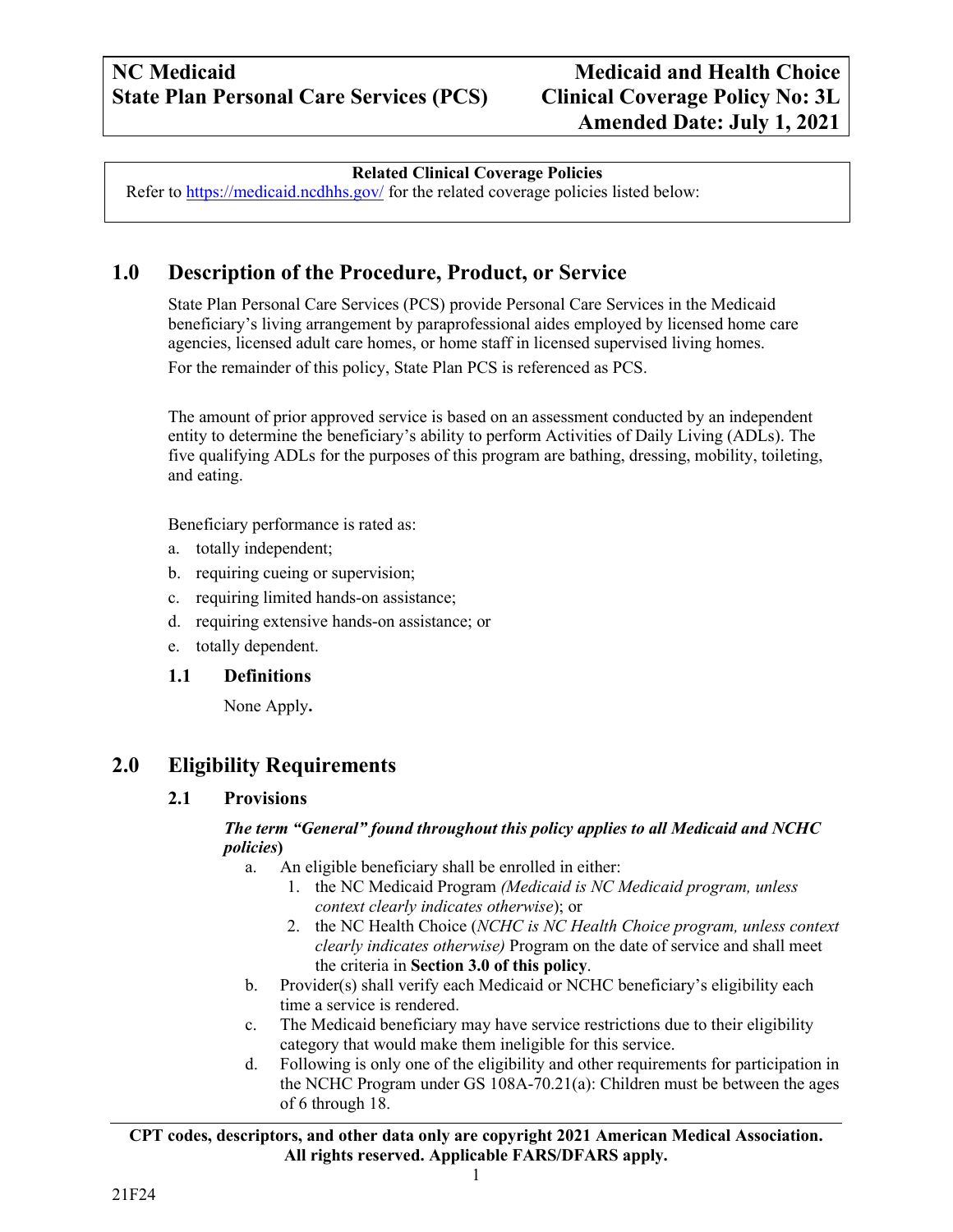#### <span id="page-4-0"></span>**2.1.1 Specific**

(*The term "Specific" found throughout this policy only applies to this policy*) **Medicaid** None Apply.

**NCHC** 

NCHC beneficiaries are not eligible for State Plan Personal Care Services (PCS).

#### <span id="page-4-2"></span><span id="page-4-1"></span>**2.2 Special Provisions**

#### **2.2.1 EPSDT Special Provision: Exception to Policy Limitations for a Medicaid Beneficiary under 21 Years of Age**

#### a. **42 U.S.C. § 1396d(r) [1905(r) of the Social Security Act]**

Early and Periodic Screening, Diagnostic, and Treatment (EPSDT) is a federal Medicaid requirement that requires the state Medicaid agency to cover services, products, or procedures for Medicaid beneficiary under 21 years of age **if** the service is **medically necessary health care** to correct or ameliorate a defect, physical or mental illness, or a condition [health problem] identified through a screening examination**\*\*** (includes any evaluation by a physician or other licensed clinician).

This means EPSDT covers most of the medical or remedial care a child needs to improve or maintain his or her health in the best condition possible, compensate for a health problem, prevent it from worsening, or prevent the development of additional health problems.

Medically necessary services will be provided in the most economic mode, as long as the treatment made available is similarly efficacious to the service requested by the beneficiary's physician, therapist, or other licensed practitioner; the determination process does not delay the delivery of the needed service; and the determination does not limit the beneficiary's right to a free choice of providers.

EPSDT does not require the state Medicaid agency to provide any service, product or procedure:

- 1. that is unsafe, ineffective, or experimental or investigational.
- 2. that is not medical in nature or not generally recognized as an accepted method of medical practice or treatment.

Service limitations on scope, amount, duration, frequency, location of service, and other specific criteria described in clinical coverage policies may be exceeded or may not apply as long as the provider's documentation shows that the requested service is medically necessary "to correct or ameliorate a defect, physical or mental illness, or a condition" [health problem]; that is, provider documentation shows how the service, product, or procedure meets all EPSDT criteria, including to correct or improve or maintain the beneficiary's health in the best condition possible, compensate for a health problem, prevent it from worsening, or prevent the development of additional health problems.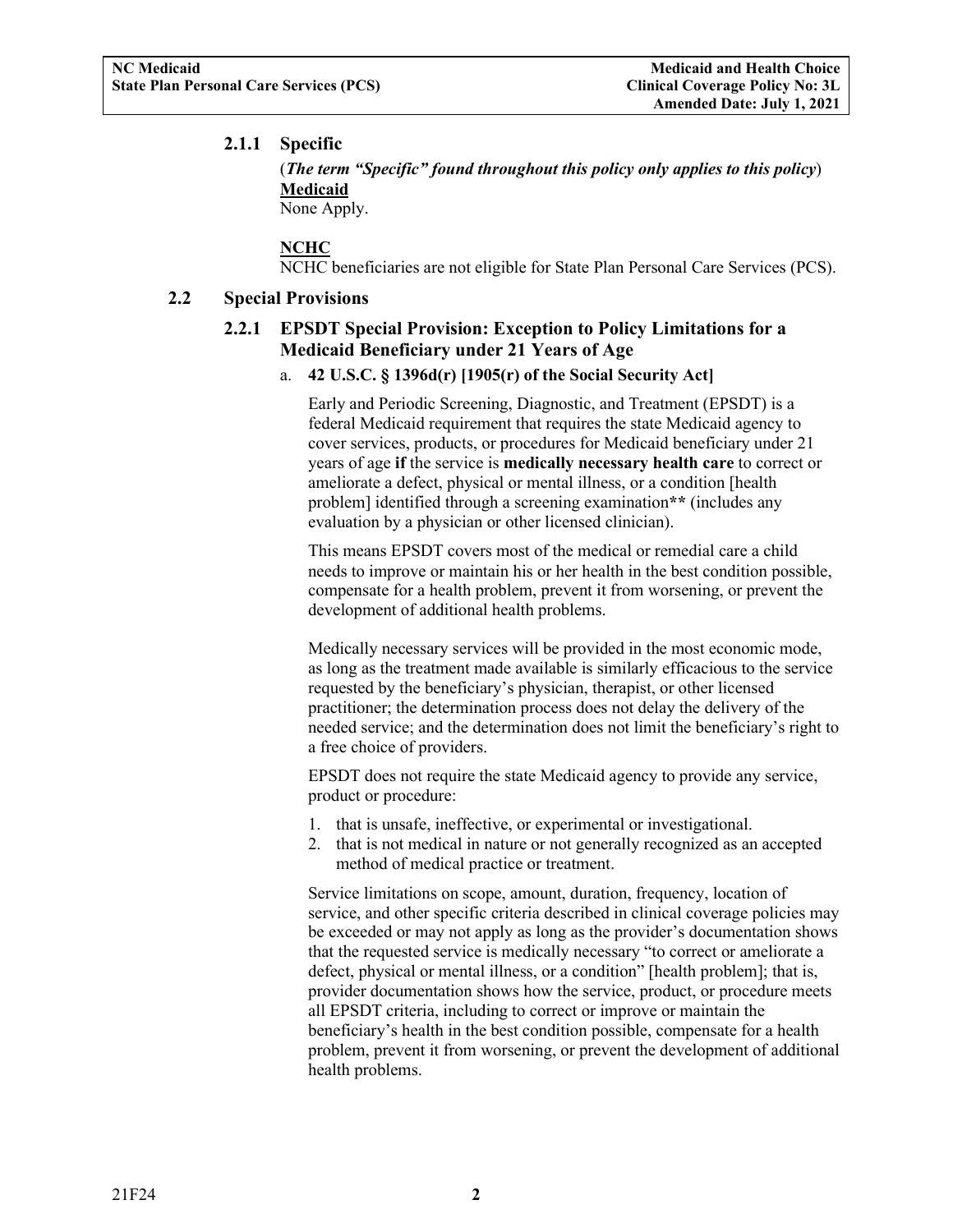#### b. **EPSDT and Prior Approval Requirements**

- 1. If the service, product, or procedure requires prior approval, the fact that the beneficiary is under 21 years of age does **NOT** eliminate the requirement for prior approval.
- 2. **IMPORTANT ADDITIONAL INFORMATION** about EPSDT and prior approval is found in the *NCTracks Provider Claims and Billing Assistance Guide,* and on the EPSDT provider page. The Web addresses are specified below.

*NCTracks Provider Claims and Billing Assistance Guide*: [https://www.nctracks.nc.gov/content/public/providers/provider](https://www.nctracks.nc.gov/content/public/providers/provider-manuals.html)[manuals.html](https://www.nctracks.nc.gov/content/public/providers/provider-manuals.html)

EPSDT provider page: <https://medicaid.ncdhhs.gov/>

#### <span id="page-5-0"></span>**2.2.2 EPSDT does not apply to NCHC beneficiaries**

#### <span id="page-5-1"></span>**2.2.3 Health Choice Special Provision for a Health Choice Beneficiary age 6 through 18 years of age**

NC Medicaid shall deny the claim for coverage for an NCHC beneficiary who does not meet the criteria within **Section 3.0** of this policy. Only services included under the NCHC State Plan and the NC Medicaid clinical coverage policies, service definitions, or billing codes are covered for an NCHC beneficiary.

## <span id="page-5-2"></span>**3.0 When the Procedure, Product, or Service Is Covered**

#### *Note: Refer to Subsection 2.2.1 regarding EPSDT Exception to Policy Limitations for a Medicaid Beneficiary under 21 Years of Age.*

#### <span id="page-5-3"></span>**3.1 General Criteria Covered**

Medicaid and NCHC shall cover procedures, products, and services related to this policy when they are medically necessary, and:

- a. the procedure, product, or service is individualized, specific, and consistent with symptoms or confirmed diagnosis of the illness or injury under treatment, and not in excess of the beneficiary's needs;
- b. the procedure, product, or service can be safely furnished, and no equally effective and more conservative or less costly treatment is available statewide; and
- c. the procedure, product, or service is furnished in a manner not primarily intended for the convenience of the beneficiary, the beneficiary's caretaker, or the provider.

#### <span id="page-5-6"></span><span id="page-5-5"></span><span id="page-5-4"></span>**3.2 Specific Criteria Covered**

#### **3.2.1 Specific criteria covered by both Medicaid and NCHC**

No specific criteria apply to both Medicaid and NCHC, as PCS applies only to Medicaid and does not apply to NCHC.

#### **3.2.2 Medicaid Specific Criteria:**

Medicaid shall cover PCS only for a beneficiary who meets ONE of the criteria in both a and b: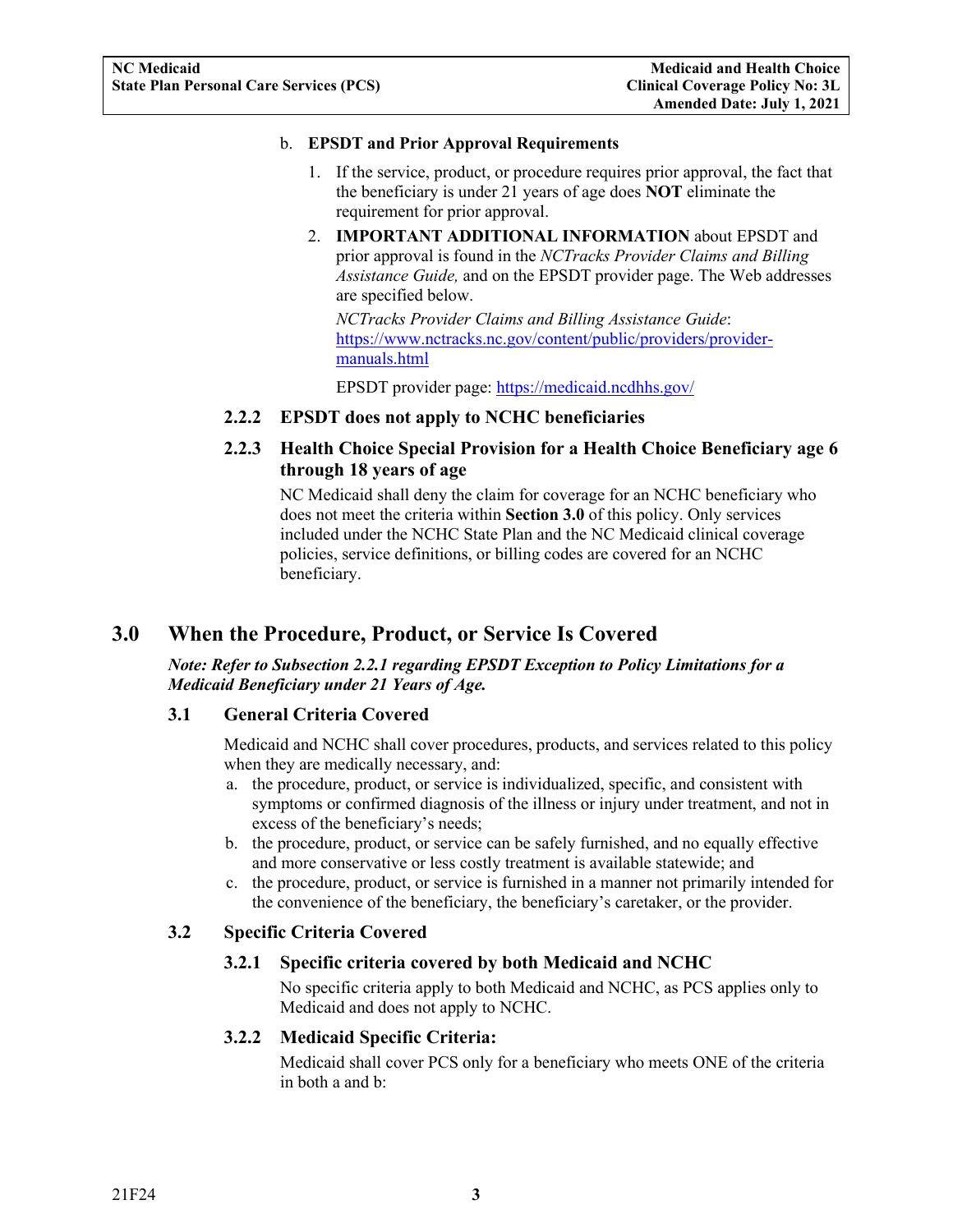- a. has a medical condition, disability, or cognitive impairment and demonstrates unmet needs for, at a minimum:
	- 1. three of the five qualifying activities of daily living (ADLs) with limited hands-on assistance. Refer to **Subsection 5.4.3;**
	- 2. two ADLs, one of which requires extensive assistance; **or**
	- 3. two ADLs, one of which requires assistance at the full dependence level.
- b. resides in:
	- 1. a private living arrangement (primary private residence);
	- 2. a residential facility licensed by the State of North Carolina as an adult care home (ACH) as defined in G.S. 131D-2.1, a combination home as defined in G.S. 131E-101(1a); **or**
	- 3. a group home licensed under Chapter 122C of the General Statutes and under 10A NCAC 27G .5601 as a supervised living facility for two or more adults whose primary diagnosis is mental illness, a developmental disability, or substance abuse dependency and is eligible to receive personal care services under the Medicaid State Plan.

#### <span id="page-6-0"></span>**3.2.3 Medicaid Additional Criteria Covered**

- a. In addition to the specific criteria in **Subsection 3.2.2** of this policy, the following criteria must be met:
	- 1. The home environment is safe and free of health hazards for the beneficiary and PCS provider(s), as determined by an in-home environmental assessment conducted by NC Medicaid or a DHHS designated contractor;
	- 2. The residential setting has received inspection conducted by the Division of Health Service Regulation (DHSR)
	- 3. The place of service is safe for the beneficiary to receive PCS and for an aide to provide PCS;
	- 4. No other third-party payer is responsible for covering PCS;
	- 5. No family or household member or other informal caregiver is available, willing, and able to provide the authorized services during those periods of time when the services are provided;
	- 6. The required PCS are directly linked to a documented medical condition or physical or cognitive impairment causing the functional limitations requiring the PCS;
	- 7. The beneficiary is under the ongoing direct care of a physician for the medical condition or diagnosis causing the functional limitations; and
	- 8. The beneficiary is medically stable and does not require continuous care, monitoring (precautionary observation), or supervision (observation resulting in an intervention) by a licensed nurse or other licensed health care professional; and
- b. Screening for Serious Mental Illness (SMI) in Adult Care Homes licensed under G.S. 131D-2.4 **Effective November 1, 2018 any Medicaid beneficiary referred to or seeking admission to Adult Care Homes licensed under G.S. 131D-2.4 must be referred to a LME-MCO for the Referral Screening Verification Process. Adult Care Home providers licensed under G.S. 131D-2.4 shall not receive a PCS assessment or prior approval without verification of a Referral Screening ID.**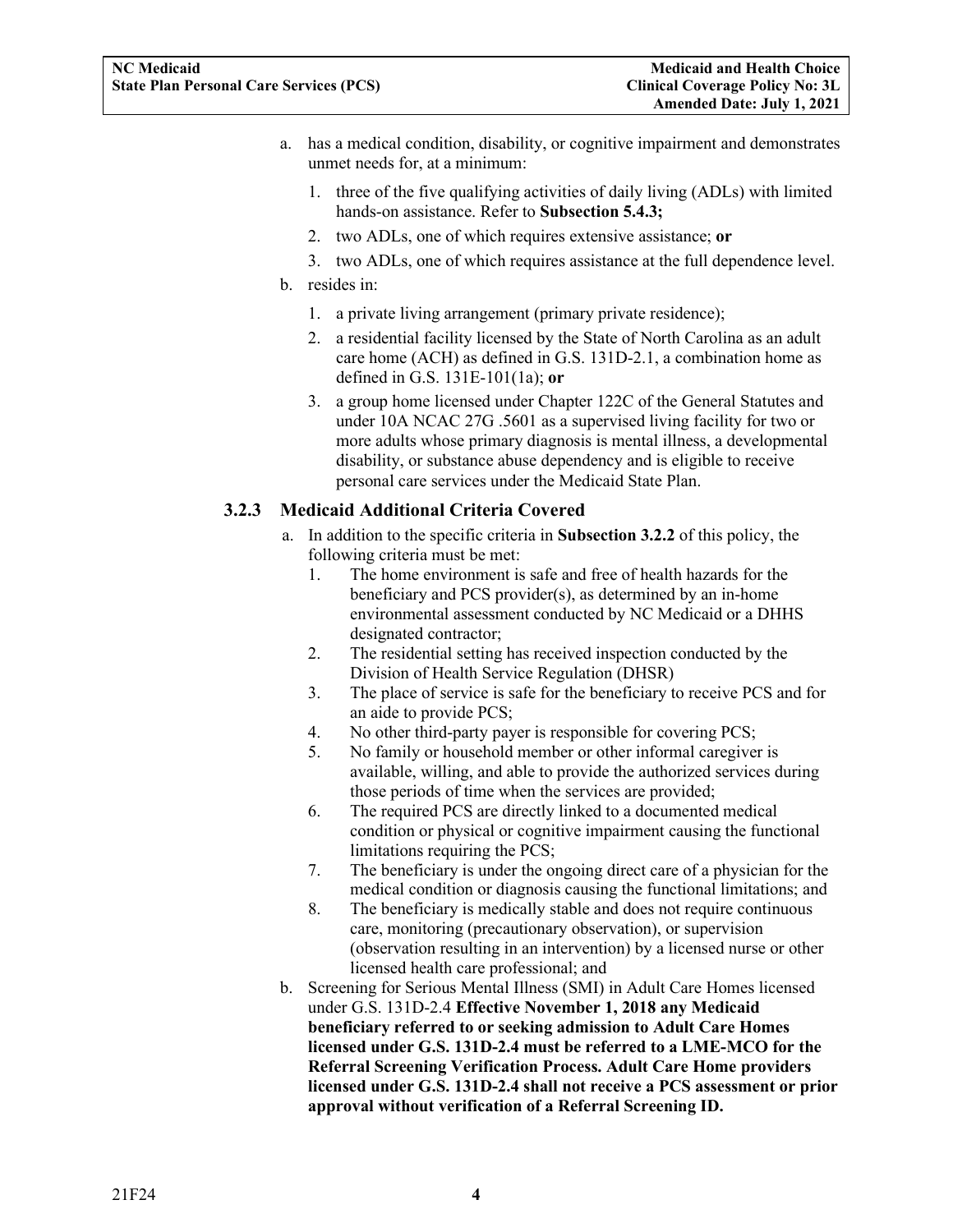#### **3.2.4 NCHC Additional Criteria Covered**

None Apply.

#### <span id="page-7-1"></span><span id="page-7-0"></span>**3.3 Personal Care Services**

- a. Medicaid shall cover ANY of the following Personal Care Services needs that occur at minimum, once per week:
	- 1. Hands-on assistance to address unmet needs with qualifying ADLs;
	- 2. Set-up, supervision, cueing, prompting, and guiding, when provided as part of the hands-on assistance with qualifying ADLs;
	- 3. Assistance with home management Instrumentals of Daily Living (IADLs) that are directly related to the beneficiary's qualifying ADLs and essential to the beneficiary's care at home;
	- 4. Assistance with medication when directly linked to a documented medical condition or physical or cognitive impairment as specified in **Subsection 3.2**;
	- 5. Assistance with adaptive or assistive devices when directly linked to the qualifying ADLs;
	- 6. Assistance with the use of durable medical equipment when directly linked to the qualifying ADLs; or
	- 7. Assistance with special assistance (assistance with ADLs that requires a Nurse aide II) and delegated medical monitoring tasks.
- b. Medicaid may approve ANY the following additional assistance if EPSDT criteria is met for a Medicaid beneficiary under 21 years of age:
	- 1. Supervision (observation resulting in an intervention) and monitoring (precautionary observation) related to qualifying ADLs;
	- 2. Cueing, prompting, guiding, and coaching related to qualifying ADLs;
	- 3. After school care if PCS tasks are required during that time and no other individuals or programs are available to provide this service; or
	- 4. Additional hours of service authorization.

#### <span id="page-7-2"></span>**3.4 Medication Assistance**

Medicaid shall cover medication assistance when it is:

- a. Delivered in a primary private residence and consists of medication selfadministration assistance described in 10A NCAC 13J;
- b. Delivered in an adult care homes, and provides medication administration as defined in 10A NCAC 13F and 13G; or
- c. Delivered in supervised living homes and provides medication administration as defined in 10A NCAC 27G.

## <span id="page-7-3"></span>**4.0 When the Procedure, Product, or Service Is Not Covered**

*Note: Refer to Subsection 2.2.1 regarding EPSDT Exception to Policy Limitations for a Medicaid Beneficiary under 21 Years of Age.*

#### <span id="page-7-4"></span>**4.1 General Criteria Not Covered**

Medicaid and NCHC shall not cover procedures, products, and services related to this policy when:

a. the beneficiary does not meet the eligibility requirements listed in **Section 2.0;**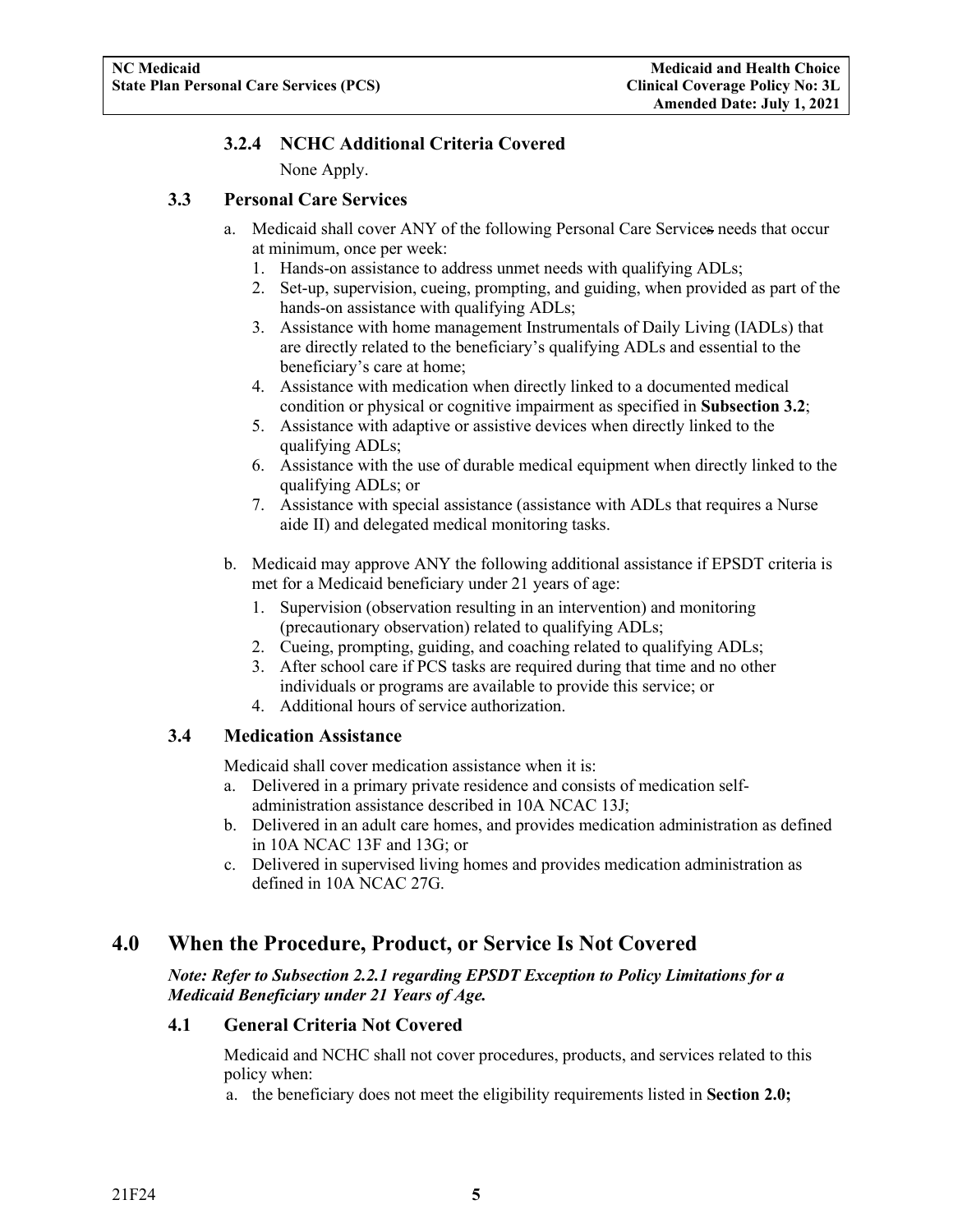- b. the beneficiary does not meet the criteria listed in **Section 3.0;**
- c. the procedure, product, or service duplicates another provider's procedure, product, or service; or
- d. the procedure, product, or service is experimental, investigational, or part of a clinical trial.

#### <span id="page-8-2"></span><span id="page-8-1"></span><span id="page-8-0"></span>**4.2 Specific Criteria Not Covered**

#### **4.2.1 Specific Criteria Not Covered by both Medicaid and NCHC**

No specific criteria apply to both Medicaid and NCHC, as PCS applies only to Medicaid and does not apply to NCHC.

#### **4.2.2 Medicaid not covered specific criteria**

- a. Medicaid shall not cover PCS when:
	- 1. the initial independent assessment has not been completed;
	- 2. the PCS is not documented as completed in accordance with this clinical coverage policy;
	- 3. a reassessment has not been completed within 30 calendar days of the end date of the previous prior authorization period because the beneficiary refused assessment, could not be reached to schedule the assessment, or did not attend the scheduled assessment;
	- 4. the PCS is provided at a location other than the beneficiary's primary private residence or residential setting, except when EPSDT requirements are met as listed in **Subsection 2.2**;
	- 5. the PCS exceeds the amount approved by the Independent Assessment Entity (IAE);
	- 6. the PCS is not completed on the date the service is billed;
	- 7. the PCS is provided prior to the effective date or after the end date of the prior authorized service period;
	- 8. the PCS is provided by an individual whose primary private residence is the same as the beneficiary's primary private residence;
	- 9. the PCS is performed by an individual who is the beneficiary's legally responsible person, spouse, child, parent, sibling, grandparent, grandchild, or equivalent step or in-law relationship to the beneficiary;
		- **Note**: Spouses are expected to provide care for each other unless medical documentation, work verification, or other information indicates otherwise.
	- 10. family members or other informal caregivers are willing, able, and available on a regular basis adequate to meet the beneficiary's need for personal care;
	- 11. the requested services consist of treatment or training related to behavioral problems or mental health disorders such as attention deficit disorder or oppositional defiant behavior;
	- 12. the requested ADL assistance consists of activities that a typical child of the same chronological age could not safely and independently perform without adult supervision; or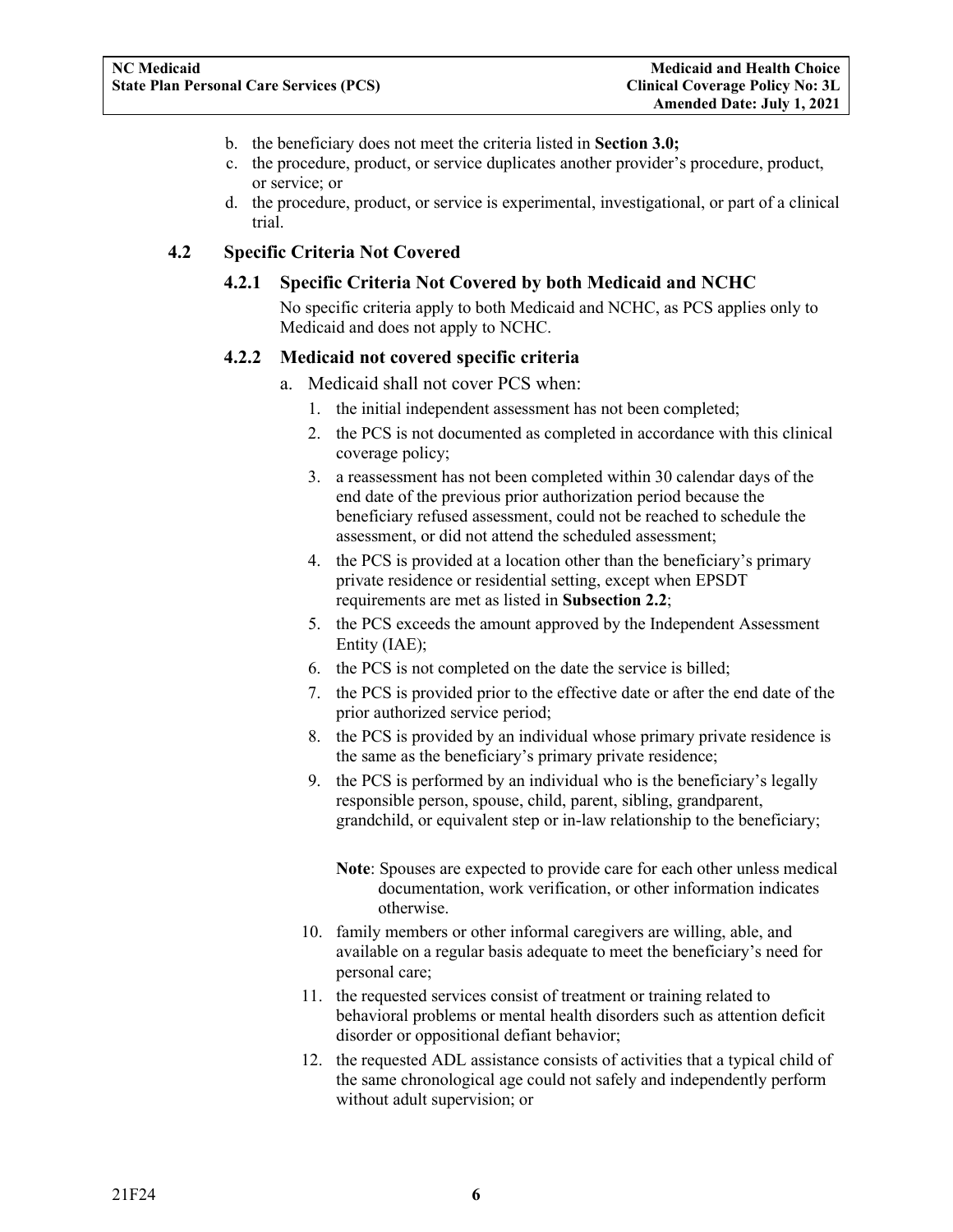- 13. independent medical information does not validate the assessment, PCS hours may be reduced, denied, or terminated based on the additional information.
- 14. Providers subject to Electronic Visit Verification (EVV) who have not enrolled with an EVV solution as required by Section 12006 1903(l) of the 21st Century Cures Act.

**Note**: Adult Care Home Providers are not subject to the EVV requirement.

- **Note**: PCS is not intended as a substitute for childcare, daycare, or afterschool care. PCS is not covered for infants or children when the personal care needs do not meet the medical necessity criteria, or the needs are a parental responsibility or are age-appropriate needs.
- b. Medicaid shall not cover PCS in licensed residential facilities when:
	- 1. the beneficiary is ventilator dependent;
	- 2. the beneficiary requires continuous licensed nursing care;
	- 3. the beneficiary's physician certifies that placement is no longer appropriate;
	- 4. the beneficiary's health needs cannot be met in the specific licensed care home, as determined by the residence; or
	- 5. the beneficiary has other medical and functional care needs that cannot be properly met in a licensed care home, as determined by NC General Statutes and licensure rules and regulations.

**Note:** NC Medicaid shall allow time for the development and execution of a safe and orderly discharge prior to PCS termination.

- c. Medicaid shall not cover ANY of the following services under PCS:
	- 1. Skilled nursing services provided by a LPN or RN;
	- 2. Services provided by other licensed health care professionals;
	- 3. Respite care;
	- 4. Care of non-service-related pets and animals;
	- 5. Yard or home maintenance work;
	- 6. IADLs in the absence of associated ADLs;
	- 7. Transportation;
	- 8. Financial management;
	- 9. Errands;
	- 10. Companion sitting or leisure activities;
	- 11. Ongoing supervision (observation resulting in an intervention) and monitoring (precautionary observation), except when approved under EPSDT as specified in **Subsection 2.2**;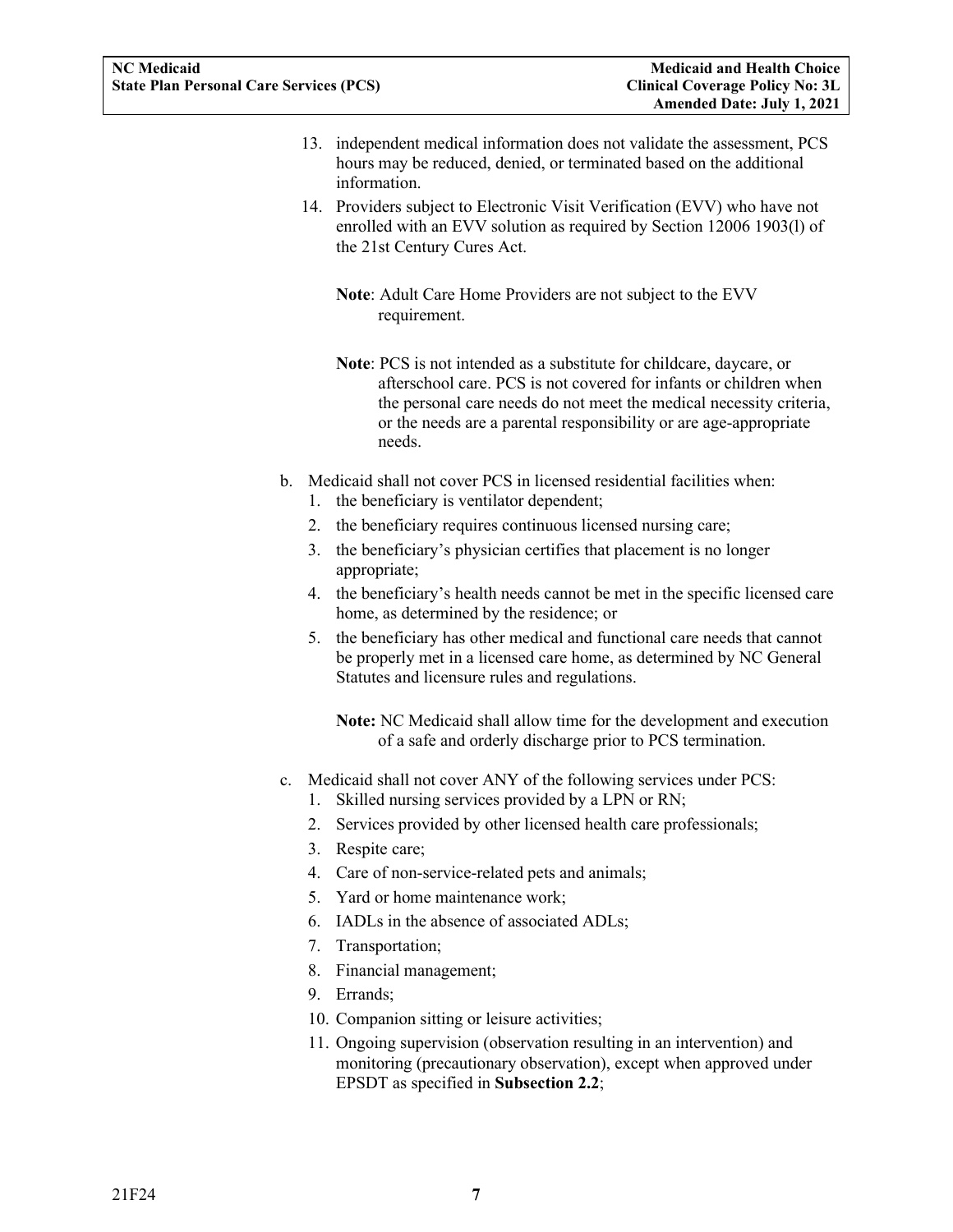- 12. Personal care or home management tasks for other residents of the household;
- 13. Other tasks and services not identified in the beneficiary's Independent Assessment and noted in their Service Plan; and
- 14. Room and Board.

#### <span id="page-10-0"></span>**4.2.3 Medicaid Additional Criteria Not Covered**

Medicaid shall not cover PCS when rendered concurrently with another substantially equivalent Federal or State funded service. Services equivalent to PCS are:

- a. home health aide services and in-home aide services in the Community Alternatives Programs (CAP/Children, CAP/Choice, CAP/Disabled Adults, CAP Innovations) and;
- b. Private Duty Nursing (PDN).

#### <span id="page-10-1"></span>**4.2.4 NCHC Additional Criteria Not Covered**

- a. None Apply.
- b. NCGS § 108A-70.21(b) "Except as otherwise provided for eligibility, fees, deductibles, copayments, and other cost sharing charges, health benefits coverage provided to children eligible under the Program shall be equivalent to coverage provided for dependents under North Carolina Medicaid Program except for the following:
	- 1. No services for long-term care.
	- 2. No nonemergency medical transportation.
	- 3. No EPSDT.
	- 4. Dental services shall be provided on a restricted basis in accordance with criteria adopted by the Department to implement this subsection."

## <span id="page-10-2"></span>**5.0 Requirements for and Limitations on Coverage**

*Note: Refer to Subsection 2.2.1 regarding EPSDT Exception to Policy Limitations for a Medicaid Beneficiary under 21 Years of Age.*

#### <span id="page-10-3"></span>**5.1 Prior Approval**

Medicaid shall require prior approval before rendering PCS.

#### <span id="page-10-5"></span><span id="page-10-4"></span>**5.2 Prior Approval Requirements**

#### **5.2.1 General**

The provider(s) shall submit to the Department of Health and Human Services (DHHS) Utilization Review Contractor the following:

- a. the prior approval request; and
- b. all health records and any other records that support the beneficiary has met the specific criteria in **Subsection 3.2.2** of this policy.

#### <span id="page-10-6"></span>**5.2.2 Specific**

To be prior approved for PCS, the beneficiary shall:

- a. Obtain a Physician Referral; and attestation, when applicable;
- b. Obtain a Referral Screening ID if seeking admission to, or residing in, an adult care home licensed under G.S. 131D-2.4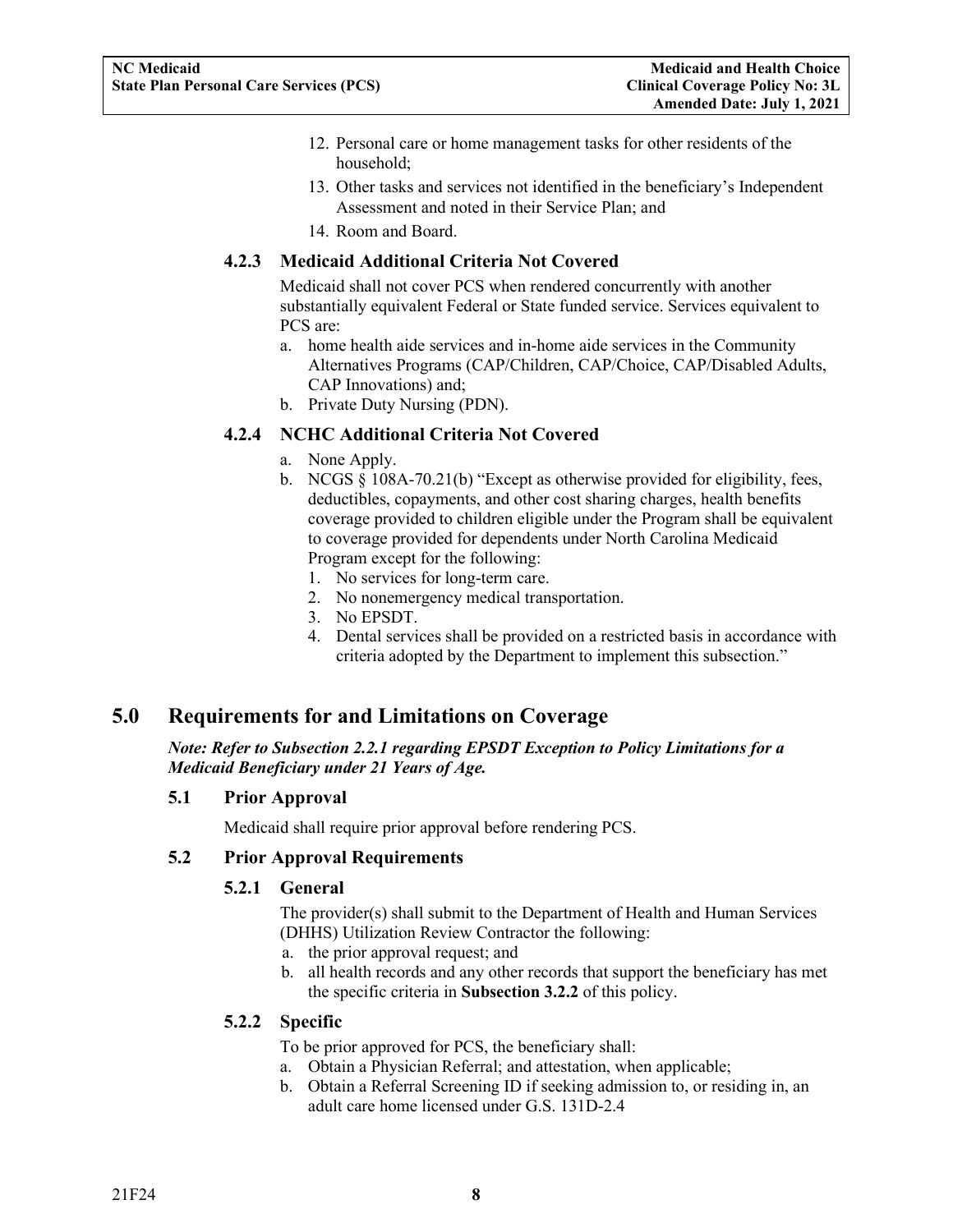- c. Receive an independent assessment from the IAE;
- d. Meet minimum PCS eligibility requirements;
- e. Obtain a service authorization for a specified number of PCS hours per month; and
- f. Obtain an approved service plan from the provider.

#### <span id="page-11-0"></span>**5.2.3 EPSDT Additional Requirements for PCS**

Medicaid may authorize services that exceed the PCS service limitations if determined to be medically necessary under EPSDT based on some or all of the following documents submitted by the provider before PCS is rendered:

- a. Work and School verification, where applicable, for the beneficiary's caregiver, legal guardian, or power of attorney. PCS may not cover all time requested by caregiver for work and school that exceed full-time hours;
- b. Verification from the Exceptional Children's program per county if PCS is being requested in school setting;
- c. Health record documentation from the beneficiary's physician, therapist, or other licensed practitioner;
- d. Physician documentation of primary caregiver's limitation that would prevent the caregiver from caring for the beneficiary, if applicable; or
- e. Any other independent records that address ADL abilities and need for PCS.

**Note:** If additional information does not validate the assessment, PCS hours may be reduced, denied, or terminated based on additional records.

#### <span id="page-11-2"></span><span id="page-11-1"></span>**5.3 Additional Limitations or Requirements**

#### **5.3.1 Monthly Service Hour Limits**

- a. The following hour limits apply to a beneficiary who meets PCS eligibility requirements and coverage criteria in this policy:
	- 1. A beneficiary under 21 years of age may be authorized to receive up to 60 hours of service per month; and
	- 2. A beneficiary age 21 years and older may be authorized to receive up to 80 hours of service per month.
- b. A Medicaid beneficiary who meets the eligibility criteria in **Section 3.0** of this policy and ALL the criteria provided below is eligible for up to 50 additional hours of PCS per month for a total amount of the maximum hours approved by the State Plan according to an independent assessment and a service plan.
	- 1. Requires an increased level of supervision (observation resulting in an intervention) as assessed during an independent assessment conducted by NC Medicaid or a DHHS designated contractor;
	- 2. Requires caregivers with training or experience in caring for individuals who have a degenerative disease characterized by irreversible memory dysfunction, that attacks the brain and results in impaired memory, thinking, and behavior, including gradual memory loss, impaired judgment, disorientation, personality change, difficulty learning, and the loss of language skills;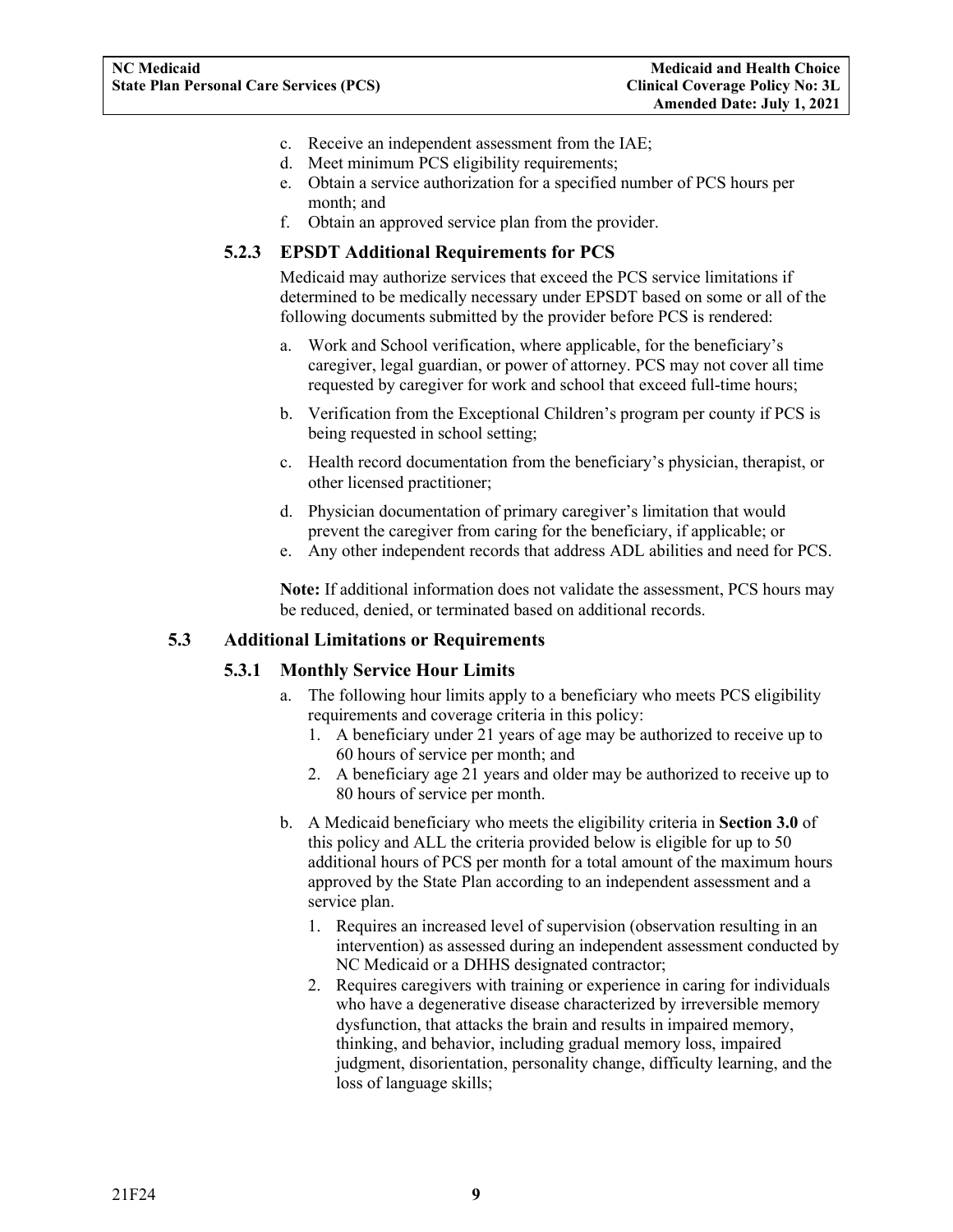- 3. Regardless of setting, requires a physical environment that addresses safety and safeguards the beneficiary because of the beneficiary's gradual memory loss, impaired judgment, disorientation, personality change, difficulty learning, and loss of language skill; and
- 4. Health record documentation or verifiable information provided by a caregiver obtained during the independent assessment reflects a history of escalating safety concerns related to inappropriate wandering, ingestion, aggressive behavior, and an increased incidence of falls.

#### <span id="page-12-0"></span>**5.4 Authority to Conduct PCS Assessments, Expedited Assessments, Reassessments, Change of Status Reviews, Service Authorizations, and Related Administrative Tasks**

- a. PCS assessments, expedited assessments, reassessments, and change of status reviews for determining eligibility and authorizing services must be conducted by the IAE designated by NC Medicaid.
- b. In-home care and residential care provider organizations are not authorized to perform PCS assessments for authorizing Medicaid services. Such assessments are initial assessments of a beneficiary referred to PCS, continuing need reviews or reassessments for PCS and change of status reviews for PCS. All beneficiaries requiring PCS assessments for authorizing services shall be referred to the designated IAE.
- c. NC Medicaid's designated IAE shall determine the effective date and issue prior authorization for a beneficiary approved for services.
- d. The designated IAE shall determine the qualifying ADLs, the level of assistance required for each, and the amount and scope of PCS to be provided, according to the criteria provided in **Appendix A** of this clinical coverage policy.
- e. The designated IAE shall determine the end date for approval of services and the date of the next reassessment that shall be no later than 365 calendar days from the approval date, or a shorter period of time based on the beneficiary's chronic or continuing acute condition and expectation for improvement in the beneficiary's medical condition causing the need for PCS.
- f. NC Medicaid, at its sole discretion, shall conduct a review of a beneficiary's PCS or order a re-assessment of the unmet need for PCS at any time.
- g. When a beneficiary is contacted by the designated IAE to schedule an assessment, the beneficiary shall respond as soon as possible. If the IAE is unable to schedule an assessment, services will be denied.

#### <span id="page-12-1"></span>**5.4.1 Requirement for Qualifying Activities of Daily Living (ADLs)**

PCS are provided to a Medicaid beneficiary who qualifies for coverage and has documented unmet needs for hands-on assistance with:

- a. Bathing;
- b. Dressing;
- c. Mobility;
- d. Toileting; or
- e. Eating.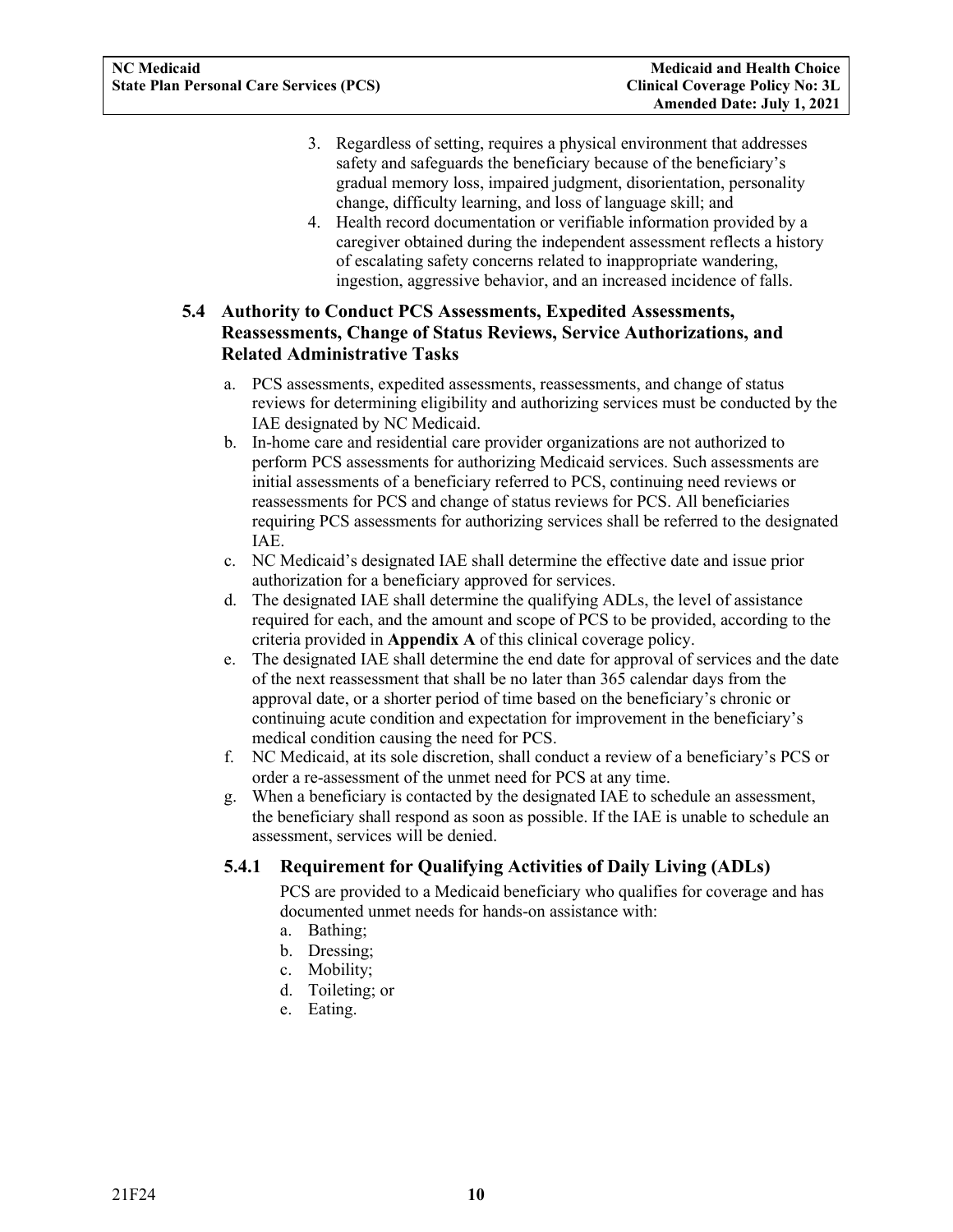#### <span id="page-13-0"></span>**5.4.2 Requirement for Physician Referral**

The beneficiary shall be referred to PCS by his or her primary care practitioner or attending physician utilizing the Physician Referral approved by NC Medicaid.

- a. The Physician Referral approved by NC Medicaid is the NC Medicaid-3051 *PCS Request for Independent Assessment for Personal Care Services Attestation for Medical Need*.
- b. Medicaid shall accept the signature of a physician, nurse practitioner or physician assistant on the referral in accordance with G.S. §90-18.3 of the Physician Practice Act.
- c. The beneficiary or the beneficiary's family or legally responsible person is responsible for contacting his or her primary care or attending physician and requesting a referral for Medicaid PCS.
- d. If the beneficiary has not been seen by his or her practitioner during the preceding 90 calendar days, the referral is not processed. He or she shall schedule an office visit to request a referral for a Medicaid PCS eligibility assessment.
- e. If the practitioner indicates that the medical diagnosis or diagnoses listed on the PCS referral does not impact the beneficiary's activities of daily living (ADLs) the request is not processed.
- f. A beneficiary participating in Community Care of North Carolina (CCNC) shall be referred for PCS by his or her designated primary care physician, except as described in **Subsection 5.4.3.f.**
- g. If a beneficiary does not have a primary care physician, he or she shall obtain a referral from the practitioner who is providing the care and treatment for the medical, physical, or cognitive condition causing the functional limitations requiring PCS.
- h. Once a referral is made by the beneficiary's practitioner, the PCS assessment shall be performed by an IAE Assessor at the beneficiary's primary private residence or residential facility.

#### <span id="page-13-1"></span>**5.4.3 Requirements for PCS Eligibility Assessments**

- a. All PCS assessments to determine beneficiary eligibility and authorized service level shall be conducted by IAE Assessors using a standardized process and assessment tool provided or approved by NC Medicaid.
- b. All PCS assessments shall be performed by Independent Assessors.
- c. All assessments for new admissions to PCS shall be face to face and conducted in the beneficiary's primary private residence, or residential facility.
- d. In-home assessments must contain an assessment of the beneficiary's home environment to identify any health or safety risks to the beneficiary or to the PCS aides who will provide the services. Assessments in residential facilities must report verification of a valid facility license.
- e. Physician attestation that PCS is medically necessary is required.
- f. If the beneficiary is an inpatient in a medical facility such as a hospital, rehabilitation center, nursing facility, or in the care of Adult Protective Services (APS), his or her physician may order the PCS assessment through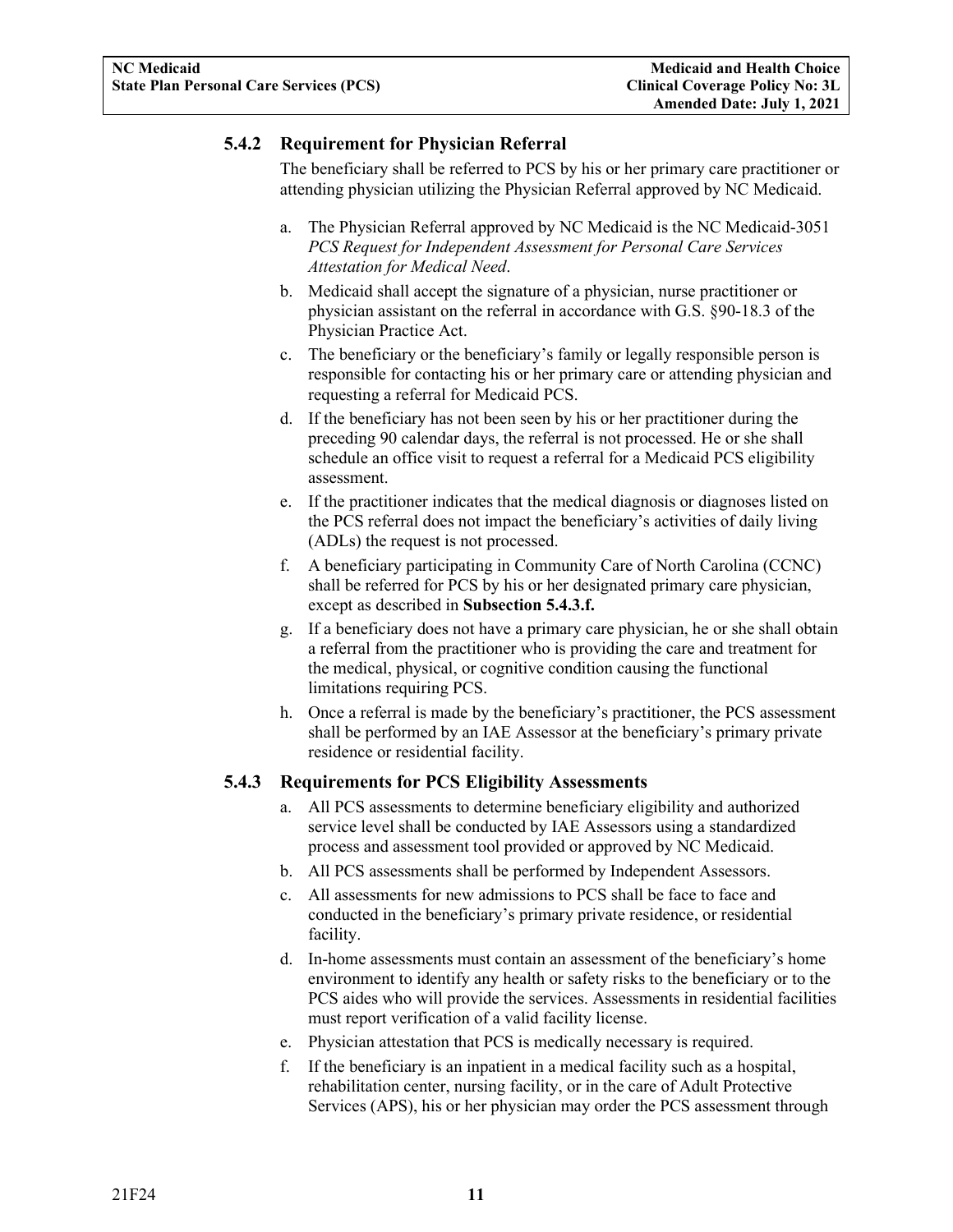the facility's discharge planning office as described in **Subsection 5.4.4, Requirements for PCS Expedited Assessment Process**. A written copy of the order shall be placed in the beneficiary's health record and, if requested, must be provided to NC Medicaid or the IAE.

- g. A physician, nurse practitioner or physician assistant referring a beneficiary for PCS shall complete the *PCS Request for Independent Assessment for Personal Care Services Attestation for Medical Need* form, which documents medical necessity attestation, and submit the form to the IAE via secure facsimile or mail. The form must be complete and provide:
	- 1. physician authorization for the IAE to perform a PCS assessment;
	- 2. the medical diagnosis or diagnoses and related medical information that result in the unmet need for PCS assistance.
	- 3. the current diagnosis code associated with the identified medical diagnosis; and
	- 4. a signed and dated PCS referral Request for Independent Assessment for Personal Care Services Attestation for Medical Need form which contains a physician signed attestation to the medical necessity of the service.

Home care agencies and residential providers may access the Independent Assessment electronically by registering with the Provider Interface.

A beneficiary may receive a new assessment to determine if there is a need for a change in PCS.

#### <span id="page-14-0"></span>**5.4.4 Requirements for PCS Expedited Assessment Process**

To qualify for the expedited process the beneficiary shall:

- a. be medically stable;
- b. eligible for Medicaid or pending Medicaid eligibility;
- c. have a Referral Screening ID if seeking admission to an Adult Care Home licensed under G.S. 131 D-2.4;
- d. in process of being discharged from the hospital following a qualifying stay;
- e. in process of being discharged from a skilled nursing facility;
- f. be under adult protective services; or
- g. be an individual served through the transition to community living initiative.

PCS approval through the expedited process is provisional and subject to the standard PCS assessment process within 14 business days. The provisional prior approval must not exceed a 60-calendar day period without NC Medicaid approval. The process requirements are:

- a. The PCS expedited assessment process to determine beneficiary eligibility and authorized service level shall be conducted by IAE Assessors using a standardized process and assessment tool provided or approved by NC Medicaid.
- b. The expedited process must be requested by a hospital discharge planner, skilled nursing facility discharge planner or Adult Protective Services (APS) Worker, LME-MCO Transition Coordinators.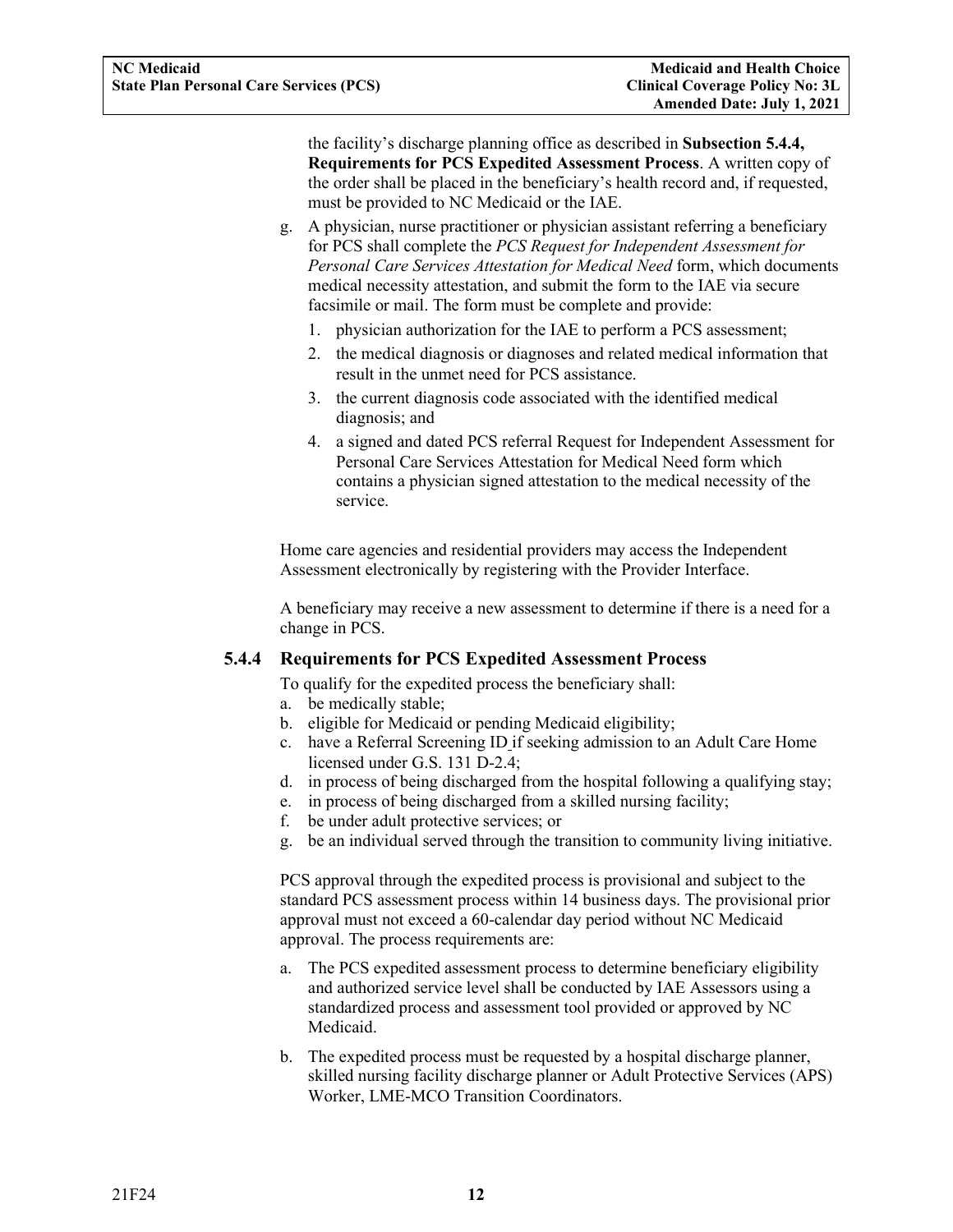- c. If the beneficiary qualifies for the expedited assessment process, an expedited assessment is conducted over the phone to determine eligibility.
- d. If it is determined the beneficiary provisionally qualifies for PCS, a provider shall be identified and the hospital discharge planner, skilled nursing facility discharge planner, or APS worker must communicate the beneficiary's choice of provider and intended admission date to the selected provider and the IAE.
- e. A beneficiary approved through the expedited process may receive up to 60 hours of services during the provisional period. The qualifying ADLs and the amount of service approved is indicated by the results of the expedited assessment conducted.
- f. A beneficiary receiving approval through the expedited assessment process is authorized for services within two business days of completed request.
- g. If the beneficiary's Medicaid eligibility is pending, provisional authorization remains pending until Medicaid eligibility is effective. If the beneficiary is not Medicaid eligible within the 60-calendar day provisional period, the beneficiary shall request PCS through the standard PCS assessment process.
- h. PCS Provider shall inform the IAE when a beneficiary, who is pending Medicaid eligibility, becomes Medicaid eligible before receiving prior approval for PCS.

#### <span id="page-15-0"></span>**5.4.5 Requirements for PCS Reassessments**

- a. All reassessments for continuing authorization of PCS must be conducted by the designated IAE.
- b. The IAE schedules annual reassessments to occur on or before the end of the current services authorization date.
- c. PCS providers shall report discharges to the IAE within seven business days of the beneficiary discharge via the Provider Interface.
- d. Reassessments may vary in type and frequency depending on the beneficiary's level of functional disability and his or her prognosis for improvement or rehabilitation, as determined by the IAE, but not less frequently than once every 365 calendar days.
- e. Reassessment frequency must be determined by the IAE as part of the new referral admission and assessment process.
- f. Reassessments must be conducted face-to-face.

#### <span id="page-15-1"></span>**5.4.6 Requirements for PCS Change of Status Reviews**

- a. All Change of Status Reviews to determine changes to authorized service levels must be conducted by the designated IAE.
- b. A beneficiary may receive a Change of Status: Medical or a Change of Status: Non-Medical
	- 1. Change of Status: Medical Review may be requested at any time, by the beneficiary's practitioner or attending physician only. The date of the last visit to the physician must be less than 90 days from the request of the Change of Status: Medical. Change of Status: Medical Review must be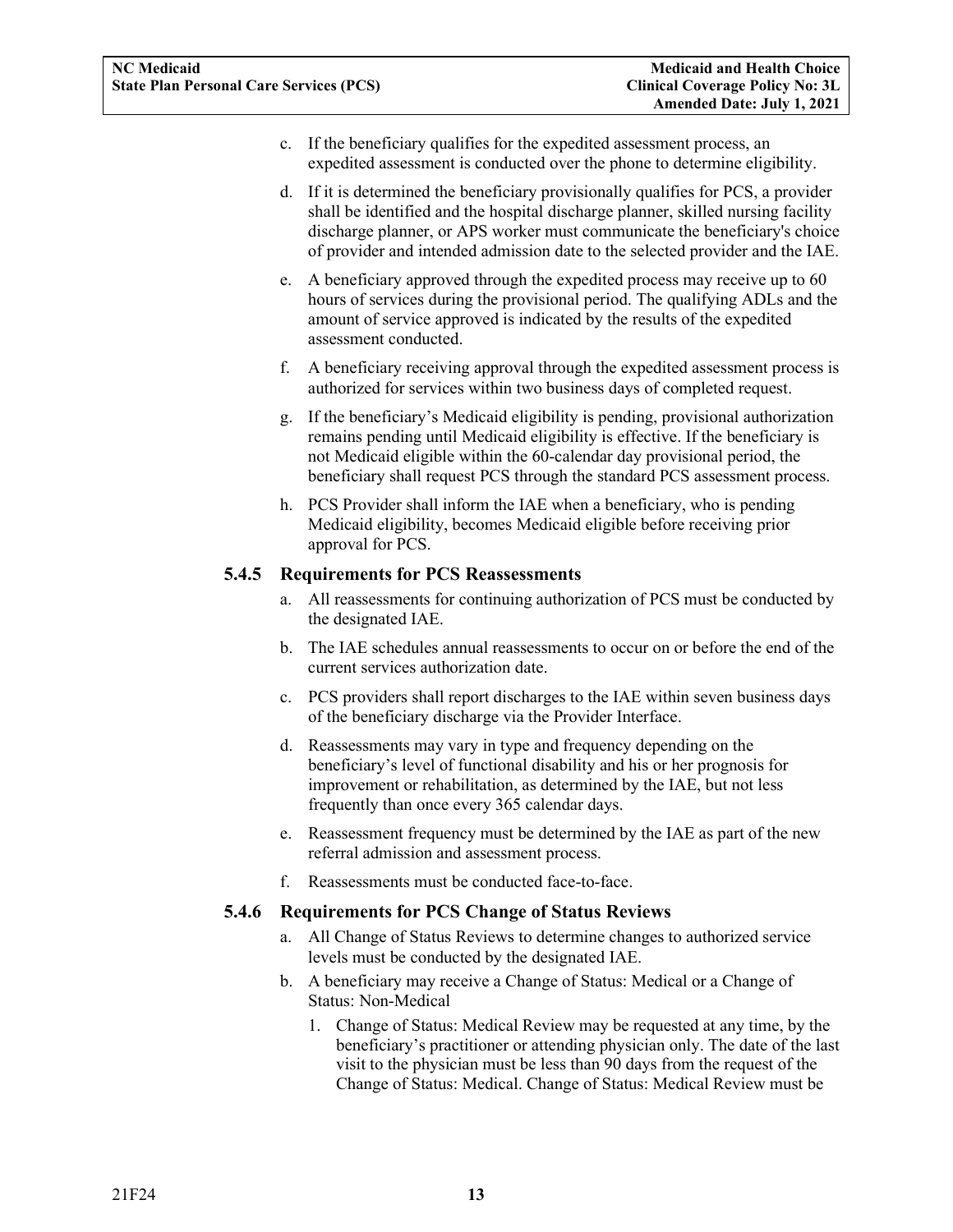submitted by physician when the beneficiary has experienced a change in their medical condition affecting their activities of daily living (ADL's)

- 2. Change of Status: Non-Medical Review may be requested at any time by the beneficiary, beneficiary's family, or legally responsible person; home care provider; or residential provider. Change of Status: Non-Medical Review must be submitted when the beneficiary has experienced a change in their informal caregiver availability or environmental condition that affects the beneficiary's ability to self-perform.
- c. Requests for Change of Status Reviews must include documentation of the change in the beneficiary's medical condition, informal caregiver availability, or environmental condition that affects the individual's ability to self-perform or the time required to provide the qualifying ADL assistance, and the need for reassessment.
- d. NC Medicaid or its DHHS designated contractor retains sole discretion in approving or denying requests to conduct Change of Status reassessments.
- e. Change of Status Reviews must be conducted by face-to face by the designated IAE assessors.

#### <span id="page-16-0"></span>**5.4.7 Requirements for PCS Assessment and Reassessment Tools**

PCS assessment and reassessment tools must be provided or approved by NC Medicaid and designed to accomplish the following in a valid and consistent manner:

- a. Determine the beneficiary's eligibility for PCS;
- b. Determine and authorize hours of service and level of care for new PCS referrals;
- c. Determine and authorize hours of service and level of care for continuation of PCS for each subsequent authorization period;
- d. Determine and authorize hours of services and level of care resulting from significant changes in the beneficiary's ability to perform their ADLs;
- e. Provide the basis for service plan development;
- f. Support PCS utilization and compliance reviews; and
- g. Support PCS quality assessment and Continuous Quality Improvement (CQI) activities.

#### <span id="page-16-1"></span>**5.4.8 Timelines for Assessment and Beneficiary Notification**

The IAE shall notify the beneficiary of assessment and reassessment results:

- a. within 14 business days of a completed initial assessment for PCS;
- b. within 14 business days of a completed change of status assessment;
- c. on or before the end date of the completed authorization period; and
- d. within two business days of an expedited assessment request for a beneficiary with a planned discharge from a hospital or inpatient facility; skilled nursing facility; or under adult protective services.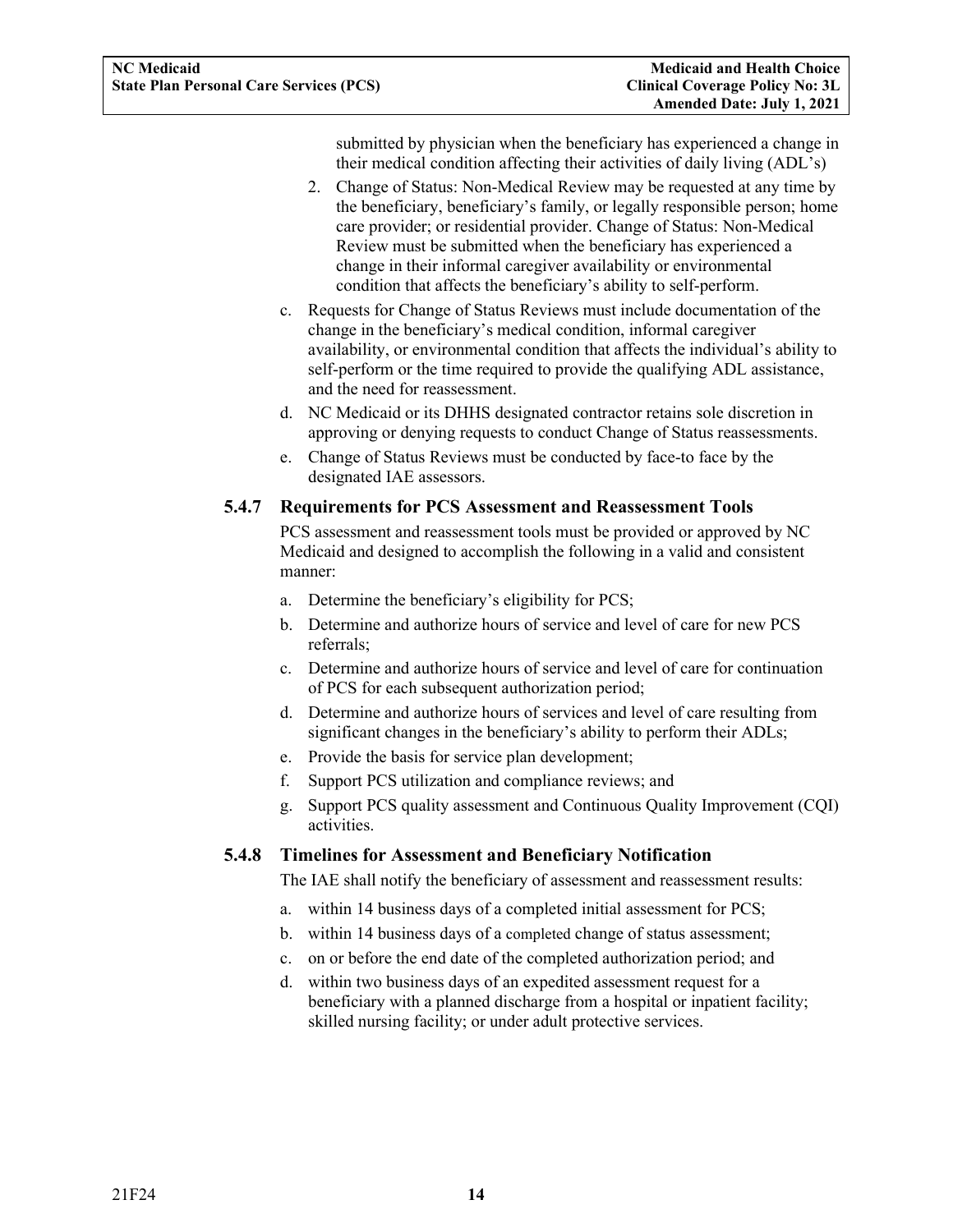#### <span id="page-17-0"></span>**5.4.9 Determination of the Beneficiary's ADL Self-Performance Capacities**

The assessment tool must be a standardized functional assessment with **all** the following components:

- a. Defining tasks for each of the qualifying ADLs;
- b. The medical diagnosis or diagnoses causing the need for the PCS;
- c. Any exacerbating medical conditions or symptoms that may affect the ability of the beneficiary to perform the ADLs; and
- d. A rating of the beneficiary's overall self-performance capacity for each ADL, as summarized in the following table.

| <b>Beneficiary's Self-</b><br><b>Performance Rating</b> | <b>Description</b>                                                                                                                                                                                      |
|---------------------------------------------------------|---------------------------------------------------------------------------------------------------------------------------------------------------------------------------------------------------------|
| $0$ – Totally able                                      | Beneficiary is able to self-perform 100 percent of activity,<br>with or without aids or assistive devices, and without<br>monitoring or assistance setting up supplies and<br>environment               |
| $1 -$ Needs verbal cueing or<br>monitoring only         | Beneficiary is able to self-perform 100 percent of activity,<br>with or without aids or assistive devices, and requires,<br>monitoring, or assistance retrieving or setting up supplies<br>or equipment |
| $2 - Can$ do with limited<br>hands-on assistance        | Beneficiary is able to self-perform more than 50 percent<br>of activity and requires hands-on assistance to complete<br>remainder of activity                                                           |
| $3 - Can$ do with extensive<br>hands-on assistance      | Beneficiary is able to self-perform less than 50 percent of<br>activity and requires hands-on assistance to complete<br>remainder of activity                                                           |
| $4 -$ Cannot do at all<br>(full dependence)             | Beneficiary is unable to perform any of the activity and is<br>totally dependent on another to perform all of the activity                                                                              |

The PCS assessment must include a review with family members or other caregivers present at the time of assessment of the beneficiary's ability to perform qualifying ADLs, the amount of assistance required, and any physical or cognitive limitations or symptoms that may affect his or her ability to complete each ADL. The IAE assessor shall receive verbal consent from the beneficiary before family members or other caregivers present participate in the assessment review.

The IAE assessor shall evaluate and document the following factors for each qualifying ADL:

- a. Beneficiary capacities to self-perform specific ADL tasks;
- b. Beneficiary capacities to self-perform IADL tasks directly related to each ADL;
- c. Use of assistive and adaptive devices and durable medical equipment;
- d. Availability, willingness, and capacities of family members and other informal caregivers to provide assistance to the beneficiary to perform ADLs;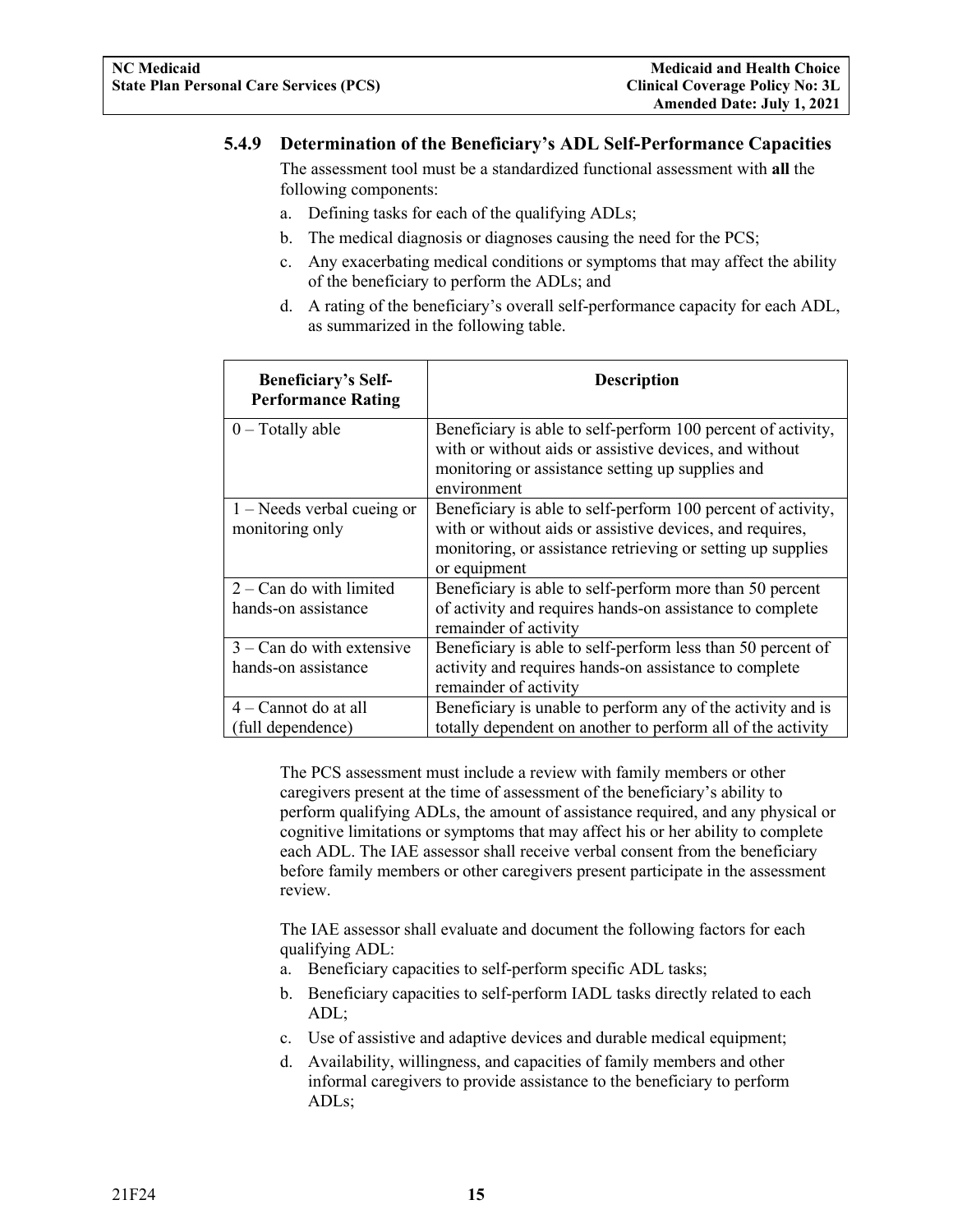- e. Availability of other home and community-based services and supports;
- f. Medical conditions and symptoms that affect ADL self-performance and assistance time; and
- g. Environmental conditions and circumstances that affect ADL selfperformance and assistance time.

#### <span id="page-18-0"></span>**5.4.10 Minimum Requirement for Admission to and Continuation of PCS**

To qualify for admission to PCS and continuation of PCS, the beneficiary shall meet ALL the requirements of this clinical coverage policy in addition to the functional eligibility criteria specified in **Subsection 3.2**.

#### <span id="page-18-1"></span>**5.4.11 Requirements for Selecting and Changing PCS Providers**

IAE assessors shall provide options to the beneficiary to select a provider organization to provide PCS. This process must contain the following steps:

- a. Each beneficiary may select at least three providers from a randomized list of available providers that are licensed to provide home care or residential care services in the county where he or she resides, which may include the county in which he or she chooses to live;
- b. The IAE shall make a referral to the beneficiary's first choice of PCS Provider; the provider will have 2 business days to accept or reject the referral. If the provider does not accept the referral, the IAE shall make a referral to the second provider on the beneficiary's list and, if necessary the third provider on the list;
- c. The beneficiary may change his or her PCS Provider during the course of the authorized service period by notifying the IAE of the desired change. A new assessment shall not be required unless a change of status review is required;
- d. The IAE shall furnish the new provider with a copy of the assessment and service authorization;
- e. The new PCS Provider shall be required to develop a new service plan;
- f. The new PCS Provider shall complete the service plan within seven business days of accepting the referral;
- g. The beneficiary may request another aide to perform the PCS. The PCS Provider shall make a reasonable attempt to accommodate the request and shall document the outcome. If the request cannot be accommodated, the Provider shall document the reasons the request cannot be accommodated;
- h. Providers shall notify the IAE of any discharges as they occur via the Provider Interface; and
- i. Beneficiaries or their representatives shall certify, in a manner prescribed by NC Medicaid, that they have exercised their right to choose a provider of choice and have not been offered any gifts or service-related inducements to choose any specific provider organization.

#### <span id="page-18-2"></span>**5.5 Retroactive Prior Approval for PCS**

Retroactive prior approval applies to initial requests for services. The retroactive effective date for authorization is the request date on the *Request for Independent Assessment for Personal Care Services Attestation for Medical Need* form submitted to the IAE, providing the date is not more than 30 calendar days from the date the IAE received the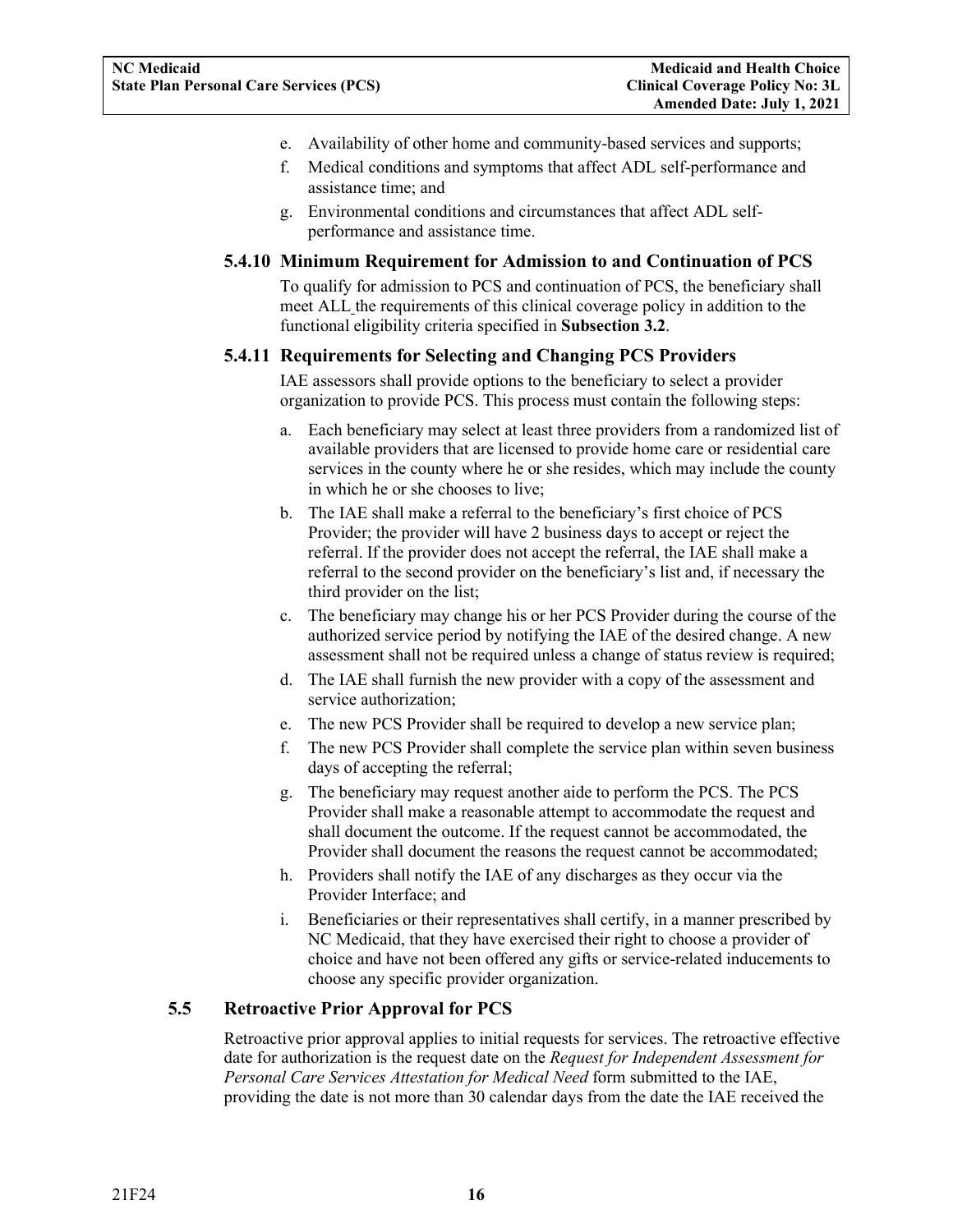request form. If the *Request for Independent Assessment for Personal Care Services Attestation for Medical Need* form is received by IAE more than 30 calendar days from the request date on the form, the authorization is effective the date the IAE received the form.

Retroactive prior approval does not apply, if a beneficiary requesting admission to an Adult Care Home, licensed under G.S. 131D-2.4, has not initiated the Referral Screening Verification Process and received a Referral Screening ID. PCS authorization may not precede the effective date of the beneficiary's Referral Screening ID. If the effective Referral Screening ID date is not within 30 calendar days of the submission of the Physician Referral, the Physician Referral is invalid, and a new Physician Referral is required.

#### <span id="page-19-0"></span>**5.6 Reconsideration Request for initial authorization for PCS**

A beneficiary, 21 years of age or older, who receives an initial approval for less than 80 hours per month may submit a Reconsideration Request Form (NC Medicaid-3114) to the IAE if they do not agree with the initial level of service determined, through the following process:

- a. After receiving an initial approval for an amount of hours less than 80 hours per month, a beneficiary must wait 30 calendar days from the date of notification to submit a reconsideration request form. This 30-calendar day requirement does not apply to the beneficiary's submission of a Change of Status request, which may be submitted at any time if the change of status criteria are met.
- b. The beneficiary must submit a reconsideration request form to increase hours above the initial approval no earlier than 31 calendar days and no later than 60 calendar days from the date of the initial approval notification.
- c. The request for hours in excess of the initial approval that are not based on a Change of Status must be submitted with supporting documentation that specifies, explains, and supports why additional authorized hours of PCS are needed and which ADLs and tasks are not being met with the current hours.
- d. The Reconsideration Request form and supporting documentation should also provide information indicating why the beneficiary believes that the prior assessment did not accurately reflect the beneficiary's functional capacity or why the prior determination is otherwise insufficient.
- e. Upon receipt of a completed Reconsideration Request for additional hours a reassessment may be scheduled, or the previous assessment modified. A reconsideration request is not considered complete without supporting documentation as indicated in **Subsection 5.6(c and d)**.
- f. If the reconsideration determines a need for additional PCS hours, additional hours are authorized under clinical coverage policy 3L, *State Plan Personal Care Services (PCS)*. This constitutes an approval and no adverse notice or appeal rights are provided.
- g. If the reconsideration determines that the PCS hours authorized during the initial assessment are sufficient to meet the beneficiary's needs, an adverse decision is issued with appeal rights.

**Note:** The above process does not apply to a beneficiary seeking hours as documented in **Subsection 5.3.1.b** of this policy.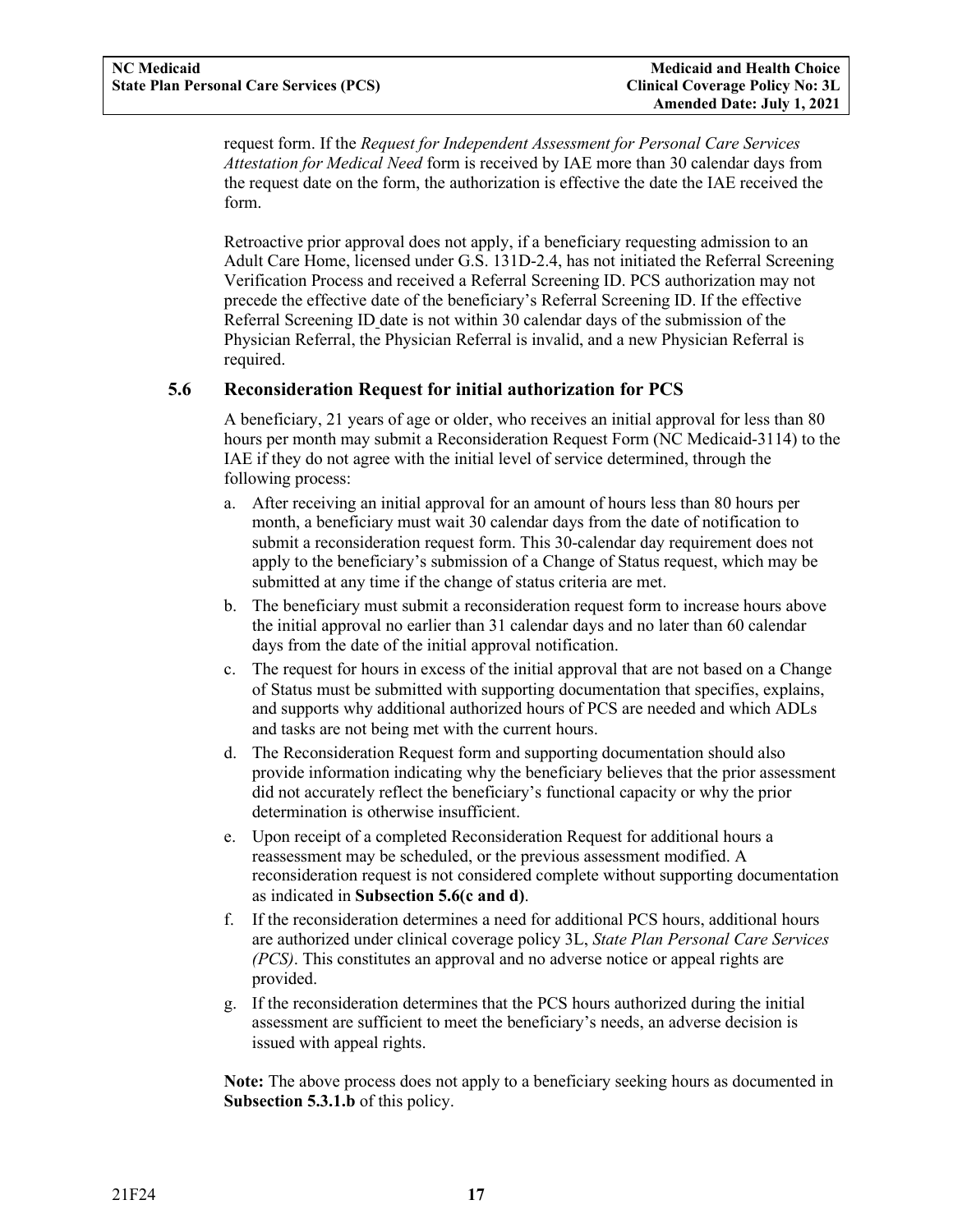## <span id="page-20-0"></span>**6.0 Provider(s) Eligible to Bill for the Procedure, Product, or Service**

To be eligible to bill for procedures, products, and services related to this policy, the provider(s) shall:

- a. meet Medicaid or NCHC qualifications for participation;
- b. have a current and signed Department of Health and Human Services (DHHS) Provider Administrative Participation Agreement; and
- c. bill only for procedures, products, and services that are within the scope of their clinical practice, as defined by the appropriate licensing entity.

Providers shall not bill for Medicaid PCS services provided by an individual with any of the following convictions on the criminal background check conducted in accordance with 7.10(d.1) of this policy:

- a. felonies related to manufacture, distribution, prescription or dispensing of a controlled substance;
- b. felony health care fraud;
- c. felony for abuse, neglect, assault, battery, criminal sexual conduct  $(1<sup>st</sup>, 2<sup>nd</sup> or 3<sup>rd</sup> degree)$ , fraud or theft against a minor or vulnerable adult;
- d. felony or misdemeanor patient abuse;
- e. felony or misdemeanor involving cruelty or torture;
- f. misdemeanor healthcare fraud;
- g. misdemeanor for abuse, neglect, or exploitation listed with the NC Health Care Registry; or
- h. any substantiated allegation listed with the NC Health Care Registry that would prohibit an individual from working in the healthcare field in the state of NC.

#### <span id="page-20-1"></span>**6.1 Provider Qualifications and Occupational Licensing Entity Regulations**

To be eligible to bill for procedures, products, and services related to this policy, providers shall be:

- a. a home care agency licensed by the DHSR to operate in the county or counties where the PCS Services are being provided;
- b. a residential facility licensed by the State of North Carolina as an adult care home as defined in G.S. 131D-2, or a combination home as defined in G.S. 131E-101(1a); or
- c. a residential facility licensed under Chapter 122C of the General Statutes and defined under 10A NCAC 27G.5601 as a supervised living facility for two or more adults whose primary diagnosis is mental illness, a developmental disability, or substance use disorder.

#### <span id="page-20-2"></span>**6.1.1 PCS Paraprofessional Aide Minimum Qualifications**

PCS Aides shall be:

- a. High school graduates or equivalent; or
- b. Eighteen (18) years of age or older.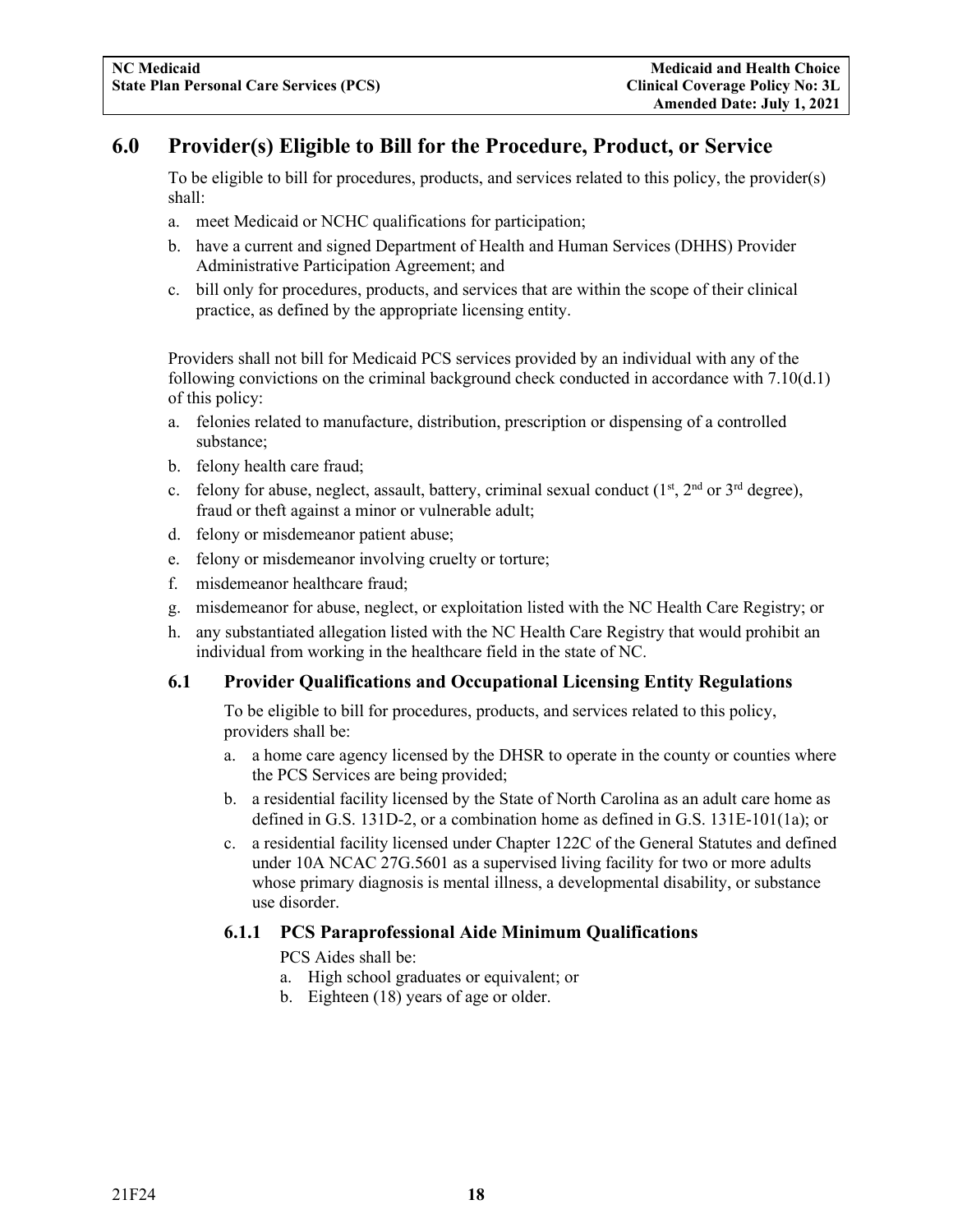#### <span id="page-21-0"></span>**6.1.2 PCS Paraprofessional Aide Minimal Training Requirements**

Personnel records of aides providing PCS must provide documentation of training in, at minimum, each of the following content areas:

- a. Beneficiary rights;
- b. Confidentiality and privacy practices;
- c. Personal care skills, such as assistance with the following ADLs:
	- 1. Bathing;
	- 2. Dressing;
	- 3. Mobility;
	- 4. Toileting; and
	- 5. Eating.
- d. In-home and Residential Care Aides providing services to beneficiaries receiving hours in accordance with Session Law 2013-306, have training or experience in caring for individuals who have a degenerative disease characterized by irreversible memory dysfunction, that attacks the brain and results in impaired memory, thinking, and behavior, including gradual memory loss, impaired judgment, disorientation, personality change, difficulty in learning, and the loss of language skills. Providers shall submit an attestation to NC Medicaid that they are in compliance with this requirement. The attestation form (NC Medicaid-3085) and instructions are located on the NC Medicaid PCS webpage;
- e. Documentation and reporting of beneficiary accidents and incidents;
- f. Recognizing and reporting signs of abuse and neglect; and
- g. Infection control.

#### <span id="page-21-1"></span>**6.1.3 Provider Interface: Web-Based Beneficiary and Provider Records Management**

The Provider Interface is a secure, web-based information system that the IAE uses to support the PCS independent assessment process. All PCS Providers shall enroll in the Provider Interface. The Provider Interface allows the provider organization to:

- a. Receive and respond to PCS referrals online;
- b. Access electronic copies of independent assessments documents, referrals, and notification letters;
- c. Develop and submit the PCS on-line service plan;
- d. Submit Non-Medical Change of Status requests and discharge beneficiaries online;
- e. Change provider National Provider Identification (NPI) numbers for beneficiaries who need to have their service transferred from one provider office to another within the same agency;
- f. Enter information about counties served by the provider, if applicable;
- g. Update billing modifiers online, if applicable;
- h. Receive electronic notification for beneficiary once an appeal has been entered, and the status of the appeal once it is resolved; and
- i. Receive electronic notification of upcoming annual assessments for beneficiaries.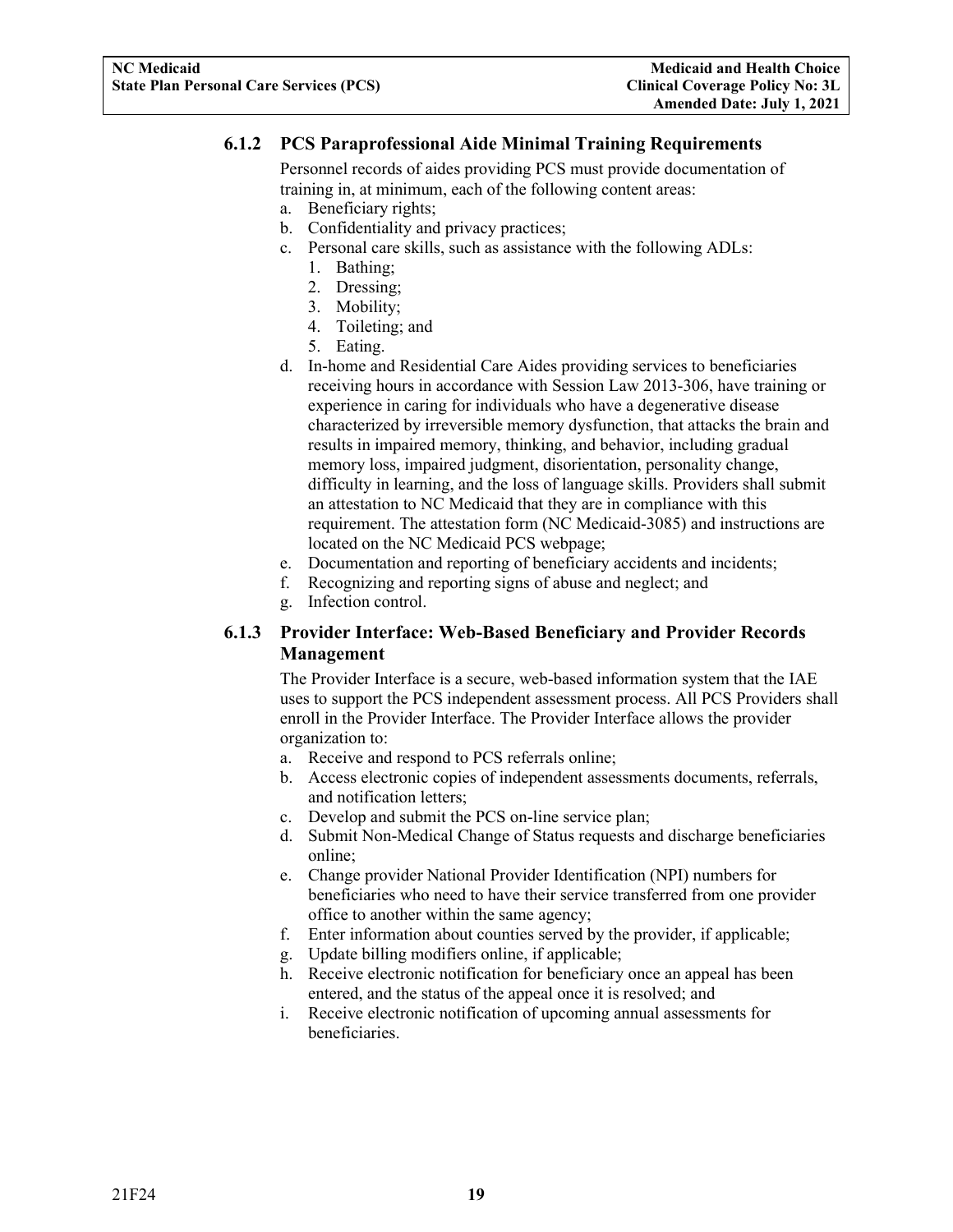#### <span id="page-22-0"></span>**6.1.4 Requirements for State Plan PCS On-Line Service Plan**

Providers shall develop an on-line PCS service plan through the Provider Interface. The following requirements for the on-line PCS service plan must apply.

- a. All IAE referrals are transmitted to provider organizations through the Provider Interface. No mailed or faxed referrals are provided;
- b. The provider organization accepting the IAE referral to provide PCS services shall review the IAE independent assessment results for the beneficiary being referred, and develop a PCS service plan responsive to the beneficiary's specific needs documented in the IAE assessment;
- c. Provider organizations shall designate staff they determine appropriate to complete and submit the service plan via the Provider Interface.
- d. Each IAE referral and assessment shall require a new PCS service plan developed by the provider organization that is based on the IAE assessment results associated with the referral;
- e. The service plan must address each unmet ADL, IADL, special assistance or delegated medical monitoring task need identified in the independent assessment, taking into account other pertinent information available to the provider;
- f. The provider organization shall ensure the PCS service need frequencies documented in the independent assessment are accurately reflected in the PCS service plan schedule as well as any special scheduling provisions such as weekend days documented in the assessment.
- g. The provider organization shall ensure that the beneficiary or their legally responsible person understands and, to the fullest extent possible participates in the development of the PCS service plan.
- h. Once the provider organization completes the service plan, the service plan must be validated by the Provider Interface for consistency with the IAE assessment, and related requirements for the service plan content.

**Note**: For EPSDT beneficiaries, the provider organization must complete the service plan based on the NC Medicaid nurse review of the assessment and documents provided in accordance with Subsection 5.2.3. NC Medicaid nurse guidance will be provided to the provider organization prior to acceptance of the referral and in the service plan.

- i. The PCS service plan must be developed and validated within seven business days of the Provider accepting receiving the IAE referral.
- j. The provider organization shall obtain the written consent in the form of the signature of the beneficiary or their legally responsible person within 14 business days of the validated service plan. The written consent of the service plan must be printed out and uploaded into the Provider Interface, also within 14 business days of the validated service plan;
- k. The provider shall make a copy of the validated service plan available to the beneficiary or their legally responsible person within three business of a verbal request.
- l. The PCS service plan is not a plan of care as defined by the applicable state licensure requirements that govern the operation of the provider organizations. Provider organizations are expected to complete a separate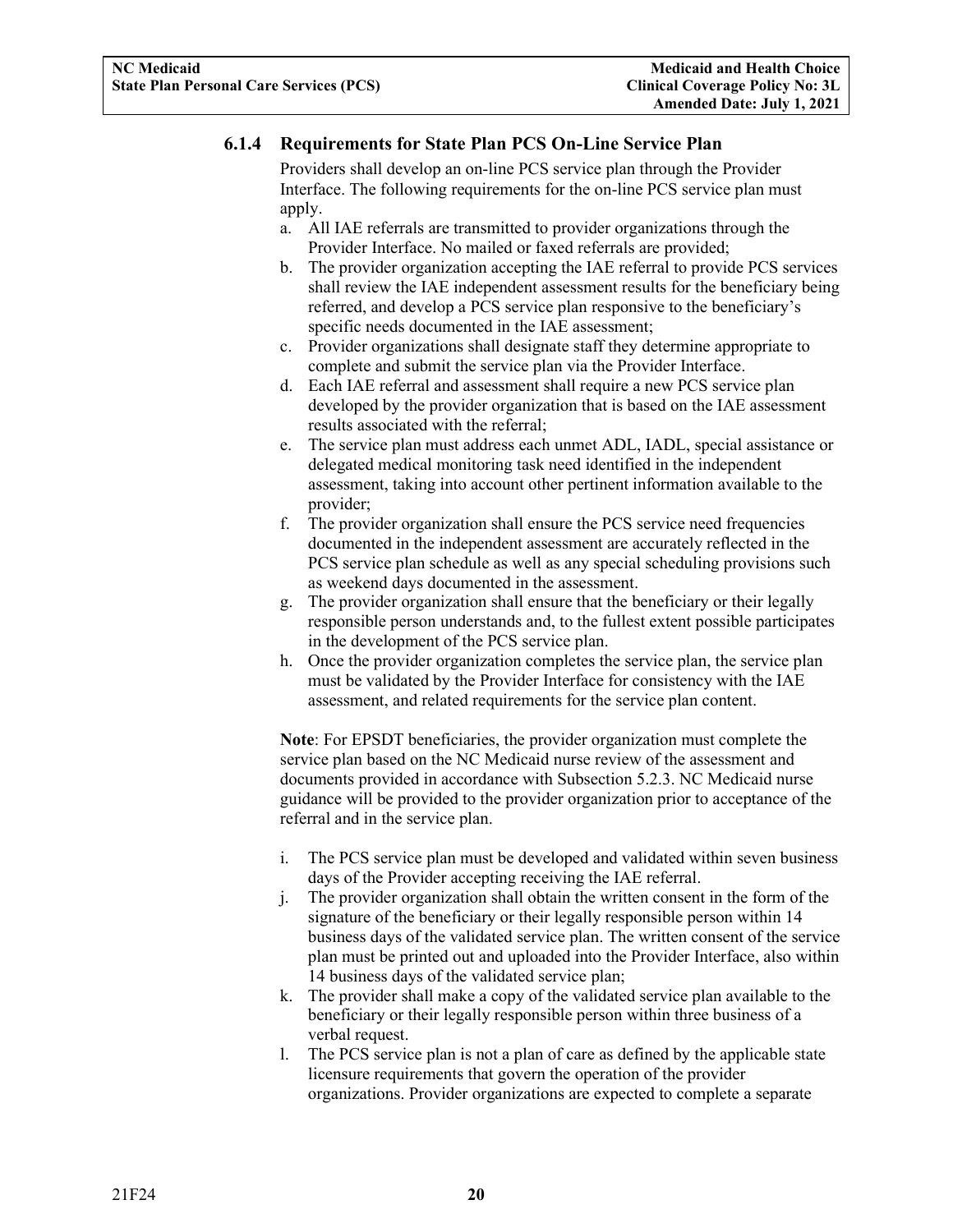plan of care in accordance to licensure requirements as specified in 10ANCAC 13J, 10A NCAC 13F and 13G, and 10A NCAC 27G.

- m. Provider organizations may enter PCS service plan revisions in the Provider Interface at any time as long as the changes do not alter the aide tasks or need frequencies identified in the corresponding IAE assessment;
- n. Provider organizations may continue to request a Change of Status Review, as described in Subsection 5.4.6b, by the IAE if there has been a significant change that affects the beneficiary's need for PCS since the last assessment and service plan. Any Change of Status reassessment requires a new PCS service plan documented in QiRePort;
- o. Provider organizations shall be reimbursed only for PCS authorized hours and services specified and scheduled in the validated PCS service plan; and,
- p. Prior approval for PCS hours or units is not granted until the on-line PCS service plan is entered into and validated by the Provider Interface.

#### <span id="page-23-0"></span>**6.1.5 Requirements for Aide Documentation**

The provider organization accepting the referral to provide services shall:

- a. Maintain documentation that demonstrates all aide tasks listed in the PCS service plan are performed at the frequency indicated on the service plan and on the days of the week documented in the service plan;
- b. Document aide services provided, to include, at minimum, the date of service, aide tasks provided, and the aide providing the service; and;
- c. Document all deviations from the service plan; this documentation shall include, at minimum, the date care tasks not performed and reason(s) tasks(s) were not performed. A deviation is a scheduled task that is not performed for any reason.
- d. The Provider Interface provides an option for documenting aide services and task sheets. If a provider organization elects to use their own aide task worksheets, the worksheets must accurately reflect all aide tasks and schedule documented in the online PCS service plan, task by task.

#### **Nurse Aide Tasks**

- a. In-home aides may provide Nurse Aide I and Nurse Aide II tasks under this clinical coverage policy when they meet the training, competency evaluation, and other professional qualifications specified in 21 NCAC 36.0403 (a) and 21 NCACE 36.0403 (b) respectively, and such tasks are specified on the beneficiary's service plan.
- b. If a beneficiary approved for services in a primary private residence requires Nurse Aide II tasks, the home care agency selected to provide the services shall have this level of expertise available;
- c. Residential nurse aides may provide tasks under this clinical coverage policy when they meet the training, competency evaluation, and other professional qualifications specified in 10A NCAC 13F and 13G and 10A NCAC 27G.

#### <span id="page-23-1"></span>**6.2 Provider Certifications**

None apply.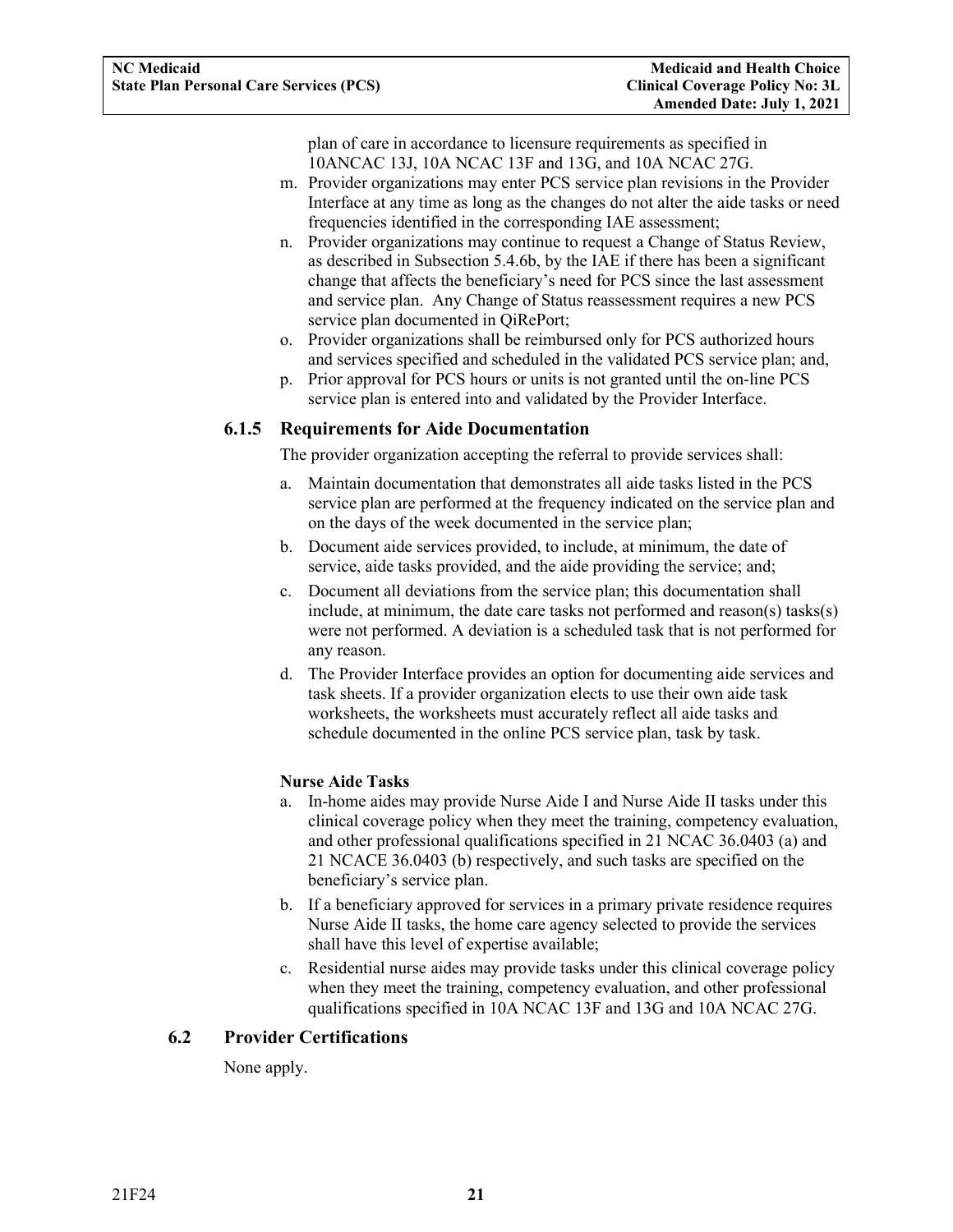## <span id="page-24-0"></span>**7.0 Additional Requirements**

#### *Note: Refer to Subsection 2.2.1 regarding EPSDT Exception to Policy Limitations for a Medicaid Beneficiary under 21 Years of Age.*

#### <span id="page-24-1"></span>**7.1 Compliance**

Provider(s) shall comply with the following in effect at the time the service is rendered:

- a. All applicable agreements, federal, state and local laws and regulations including the Health Insurance Portability and Accountability Act (HIPAA) and record retention requirements; and
- b. All NC Medicaid's clinical (medical) coverage policies, guidelines, policies, provider manuals, implementation updates, and bulletins published by the Centers for Medicare and Medicaid Services (CMS), DHHS, DHHS division(s) or fiscal contractor(s).

**Note:** Providers also shall maintain all home and residential care service records as specified in 10A NCAC 13J, 10A NCAC 13F and 13G, and 10A NCAC 27G.

#### <span id="page-24-2"></span>**7.2 Assessment Tools, Service Plans, and Forms**

Providers shall utilize those assessment tools, report formats, surveys, and related documents required by NC Medicaid.

#### <span id="page-24-3"></span>**7.3 Automated Reporting**

Providers shall utilize all available Internet-based assessments, forms, reports, surveys, and other documents required by NC Medicaid to submit information to NC Medicaid, the IAE, the beneficiary's physician, and other individuals or organizations designated by NC Medicaid.

#### <span id="page-24-5"></span><span id="page-24-4"></span>**7.4 Electronic Visit Verification**

Providers Subject to EVV must comply with the requirements listed below:

#### **7.4.1 Electronic Visit Verification Requirements (EVV) Minimum Requirements**

- a. Comply with Section 12006 1903 (l) of the 21st Century Cures Act and any subsequent amendments.
- b. Register with the State's EVV solution or procure an alternate EVV solution. If provider selects alternate solution, the solution must be compliant with the 21st Century Cures Act and all state requirements.
- c. Provider agencies must have written documentation that they have informed beneficiaries of the EVV requirement in each beneficiary's file.
- d. Provider agencies must ensure staff are trained on use of the EVV system selected and maintain written documentation of initial and at least annual staff training in each employee's file.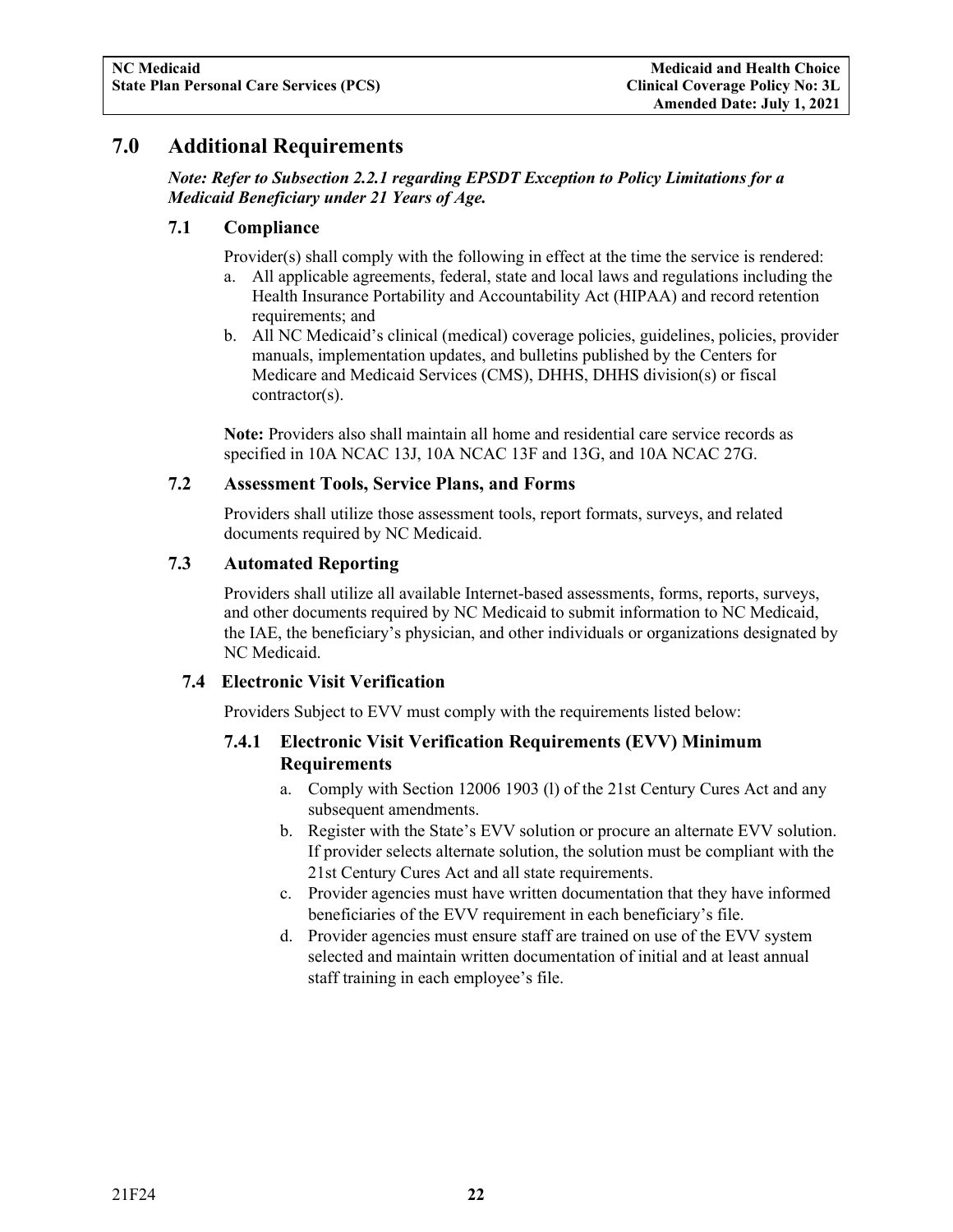#### <span id="page-25-0"></span>**7.4.2 Electronic Visit Verification (EVV) Technology Options and Requirements**

Effective January 1, 2021, Providers are required to use an Electronic Visit Verification EVV solution to capture in-home aide visits through mobile application, telephony, or fixed visit verification devices. EVV visit verification validation components required by the 21<sup>st</sup> Century Cures act are listed below:

- a. Type of service performed;
- b. Individual receiving the service;
- c. Date of the Service;
- d. Location of Service delivery;
- e. Individual providing the service; and
- f. Time the service begins and ends.

#### <span id="page-25-1"></span>**7.5 Marketing Prohibition**

Agencies providing PCS under this Medicaid Program are prohibited from offering gifts or service-related inducements of any kind to entice beneficiaries to choose it as their PCS Provider or to entice beneficiaries to change from their current provider.

#### <span id="page-25-2"></span>**7.6 NC Medicaid Compliance Reviews**

The PCS Provider Organization shall:

- a. Cooperate with and participate fully in all desktop and on-site quality, compliance, prepayment, and post-payment audits that may be conducted by NC Medicaid or a DHHS designated contractor;
- b. Meet NC Medicaid requirements for addressing identified program deficiencies, discrepancies, and quality issues through the NC Medicaid corrective action process and any overpayment recovery or sanctioning process imposed by NC Medicaid's Program Integrity Section; and
- c. Maintain all clinical records and billing documentation in an accessible location in a manner that will facilitate regulatory reviews and post payment audits.

#### <span id="page-25-3"></span>**7.7 Internal Quality Improvement Program**

The PCS Provider Organization shall:

- a. develop, and update at least quarterly, an organizational Quality Improvement Plan or set of quality improvement policies and procedures that describe the PCS CQI program and activities;
- b. implement an organizational CQI Program designed to identify and correct quality of care and quality of service problems;
- c. conduct at least annually a written beneficiary PCS satisfaction survey for beneficiaries and their legally responsible person;
- d. maintain complete records of all CQI activities and results;
- e. PCS Providers shall submit by December 31 of each year an attestation to NC Medicaid that they are in compliance with "a" through "d" of this Subsection. The attestation form and instructions are posted on the NC Medicaid PCS website; and
- f. provide these documents to NC Medicaid or a DHHS designated contractor upon request in conjunction with any on-site or desktop quality improvement review.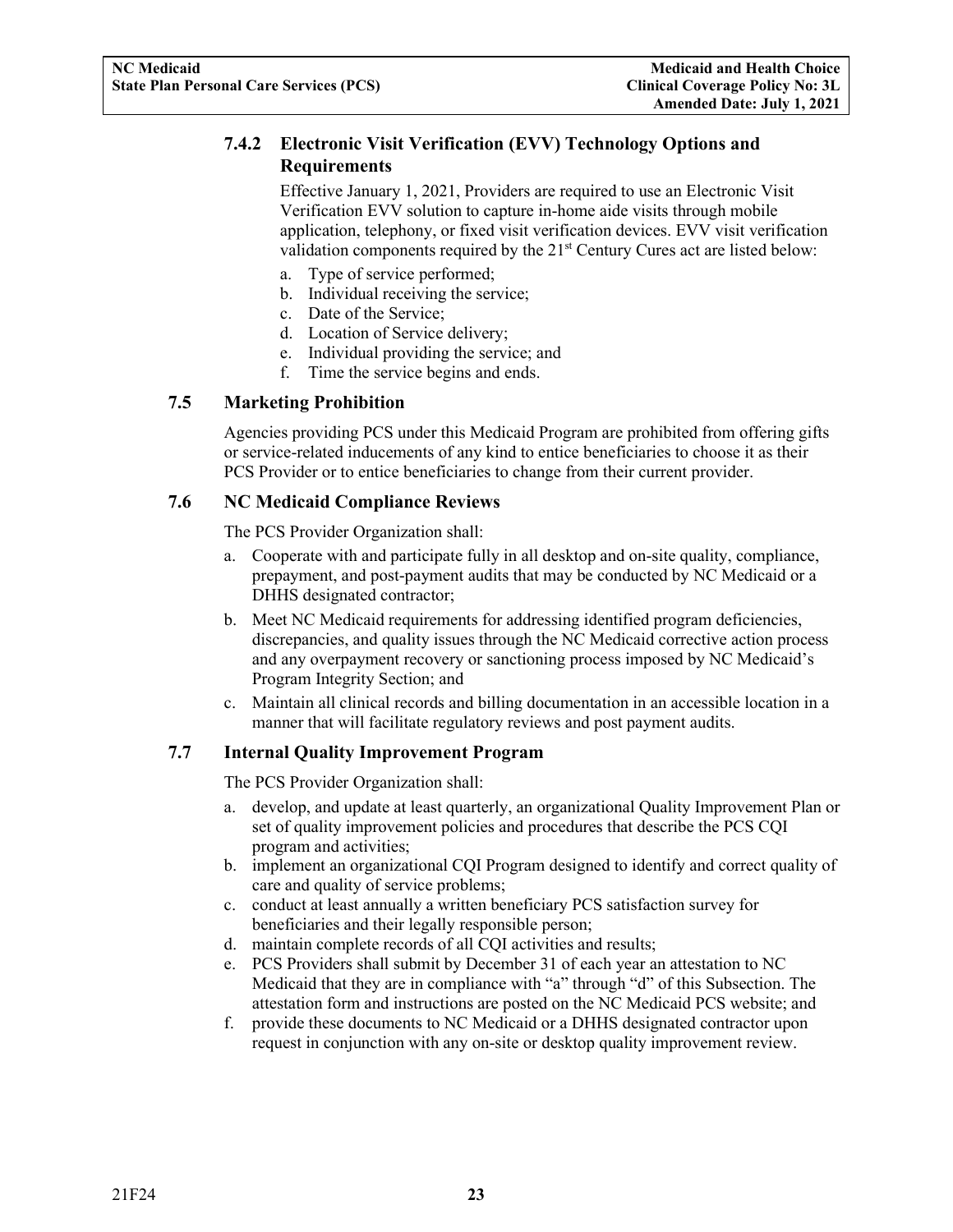#### <span id="page-26-0"></span>**7.8 Quality Improvement, Utilization Review, Pre- and Post-Payment Audits**

The PCS Provider Organization shall cooperate with and participate fully with the following NC Medicaid quality improvements, utilization reviews, and pre- and postpayment audits:

- a. Provider on-site reviews, evaluations, and audits;
- b. Desktop reviews;
- c. Targeted record reviews;
- d. Beneficiary in-home and residential reviews;
- e. Beneficiary PCS satisfaction surveys;
- f. Reviews of attestation forms and supporting documentation;
- g. Retroactive utilization and medical necessity reviews;
- h. Quality of care and quality of service reviews and evaluations;
- i. Program Integrity prepayment and post-payment reviews;
- j. Reviews of beneficiary complaints; and
- k. Reviews of critical incident reports.

#### <span id="page-26-1"></span>**7.9 Beneficiary Health, Welfare, and Safety**

The PCS Provider Organization shall:

- a. implement and demonstrate compliance with all beneficiary rights and responsibilities, as specified in 10A NCAC 13J, 10A NCAC 13F and 13G, and GS 122C; 131D;
- b. maintain a comprehensive record of beneficiary complaints about the PCS; and
- c. ensure that all incidents involving alleged, suspected, or observed beneficiary abuse, neglect, or exploitation are documented and reported immediately to the county Department of Social Services and the DHSR in accordance to N.C. G.S. 108A-102.

#### <span id="page-26-2"></span>**7.10 Provider Supervision and Staffing Requirements**

#### a. **PCS Paraprofessional Aide Supervision**

The PCS provider shall provide a qualified and experienced professional, as specified in the applicable licensure rules, to supervise PCS, and who shall be responsible for:

- 1. Supervising and ensuring that all services provided by the aides under his or her supervision are conducted in accordance with this clinical coverage policy, other applicable federal and state statutes, rules, regulations, policies and guidelines and the provider agency's policies and procedures;
- 2. Supervising the Provider Organization's CQI program;
- 3. Completing or approving all service plans for assigned beneficiaries;
- 4. Implementing the service plan; and
- 5. Maintaining service records and complaint logs in accordance with state requirements.

#### b. **Supervisory Visits in Beneficiary Primary Private Residences**

The in-home PCS provider shall ensure that a qualified RN Nurse Supervisor conducts a RN Supervisor visit to each beneficiary's primary private residence location every 90 calendar days (**Note:** a seven-calendar day grace period is allowed).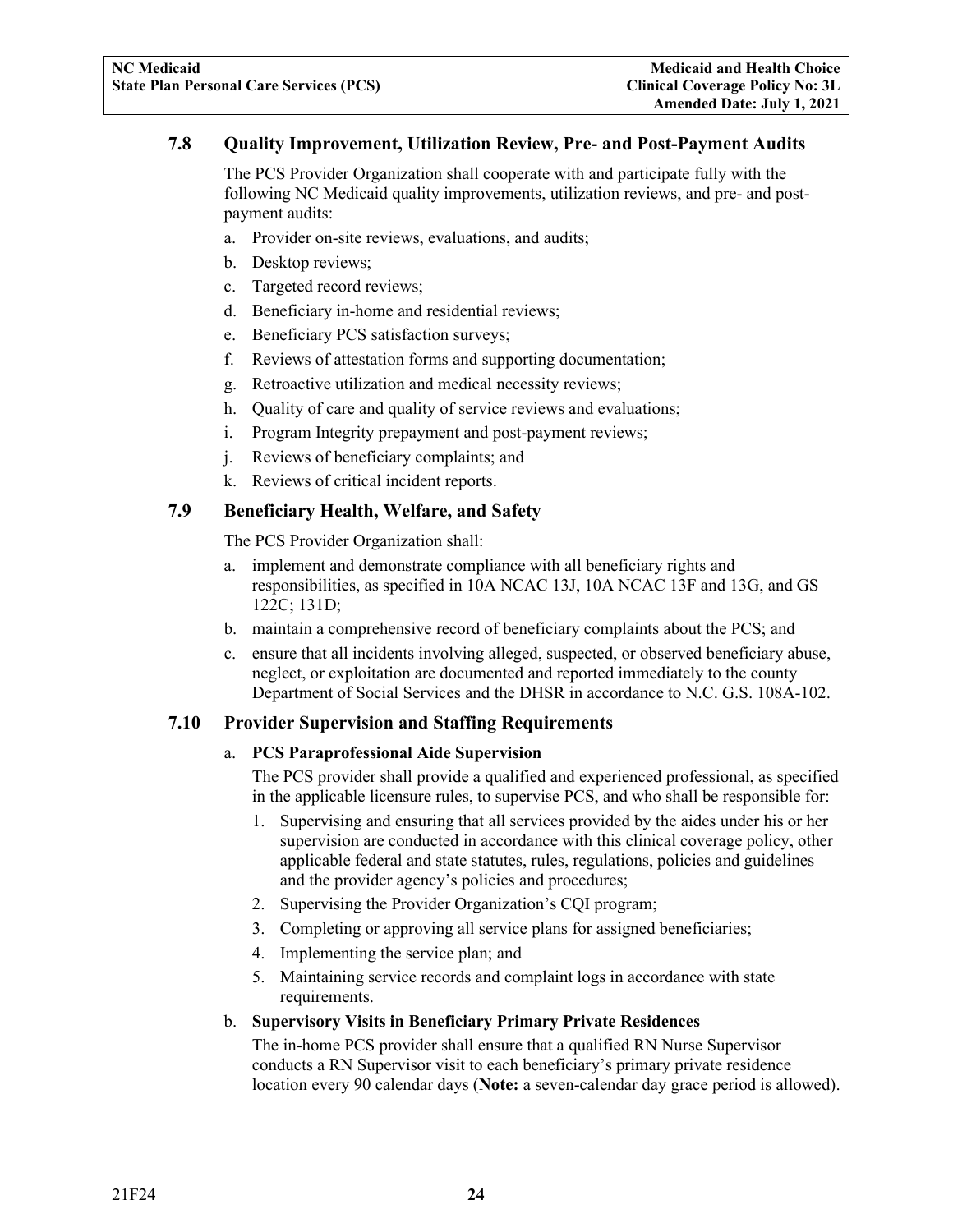Two visits within 365 calendar days must be conducted when the in-home aide is scheduled to be in the primary private residence. The RN Supervisor shall:

- 1. Confirm that the in-home aide is present or has been present as scheduled during the preceding 90 calendar days;
- 2. Validate that the information documented on the aide's service log accurately reflects his or her attendance and the services provided;
- 3. Evaluate the in-home aide's performance;
- 4. Identify any changes in the beneficiary's condition and need for PCS that may require a change of status review;
- 5. Request a change of status review if the beneficiary's service plan exceeds or no longer meets the beneficiary's needs for ADL assistance;
- 6. Identify any new health or safety risks that may be present in the primary private residence;
- 7. Evaluate the beneficiary's satisfaction with services provided by the in-home aide and the services performed by the home care agency;
- 8. Review and validate the in-home aide's service records to ensure that:
	- A. Documentation of services provided is accurate and complete;
	- B. Services listed in the service plan have been implemented;
	- C. Deviations from the service plan are documented;
	- D. Dates, times of service, and services provided are documented on a daily basis;
	- E. Separate logs are maintained for each beneficiary;
	- F. All occasions when the beneficiary is not available to receive services or refused services for any reason are documented in the service record along with the reason the beneficiary was not available or refused services; and
	- G. Logs are signed by the in-home aide and the beneficiary after services are provided on a weekly basis.
- 9. Document all components of the supervisory visits: the date, arrival and departure time, purpose of visit, findings and supervisor's signature.

#### c. **Supervision in Residential Settings**

The residential PCS provider shall ensure that a qualified professional conducts Supervision to each beneficiary in accordance to 10 A NCAC 13 F and 13G and 10A NCAC 27G.

The residential PCS provider shall assure appropriate aide supervision by a qualified professional in accordance to 10A NCAC 13F and 13G, and. 10A NCAC 27G.

#### d. **PCS Paraprofessional Aide Training Licensure Requirements The PCS provider shall ensure that:**

- 1. criminal background checks are conducted on all in-home and residential care aides before they are hired as specified in licensure requirements;
- 2. in-Home and Residential Care Aides hired are not listed on the North Carolina Health Care Registry as having a substantiated finding in accordance to the health care personnel registry G.S. 131E-256;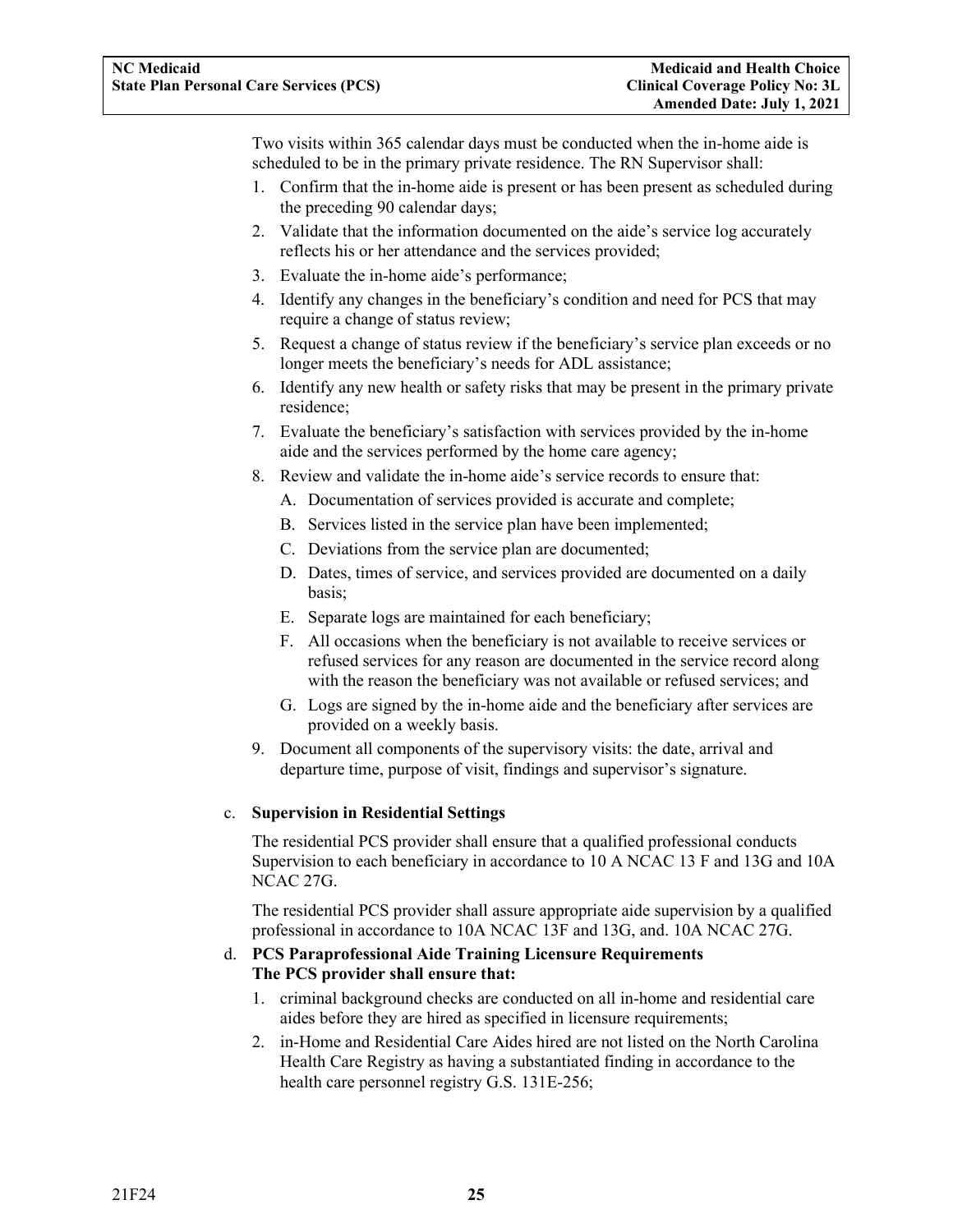- 3. all in-home and residential aides shall meet the qualifications contained in the applicable North Carolina Home Care, Adult Care Home, Family Care Home and Mental Health Supervised Living Licensure Rules (10A NCAC 13J, 10A NCAC 13F and 13G, and 10A NCAC 27G); and
- 4. An individual file is maintained on all in-home and residential aides that documents aide training, background checks, and competency evaluations and provides evidence that the aide is supervised in accordance with the requirements specified in 10A NCAC 13J, 10A NCAC 13F and 13G, and 10A NCAC 27G.

#### e. **Staff Development and Training**

The PCS Provider Organization based on licensure rules shall:

- 1. provide a new employee orientation for all new in-home and residential aides and other agency employees that includes information on state rules pertaining to home care agencies and residential providers and the requirements of this clinical coverage policy;
- 2. develop, implement, and manage an ongoing staff development and training program appropriate to the job responsibilities of agency and facility staff;
- 3. provide competency training and evaluate the required competencies for in-home aides;
- 4. provide competency training and evaluation for residential aides as specified in 10A NCAC 13F and 13G, and. 10A NCAC 27G;
- 5. maintain comprehensive records of all staff orientation and training activities; and
- 6. ensure that agency directors, administrative personnel, RN nurse supervisors, and other agency and facility personnel with management responsibilities attend regional and on-line training programs conducted by NC Medicaid or its designee.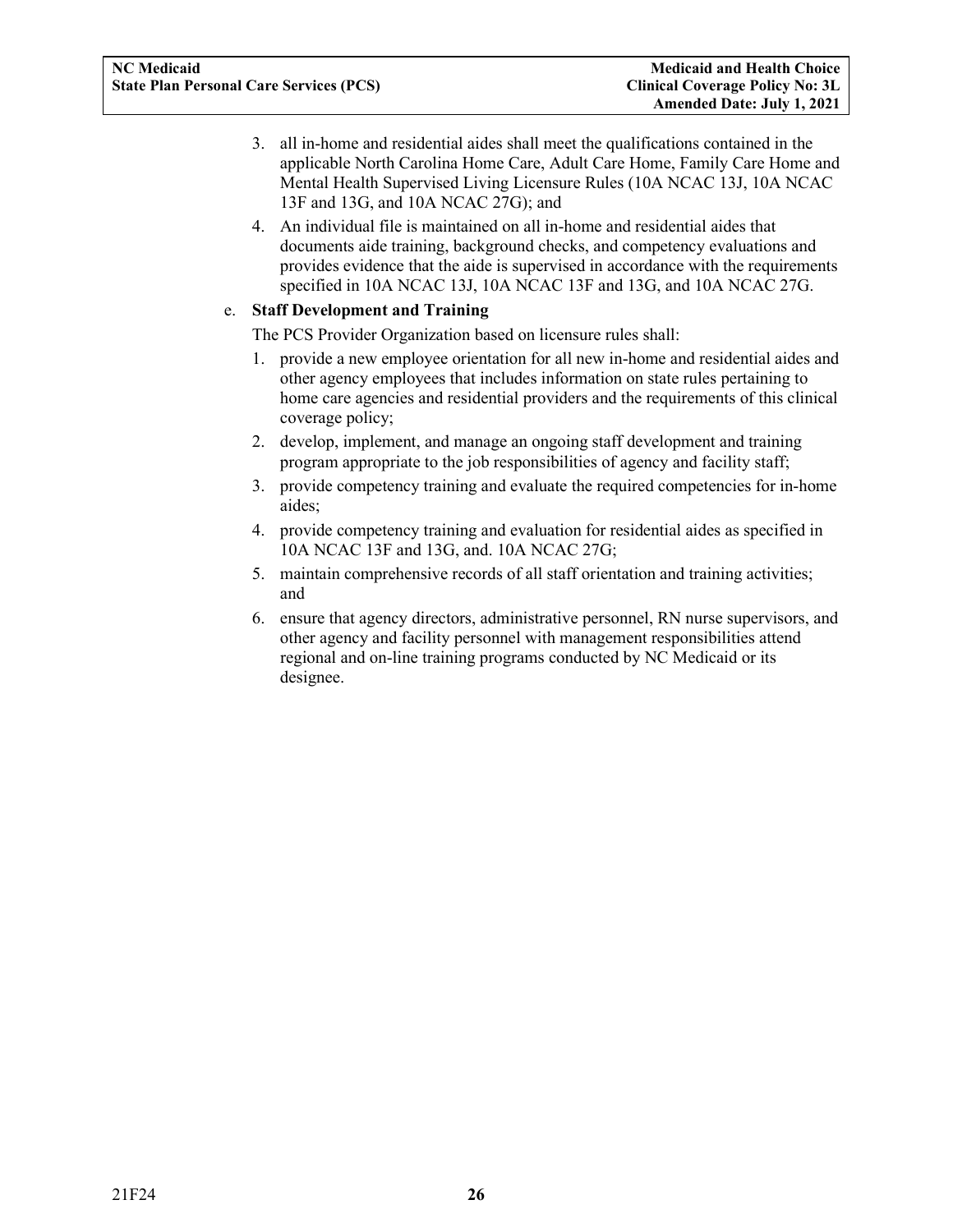# <span id="page-29-0"></span>**8.0 Policy Implementation and History**

**Original Effective Date:** January 1, 2013

## **History:**

| <b>Date</b> | <b>Section Revised</b>            | Change                                                                                                                                                                                                                                                                          |
|-------------|-----------------------------------|---------------------------------------------------------------------------------------------------------------------------------------------------------------------------------------------------------------------------------------------------------------------------------|
| 01/01/2013  | All sections and<br>attachment(s) | Initial Promulgation of new program                                                                                                                                                                                                                                             |
| 01/02/2013  | Subsection 4.2.a.12               | "same chronological age could safely and<br>independently perform without adult supervision."<br>corrected to read "same chronological age could not<br>safely and independently perform without adult<br>supervision.                                                          |
| 12/01/2013  | Section 1.0                       | Content of section 1.0 has been moved to Section 3.2.1<br>"Specific Criteria Covered" and Section 3.3 "Personal<br>Care Services."                                                                                                                                              |
| 12/01/2013  | Subsection 2.4                    | Section 2.4 "Functional Eligibility Criteria" has been<br>changed to "Medicaid Specific Criteria" and content is<br>now located in Section 3.2.1                                                                                                                                |
| 12/01/2013  | Subsection 3.2                    | Subsection 3.2 "Specific Criteria" is now Subsection<br>3.2.2 "Medicaid Additional Criteria Covered"                                                                                                                                                                            |
| 12/01/2013  | Subsection 3.2.2                  | Subsection 3.2.2.b includes Screening for Serious<br>Mental Illness (SMI) in Adult Care Homes licensed<br>under G.S. 131D-2.4                                                                                                                                                   |
| 12/01/2013  | Subsection 3.3                    | Section 3.3 "Covered Tasks Under PCS" now titled<br>"Personal Care Services" content remains the same                                                                                                                                                                           |
| 12/01/2013  | Subsection 4.2.1                  | Subsection $4.2.1c.10 -$ "monitoring" defined as<br>precautionary observation and "supervision" defined as<br>observation resulting in an intervention                                                                                                                          |
| 12/01/2013  | Subsection 5.3.1.b                | Criteria for additional hours updated. The criteria reflect<br>updates made to the State Plan Amendment.                                                                                                                                                                        |
| 12/01/2013  | Subsection 5.4.2                  | Subsection 5.4.2 "Monthly Service Hour Limits" has<br>been moved to Subsection 5.3.1. This section has been<br>updated to include the criteria mandated by Session Law<br>2013-306 to include additional 50 hours of PCS                                                        |
| 12/01/2013  | Subsection 5.4.3                  | Subsection 5.4.3 "Authority to Conduct PCS<br>Assessments, Reassessments, Change of Status<br>Reviews, Service Authorizations, and Related<br>Administrative tasks" is now Section 5.4 and has been<br>reworded to include "Acknowledgment of new<br><b>Expedited Process."</b> |
| 12/01/2013  | Subsection 5.4.5                  | Subsection 5.4.5 "Requirement for Physician Referral"<br>is now Subsection 5.4.2. This section updated to include<br>the following statement, "The Physician Referral<br>approved by DMA is the DMA-3051 PCS Request for<br><b>Services Form."</b>                              |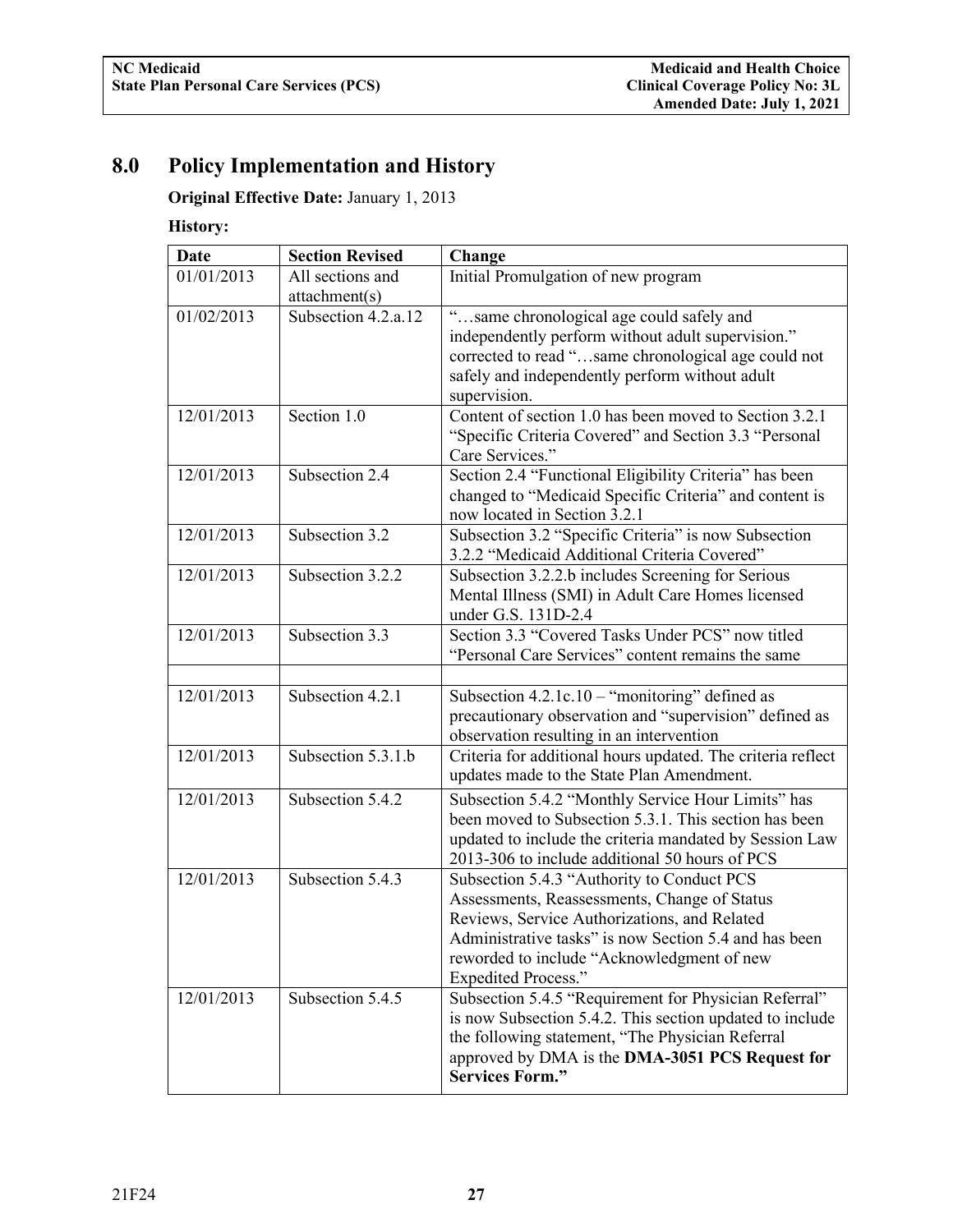| Date                     | <b>Section Revised</b>                   | Change                                                                                                                                                                                                                                                                                                                                                                                                                                                                                                                    |
|--------------------------|------------------------------------------|---------------------------------------------------------------------------------------------------------------------------------------------------------------------------------------------------------------------------------------------------------------------------------------------------------------------------------------------------------------------------------------------------------------------------------------------------------------------------------------------------------------------------|
| 12/01/2013<br>12/01/2013 | Subsection 5.4.6.g<br>Subsection 5.4.6.h | Subsection 5.4.6g is now Subsection 5.4.3g. Section<br>reads "the beneficiary may receive a PCS assessment in<br>the inpatient medical facility"  updated to read, the<br>beneficiary may receive a preliminary PCS assessment<br>in the inpatient medical facility  statement also update<br>to state "A standard PCS assessment will be conducted<br>once the beneficiary resides in the setting where PCS<br>services will be provided within 60 calendar days"<br>Subsection 5.4.6h is now Subsection 5.4.3h. wording |
|                          |                                          | updated to remove referral and reference the Request for<br>Services Form                                                                                                                                                                                                                                                                                                                                                                                                                                                 |
| 12/01/2013               | Subsection 5.4.4                         | Section 5.4.4 "Requirement for PCS Expedited Process"<br>added to policy. The Expedited Process will allow<br>beneficiaries who meet the identified criteria to receive<br>PCS services within 2 business days.                                                                                                                                                                                                                                                                                                           |
| 12/01/2013               | Subsection 5.4.10.d                      | Subsection 5.4.10d moved to subsection 5.4.8d Within<br>five business days of an assessment request for a<br>beneficiary with a planned discharge form a hospital or<br>inpatient facility", statement updated to read "within<br>two business days of a PCS expedited process request<br>for a beneficiary who with a planned discharge from a<br>hospital or inpatient facility; or under protective<br>services.                                                                                                       |
| 12/01/2013               | Subsection 5.4.10.e                      | Subsection 5.4.10e "Within five business days of the<br>referral of a beneficiary who is under a Department of<br>Social Services protective order" is deleted and included<br>in 5.4.8d                                                                                                                                                                                                                                                                                                                                  |
| 12/01/2013               | Subsection 5.4.12                        | Subsection 5.4.12 a and b. Revised to read "conduct an<br>internal assessment, review the independent assessment<br>conducted by the IAE for beneficiaries                                                                                                                                                                                                                                                                                                                                                                |
| 12/01/2013               | Subsection 5.4.13                        | Subsection 5.4.13 Requirements for Selecting and<br>Changing PCS Providers is now Subsection 5.4.11.<br>Subsection 5.4.11f deletes "home visit" and replaces<br>with "The new PCS Provider shall be required to<br>develop a new plan of care." Subsection 5.4.11g deletes<br>"within 30 days of effective date of this clinical<br>coverage"                                                                                                                                                                             |
| 12/01/2013               | Subsection 5.4.14                        | Subsection 5.4.14 Requirements for PCS Plan of Care<br>moved to Subsection 5.4.12. Subsection 5.4.12a deletes<br>"home visit" and replaces with "internal assessment".<br>5.4.12b deletes "visit" and replaces with "internal<br>assessment. 5.4.12g deletes "within 30 days of the<br>effective date of this clinical coverage policy."                                                                                                                                                                                  |
| 12/01/2013               | Section 5.0                              | Retroactive Prior Approval added to Section 5.0 as<br>subsection 5.5                                                                                                                                                                                                                                                                                                                                                                                                                                                      |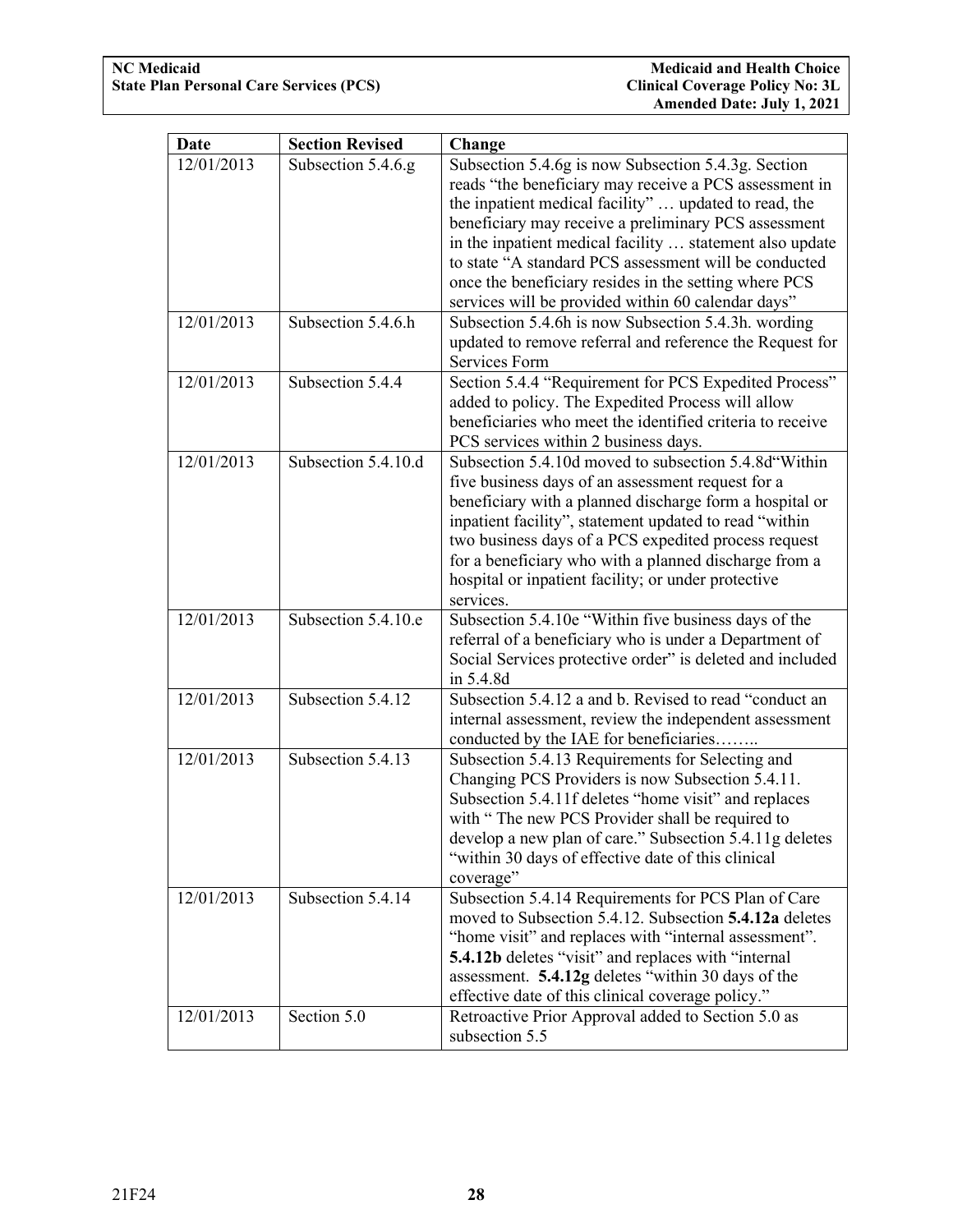| Date       | <b>Section Revised</b>          | Change                                                                                                                                                                                                                                                                                                                                                                                                                                                                                                                                                                                                                                                                                |
|------------|---------------------------------|---------------------------------------------------------------------------------------------------------------------------------------------------------------------------------------------------------------------------------------------------------------------------------------------------------------------------------------------------------------------------------------------------------------------------------------------------------------------------------------------------------------------------------------------------------------------------------------------------------------------------------------------------------------------------------------|
| 12/01/2013 | Section 6.3                     | Section 6.3 is now Subsection 6.1.2. Subsection 6.1.2<br>now includes additional requirement "Training and<br>providing care to individuals with impaired judgment,<br>disorientation, loss of language skills, inappropriate<br>behaviors, like wandering that are resulting from the<br>exacerbation of dementia;                                                                                                                                                                                                                                                                                                                                                                   |
| 12/01/2013 | Section 7.4                     | Section 7.4 "Telephony" updated to include Provider<br>Requirements for use of "Telephony".                                                                                                                                                                                                                                                                                                                                                                                                                                                                                                                                                                                           |
| 12/01/2013 | Section $7.10$                  | Section 7.10 Provider Supervision and Staffing<br>Requirements. Section updated to include "calendar<br>days" in subsections 7.10b and 7.10b.1.                                                                                                                                                                                                                                                                                                                                                                                                                                                                                                                                       |
| 12/01/2013 | Subsection 7.10.d.2             | Subsection 7.10.d.2 language updated to read "In-Home<br>and Residential Care Aides hired are not listed on the<br>North Carolina health Care Registry as being under<br>investigation or as having a substantiated finding in<br>accordance to the health care personnel registry G.S.<br>131E-256.                                                                                                                                                                                                                                                                                                                                                                                  |
| 12/01/2013 | Service Level<br>Determinations | #3. Updated to read "For all conditions affecting the<br>beneficiary's ability to perform ADLs no more than<br>25% of additional time shall be provided."                                                                                                                                                                                                                                                                                                                                                                                                                                                                                                                             |
| 12/01/2013 | Service Level<br>Determinations | #4. Updated to read "For all conditions affecting the<br>beneficiary's ability to perform ADLs no more than<br>25% of additional time shall be provided."                                                                                                                                                                                                                                                                                                                                                                                                                                                                                                                             |
| 12/01/2013 | Service Level<br>Determinations | #5. Removed following text from statement "The total<br>authorized service hours per month may not exceed 80<br>for adults 21 years and older."                                                                                                                                                                                                                                                                                                                                                                                                                                                                                                                                       |
| 12/01/2013 | Service Level<br>Determinations | #6. Updated to include criteria mandated by Session<br>Law 2013-306 and service levels approved by SPA 13-<br>009. Now reads as follows: "Total authorized PCS<br>hours may exceed 80 hours per month for adults, if there<br>is present: a) a physician attestation of need for<br>expanded hours; and b) qualifying criteria as established<br>in Session Law 2013-306. In no case will expanded PCS<br>hours exceed the maximum hours approved by <b>State</b><br>Plan Amendment. The number of expanded PCS hours<br>to be authorized for individuals qualifying for expanded<br>hours will be based on the PCS hours determination<br>methodology described in Steps 1-4 above." |
| 12/01/2013 | Attachment A                    | Attachment A – modifiers – HA modifier updated to<br>read "Any beneficiary Under 21 Years regardless of<br>setting"                                                                                                                                                                                                                                                                                                                                                                                                                                                                                                                                                                   |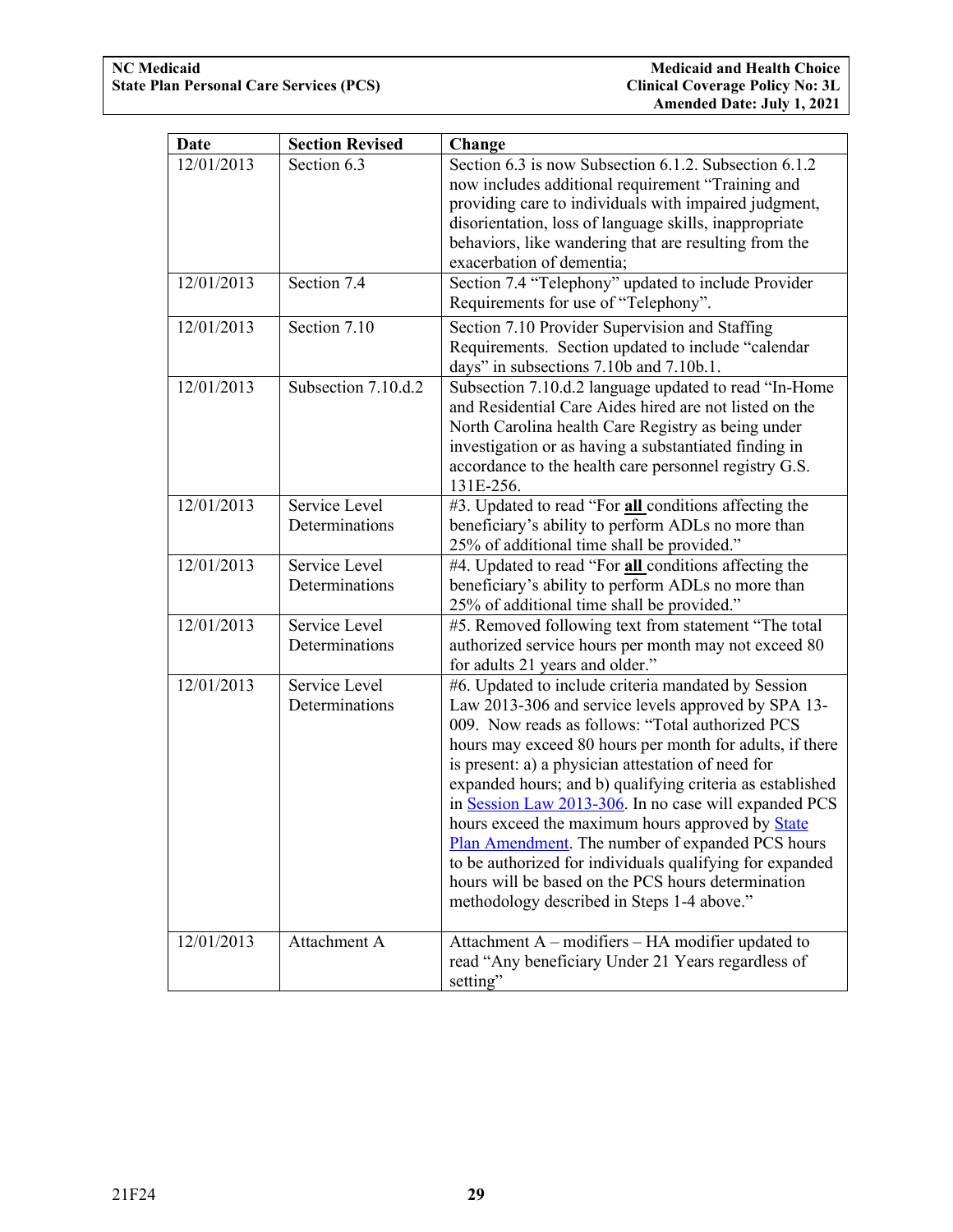| Date       | <b>Section Revised</b> | Change                                                    |
|------------|------------------------|-----------------------------------------------------------|
| 12/01/2013 | Appendix A             | Service Level Determinations: #6 updated to include the   |
|            |                        | determination criteria for beneficiaries who may receive  |
|            |                        | PCS hours that exceed 80 hours per month for adults or    |
|            |                        | 60 hours for children, under 21 years of age and not      |
|            |                        | approved under EPSDT. "if there is present: a) a          |
|            |                        | physician attestation of need for expanded hours; b)      |
|            |                        | qualifying criteria as established in Session Law 2013-   |
|            |                        | 306. In no case will expanded PCS hours exceed the        |
|            |                        | maximum hours approved by State Plan Amendment            |
|            |                        | 13-009. The number of expanded PCS hours to be            |
|            |                        | authorized for individuals qualifying for expanded hours  |
|            |                        | will be based on the PCS hours determination              |
|            |                        | methodology described in steps 1-4"                       |
| 01/15/2014 | Section 8.0            | Minor revisions to table, clarifying changes made in the  |
|            |                        | 12/01/2013 Amended version                                |
| 10/01/2013 | Section 1.0            | Section 1.0 Updated to read that PCS services must be     |
|            |                        | performed by home staff "licensed" in the supervised      |
|            |                        | living home.                                              |
| 10/01/2013 | Subsection 3.3.a       | Subsection 3.3 a 7 updated to stated definition of        |
|            |                        | "special assistance".                                     |
| 10/01/2013 | Subsection 4.2.1.a     | Subsection 4.2.1a. added #2.to read as follows "The       |
|            |                        | PCS is not documented as completed in accordance with     |
|            |                        | this clinical coverage policy"                            |
| 10/01/2013 | Subsection 4.2.1.c     | Subsection 4.2.1c added #6 to read as follows             |
|            |                        | "Instruments of daily living (IADL's) in the absence of   |
|            |                        | associated Activities of daily living (ADL)".             |
| 10/01/2013 | Subsection 4.2.1 c 7   | Subsection 4.2.1 c 7. Removed wording "non medical"       |
|            |                        | so statement only reads "transportation".                 |
| 10/01/2013 | Subsection 5.4.2.b     | Removed "physician" from physician referral. Text         |
|            |                        | identifies physician referral as "referral"               |
| 10/01/2013 | Subsection 5.4.3.f     | 5.4.3 f – removes "attending" from physician.             |
|            |                        |                                                           |
| 10/01/2013 | Subsection 5.4.3.g     | $5.4.3g$ – removed from policy                            |
|            |                        |                                                           |
| 10/01/2013 | Subsection 5.4.3.h     | 5.4.3h – removed wording "primary care or attending       |
|            |                        | and replaced with Physician, Nurse practitioner, and      |
|            |                        | Physician assistant                                       |
| 10/01/2013 | Subsection 5.4.3       | Last paragraph wording updated to read as follows         |
|            |                        | "Beneficiaries who do not agree with the results of the   |
|            |                        | independent assessment that grant fewer hours than        |
|            |                        | previously approved may appeal the results and provide    |
|            |                        | additional documentation to support the need for          |
|            |                        | additional amounts of PCS. Beneficiaries may request      |
|            |                        | referring physicians, home care agencies, and residential |
|            |                        | providers to assist them with the appeal process          |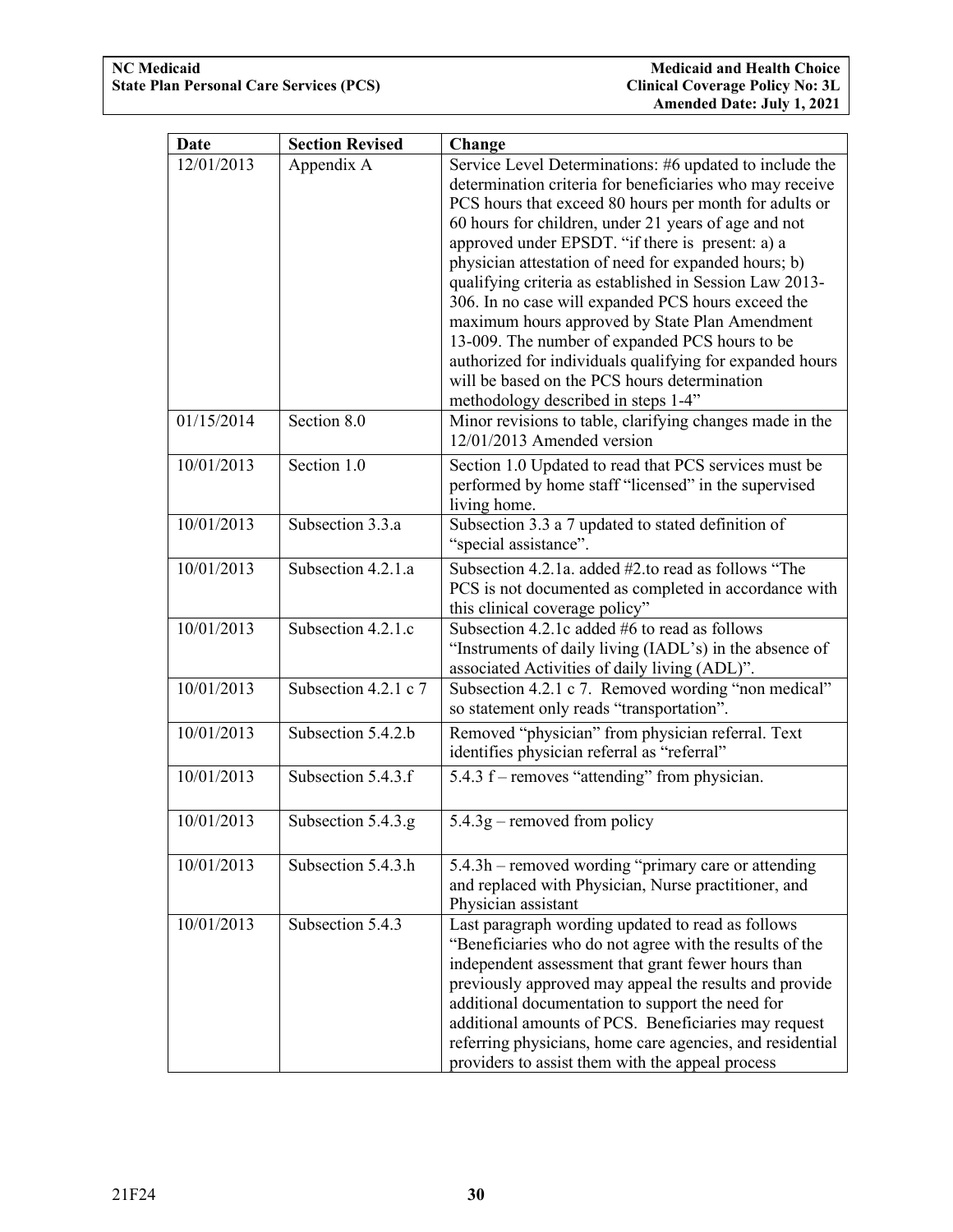| Date       | <b>Section Revised</b> | Change                                                                                                                                                                                                                                                                                                                                                                                                       |
|------------|------------------------|--------------------------------------------------------------------------------------------------------------------------------------------------------------------------------------------------------------------------------------------------------------------------------------------------------------------------------------------------------------------------------------------------------------|
| 10/01/2013 | Subsection 5.4.5.d     | Subsection 5.4.5d wording updated to add the following<br>at the end of statement "but not less frequently than<br>once every 365 calendar days."                                                                                                                                                                                                                                                            |
| 10/01/2013 | Subsection 5.4.4       | Subsection 5.4.4" Requirements for PCS Expedited<br>Assessment Process" revised to say "PCS approval<br>through the expedited process is provisional and subject<br>to the standard PCS assessment process within 14<br>business days."                                                                                                                                                                      |
| 10/01/2013 | Subsection 5.4.4.d     | Subsection 5.4.4.d revised to read "If it is determined<br>the beneficiary qualifies for PCS, a provider must be<br>identified and the hospital discharge planner, skilled<br>nursing facility discharge planner, or APS must<br>communicate beneficiary's choice of provider and<br>intended admission date to the selected provider and the<br>IAE."                                                       |
| 10/01/2013 | Subsection 5.4.4       | Paragraph updated to read The provisional prior<br>approval shall not exceed a 60 day period "without<br>DMA approval".                                                                                                                                                                                                                                                                                      |
| 10/01/2013 | Subsection 5.4.4       | Subsection 5.4.4 updated to read "Beneficiaries<br>receiving approval through the expedited assessment<br>process will be authorized for services within two<br>business days of completed request. "                                                                                                                                                                                                        |
| 10/01/2013 | Subsection 5.4.9       | Subsection 5.4.9 paragraph under Beneficiaries self-<br>performance table is updated with a final sentence that<br>reads as follows "The IAE assessor must receive verbal<br>consent from beneficiary before including family<br>members or other caregivers present in the assessment<br>review".                                                                                                           |
| 10/01/2013 | Subsection 5.4.11.c    | Section c removed from subsection and placed in<br>Section 6.1.5 b                                                                                                                                                                                                                                                                                                                                           |
| 10/01/2013 | Subsection 5.4.12      | Subsection 5.4.12 "Requirements for PCS Plan of Care<br>moved to Subsection 6.1.3                                                                                                                                                                                                                                                                                                                            |
| 10/01/2013 | Subsection 5.4.13      | Subsection 5.4.13 "Requirements for Aide<br>Documentation moved to Subsection 6.1.4                                                                                                                                                                                                                                                                                                                          |
| 10/01/2013 | Subsection 5.4.14      | Subsection 5.4.14 "Requirements for Aide"<br>Documentation moved to Subsection 6.1.5                                                                                                                                                                                                                                                                                                                         |
| 10/01/2013 | Subsection 5.5         | Subsection 5.5 Retroactive Prior Approval – updated to<br>also state "If a beneficiary requesting admission to an<br>Adult Care Home Licensed under G.S. 131D-2.4 has not<br>received a screening through the Pre-admission<br>Screening and Resident Review (PASRR) retroactive<br>prior approval does not apply. PCS authorization will be<br>made effective the date beneficiary receives their<br>PASRR" |
| 10/01/2013 | Subsection 6.1.3       | Subsection 6.1.3 added to include Provider Interface:<br>Web-based Beneficiary and Provider Records<br>Management                                                                                                                                                                                                                                                                                            |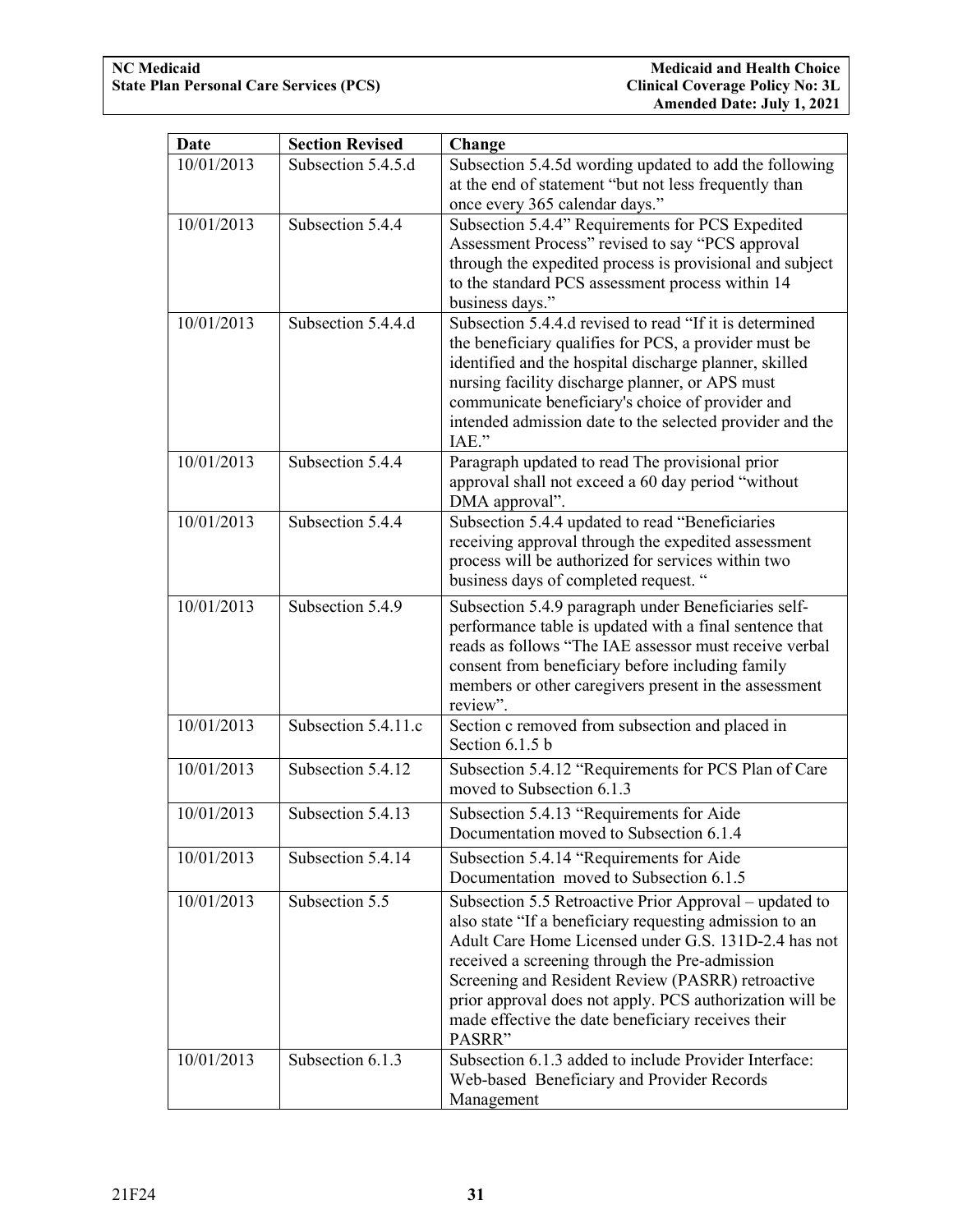| Date       | <b>Section Revised</b> | Change                                                      |
|------------|------------------------|-------------------------------------------------------------|
| 10/01/2013 | Subsection 6.1.5       | Subsection updated with b. from former section 5.4.11       |
|            |                        | c. to read "If a beneficiary approved for services in a     |
|            |                        | private residence requires Nurse Aide II tasks, the home    |
|            |                        | care agency selected to provide the services shall have     |
|            |                        | this level of expertise immediately available".             |
| 10/01/2013 | Subsection 7.9         | Subsection 7.9 "Beneficiary Health, Wealth, and             |
|            |                        | Safety" a. updated to include "131D".                       |
| 10/01/2013 | Subsection 7.10.d      | Subsection 7.10.d title changed from PCS                    |
|            |                        | Paraprofessional Aide Training Requirements to "PCS         |
|            |                        | Paraprofessional Aide Training "Licensure"                  |
|            |                        | Requirements".                                              |
| 10/01/2013 | Service Level          | Service Level Determination notes #3. Changed to read       |
|            | Determinations         | as follows: Additional time up to 25% may be                |
|            |                        | authorized for exacerbating conditions and symptoms         |
|            |                        | that affect the beneficiary's ability to perform and/or the |
|            |                        | time required to assist with the beneficiary's qualifying   |
|            |                        | ADLs as identified by the independent assessment. For       |
|            |                        | all conditions affecting the beneficiary's ability to       |
|            |                        | perform ADLs, no more than 25% of additional time           |
|            |                        | shall be provided.                                          |
| 10/01/2013 | Service Level          | #5. Changed to include the up to 50 additional hours of     |
|            | Determinations         | PCS criteria in accordance with Session Law 2013-306.       |
| 10/01/2013 | Service Level          | #6. Now reads as follows "The total authorized service"     |
|            | Determinations         | hours per month may not exceed 60 for children under        |
|            |                        | 21 years of age, unless the requested services are          |
|            |                        | approved under EPSDT.                                       |
| 10/01/2013 | Service Level          | #7 added to read "The total authorized PCS hours may        |
|            | Determinations         | only exceed 80 hours per month for adults, if there is a    |
|            |                        | present: a) a physician attestation of need for expanded    |
|            |                        | hours; and b) qualifying criteria as established above. In  |
|            |                        | no case will PCS hours exceed the maximum of 130            |
|            |                        | hours per month.                                            |
| 06/13/2014 | Section 5.4.3          | Removed strikethroughs which were left in during the        |
|            |                        | revision process. f. removed "attending" from "  his        |
|            |                        | or her attending physician shall order the PCS " And        |
|            |                        | in g., removed the strikethrough "the Internet or by,"      |
|            |                        | from " submit the form to the IAE via secure                |
|            |                        | facsimile or mail "                                         |
| 06/10/2015 | All Sections and       | Title of policy revised to reflect "State Plan Personal     |
|            | Attachments            | Care Services"                                              |
| 06/10/2015 | Section 1.0            | Personal Care Services changed to "State Plan Personal      |
|            |                        | Care Services                                               |
| 06/10/2015 | Section 3.2.3 (1)      | $3.2.3$ (1) the follow sentence removed from (1) and        |
|            |                        | made into separate sentence $(2)$ . The residential setting |
|            |                        | has received inspection conducted by the Division of        |
|            |                        | Health Service Regulation (DHSR)                            |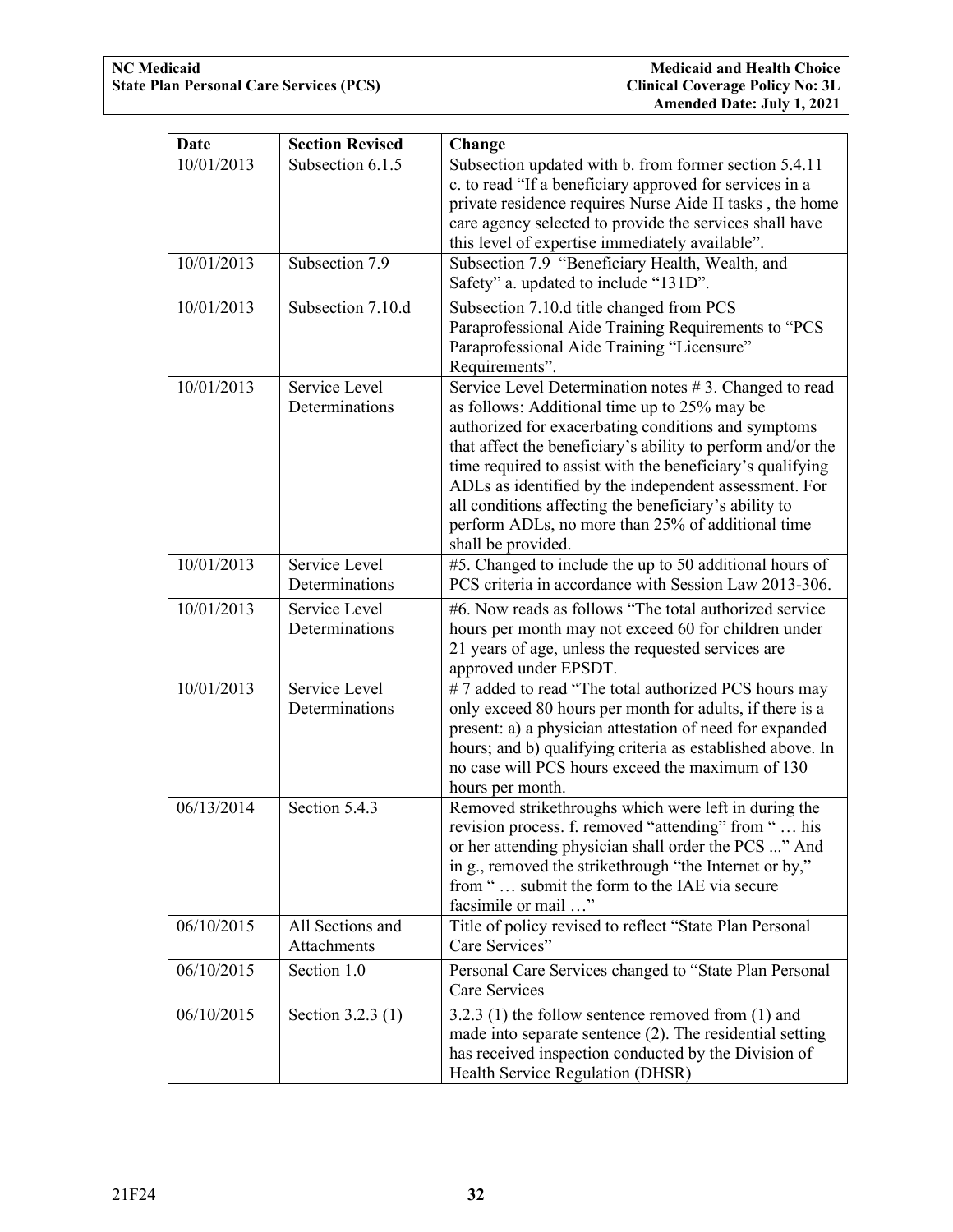| Date       | <b>Section Revised</b>                   | Change                                                                                                                                                                                                                                                                                                                                                                                                                                                    |
|------------|------------------------------------------|-----------------------------------------------------------------------------------------------------------------------------------------------------------------------------------------------------------------------------------------------------------------------------------------------------------------------------------------------------------------------------------------------------------------------------------------------------------|
| 06/10/2015 | Section 3.3                              | "instruments" corrected to read "instrumentals"                                                                                                                                                                                                                                                                                                                                                                                                           |
| 06/10/2015 | Subsection 3.4                           | 3.4.a. statement "a" removed. Requirement is identified<br>in Section 3.3.                                                                                                                                                                                                                                                                                                                                                                                |
| 06/10/2015 | Subsection 4.2.2                         | A(11) updated to include mental health disorders and<br>now read as follows "the requested services consist of<br>treatment or training related to behavioral problems or<br>mental health disorders such as attention deficit disorder<br>or oppositional defiant behavior; or                                                                                                                                                                           |
| 06/10/2015 | Subsection 4.2.2                         | Added: Note: PCS is not intended as a substitute for<br>childcare, daycare, or afterschool care. PCS is not<br>covered for infants or children when the personal care<br>needs do not meet the medical necessity criteria, or the<br>needs are a parental responsibility or are age-appropriate<br>needs                                                                                                                                                  |
| 06/10/2015 | Subsection 4.2.2                         | Subsection 4.2.2 #8 wording changed to read as follows:<br>"PCS is provided by an individual whose primary<br>residence is the same as the beneficiary's primary<br>residence."                                                                                                                                                                                                                                                                           |
| 06/10/2015 | Subsection 4.2.2                         | Subsection 4.2.2 #9 enhanced to also states "Spouses are<br>presumptively able to provide care for each other unless<br>medical documentation, work verification, or other<br>information indicates otherwise."                                                                                                                                                                                                                                           |
| 06/10/2015 | Subsection 4.2.2                         | Subsection 4.2.2 b. note added to read "DMA will allow<br>time for the development and execution of a safe and<br>orderly discharge prior to PCS termination.                                                                                                                                                                                                                                                                                             |
| 06/10/2015 | Subsection 4.2.2                         | 4.2.2 c. 13 term "authorized" removed replaced with<br>"identified"                                                                                                                                                                                                                                                                                                                                                                                       |
| 06/10/2015 | Subsection 4.2.3                         | Now reads "Medicaid shall not cover PCS when<br>rendered concurrently with another substantially<br>equivalent Federal or State funded service. Services<br>equivalent to PCS include but are not limited to home<br>health aide services and in-home aide services in the<br>Community Alternatives Programs (CAP/Children,<br>CAP/Choice, CAP/Disabled Adults, and CAP<br>Innovations) and Private Duty Nursing (PDN)."<br>Previously read "None Apply" |
| 06/10/2015 | Subsection<br>5.2.2/Multiple<br>Sections | All references to PCS "plan of care" have been changed<br>to PCS "service plan or on-line service plan"                                                                                                                                                                                                                                                                                                                                                   |
| 06/10/2015 | Subsection 5.2.2                         | Subsection 5.2.2 revised to read "Meet minimum PCS<br>eligibility requirements;                                                                                                                                                                                                                                                                                                                                                                           |
| 06/10/2015 | Subsection 5.2.3                         | Subsection added to include State Plan PCS EPSDT<br><b>Additional Requirements</b>                                                                                                                                                                                                                                                                                                                                                                        |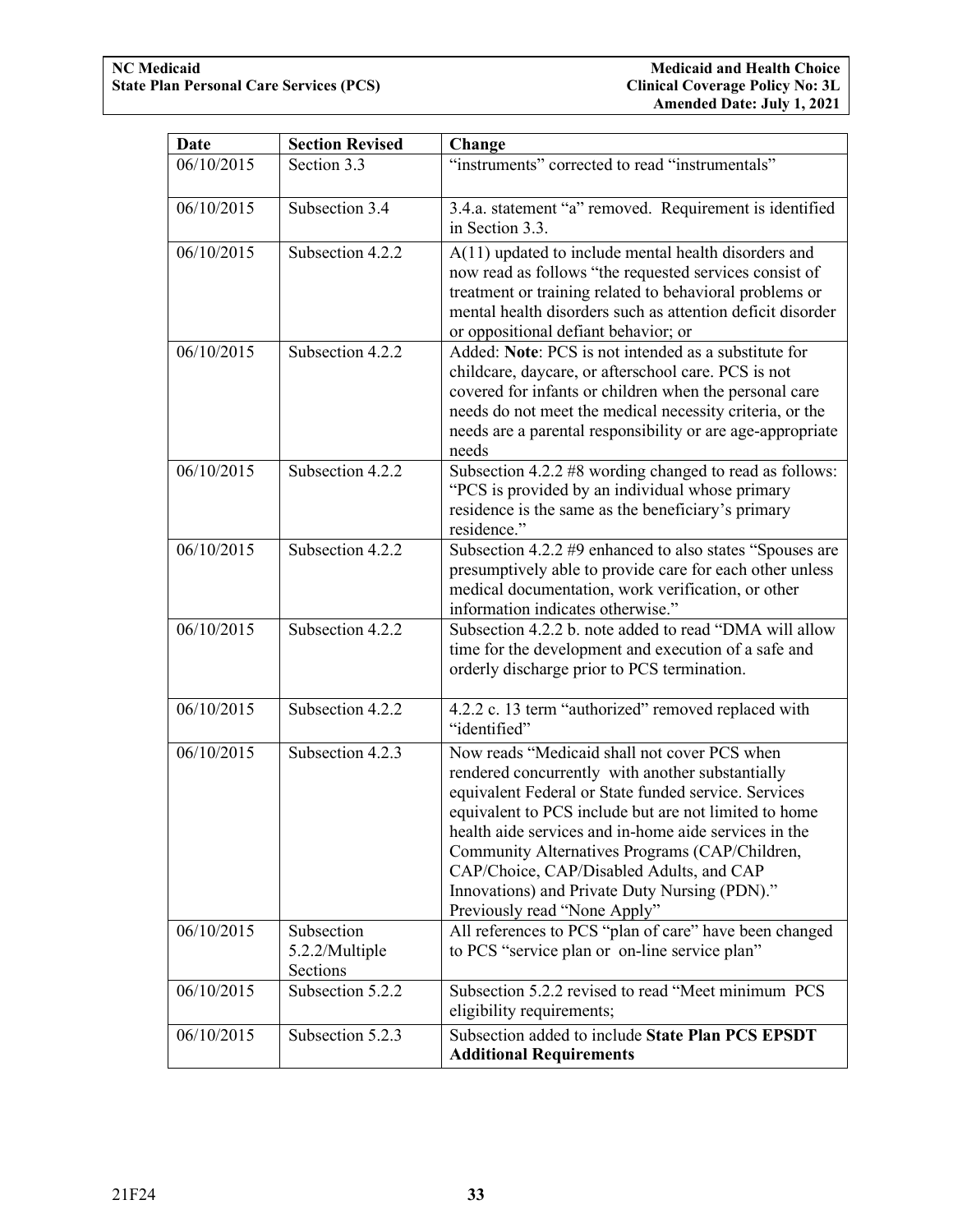| Date       | <b>Section Revised</b> | Change                                                                                                                                                                                                                                                                                                          |
|------------|------------------------|-----------------------------------------------------------------------------------------------------------------------------------------------------------------------------------------------------------------------------------------------------------------------------------------------------------------|
| 06/10/2015 | Subsection 5.4         | Subsection 5.4 enhanced to include 5.4 g which reads<br>"When a beneficiary is contacted by the designated IAE<br>to schedule an assessment, the beneficiary shall respond<br>as soon as possible. If the IAE is unable to schedule an<br>assessment services will be denied."                                  |
| 06/10/2015 | Subsection 5.4.2       | Subsection 5.4.2 has been revised to change reference of<br>the PCS "Request for Services form" to the "Request for<br>Independent Assessment for Personal Care Services<br>Attestation for Medical Need."                                                                                                      |
| 06/10/2015 | Subsection 5.4.2       | Subsection 5.4.2 d updated to read as follows "If the<br>beneficiary has not been seen by his or her physician<br>during the preceding 90 calendar days the referral will<br>not be processed, he or she shall schedule an office visit<br>to request a referral for a Medicaid PCS eligibility<br>assessment." |
| 06/10/2015 | Subsection 5.4.2       | Subsection 5.4.2 e added to read "If the physician<br>indicates that the medical diagnosis or diagnoses listed<br>on the PCS referral does not impact the beneficiaries<br>activities of daily living (ADLs) the request will not be<br>processed."                                                             |
| 06/10/2015 | Subsection 5.4.3       | Subsection 5.4.3 c. Sentenced changed to read as<br>follows: All assessments for new admissions to the PCS<br>program shall be face to face and conducted in the<br>beneficiary's home or residential facility.                                                                                                 |
| 06/10/2015 | Subsection 5.4.3       | Subsection 5.4.3 e. removed from sentence "the<br>approved".                                                                                                                                                                                                                                                    |
| 06/10/2015 | Subsection 5.4.3       | Subsection 5.4.3 f. sentence revised to include "as<br>described in subsection 5.4.4 Requirements for PCS<br><b>Expedited Assessment Process</b>                                                                                                                                                                |
| 06/10/2015 | Subsection 5.4.3       | Subsection 5.4.3 g2 sentence revised to read "The<br>medical diagnosis or diagnoses and related medical<br>information that result in the unmet need for PCS<br>assistance.                                                                                                                                     |
| 06/10/2015 | Subsection 5.4.3       | Subsection 5.4.3 g3 sentence removed "ICD-9" and now<br>states "current International Classification of Diseases"                                                                                                                                                                                               |
| 06/10/2015 | Subsection 5.4.3       | Subsection 5.4.3 g4. Sentence revised to read "A signed<br>and dated PCS referral."                                                                                                                                                                                                                             |
| 06/10/2015 | Subsection 5.4.3       | Paragraph following 5.4.3 g4 removes "referring<br>physician" from statement.                                                                                                                                                                                                                                   |
| 06/10/2015 | Subsection 5.4.4       | Paragraph updated to specify that a PASRR is needed<br>for a beneficiary seeking an expedited assessment if<br>they are seeking admission in to an ACH licensed under<br>G.S. 131 D-2.4.                                                                                                                        |
| 06/10/2015 | Subsection 5.4.5       | Subsection 5.4.5 f now reads "reassessments shall be<br>conducted face to face".                                                                                                                                                                                                                                |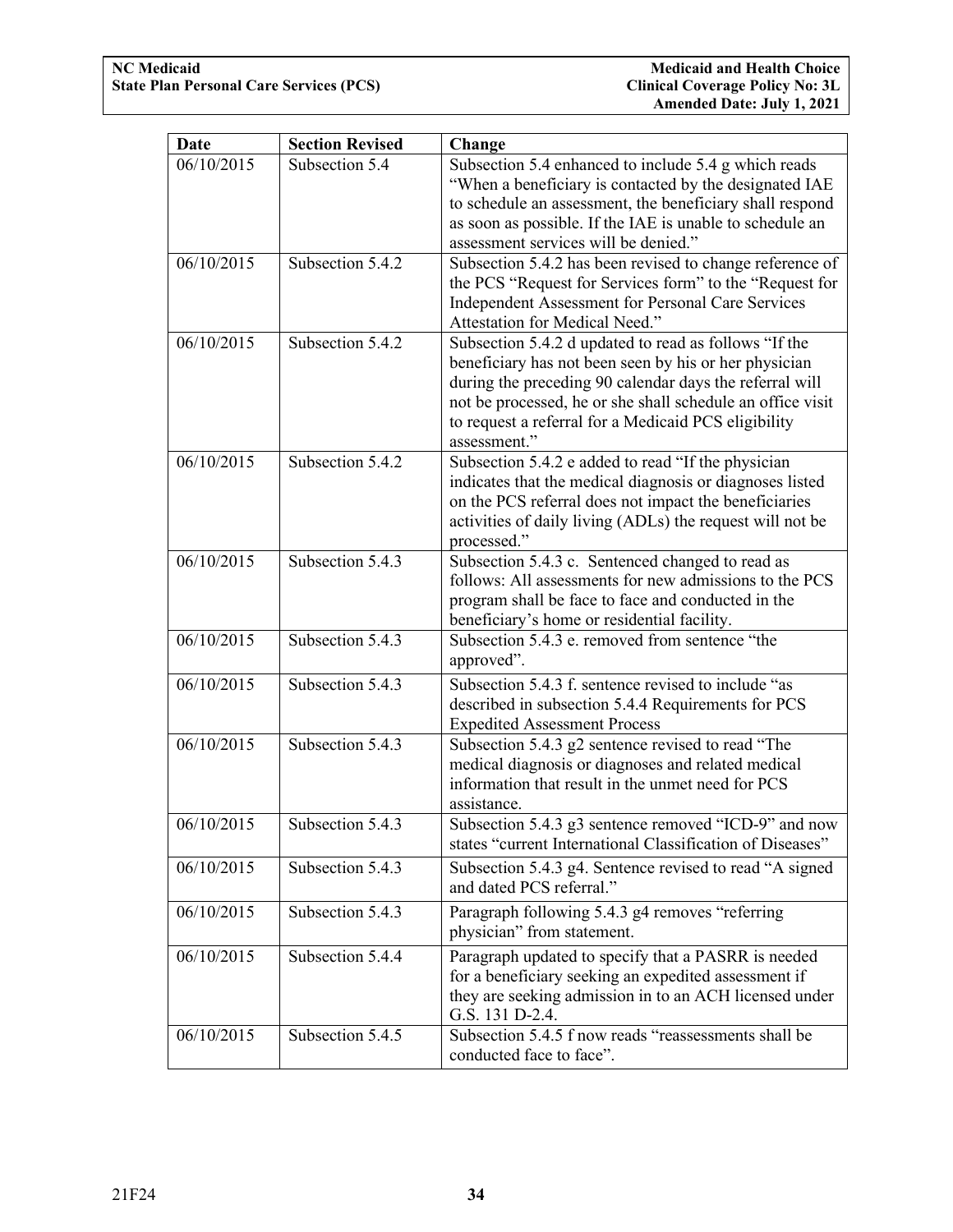| Date       | <b>Section Revised</b> | Change                                                                                                                                                                                                                                                                                                                                                                                                                                                                                                                                                                                                                                                                                                                                |  |
|------------|------------------------|---------------------------------------------------------------------------------------------------------------------------------------------------------------------------------------------------------------------------------------------------------------------------------------------------------------------------------------------------------------------------------------------------------------------------------------------------------------------------------------------------------------------------------------------------------------------------------------------------------------------------------------------------------------------------------------------------------------------------------------|--|
| 06/10/2015 | Subsection 5.4.5       | 5.4.5 c. now reads "PCS providers shall report<br>discharges to the IAE within seven (7) business days of<br>the beneficiary discharge via the Provider Interface.                                                                                                                                                                                                                                                                                                                                                                                                                                                                                                                                                                    |  |
| 06/10/2015 | Subsection 5.4.6       | Subsection 5.4.6 Requirements for PCS Change of<br>Status Reviews. Entire section updated with new<br>requirements.                                                                                                                                                                                                                                                                                                                                                                                                                                                                                                                                                                                                                   |  |
| 06/10/2015 | Subsection 5.4.7       | 5.4.7 e. "plan of care" replaced with "service plan" in<br>this section and throughout policy.                                                                                                                                                                                                                                                                                                                                                                                                                                                                                                                                                                                                                                        |  |
| 06/10/2015 | Subsection 5.4.8       | Subsection 5.4.8 updated with new timelines.                                                                                                                                                                                                                                                                                                                                                                                                                                                                                                                                                                                                                                                                                          |  |
| 06/10/2015 | Subsection 5.4.10      | 5.4.10 – reference subsection 2.4 has been changed to<br>3.2.                                                                                                                                                                                                                                                                                                                                                                                                                                                                                                                                                                                                                                                                         |  |
| 06/10/2015 | Subsection 5.4.11      | 5.4.11 b. updated to establish business days to accept or<br>reject referral.                                                                                                                                                                                                                                                                                                                                                                                                                                                                                                                                                                                                                                                         |  |
| 06/10/2015 | Subsection 5.4.11      | 5.4.11.f. 72 hours changed to 7 business days. The new<br>provider shall implement the service plan within 7<br>business days of accepting the referral, or by the date<br>requested by the beneficiary, whichever is later.                                                                                                                                                                                                                                                                                                                                                                                                                                                                                                          |  |
| 06/10/2015 | Subsection 5.5         | Subsection header changed to read "Retroactive" Prior<br>Approval for PCS.                                                                                                                                                                                                                                                                                                                                                                                                                                                                                                                                                                                                                                                            |  |
| 06/10/2015 | Subsection 5.5         | Reference to "request for services form" removed and<br>replaced with the name of the new DMA 3051 referral<br>"Request for Independent Assessment for Personal Care<br>Services Attestation for Medical Need."                                                                                                                                                                                                                                                                                                                                                                                                                                                                                                                       |  |
| 06/10/2015 | Subsection 5.5         | Second paragraph re-worded to clarify PASRR and<br>retroactive PCS requirements. Second paragraph now<br>reads "If a beneficiary requesting admission to an Adult<br>Care Home, Licensed under G.S. 131D-2.4, has not<br>received a screening through the Pre-admission<br>Screening and Resident Review (PASRR), retroactive<br>prior approval does not apply. PCS authorization will be<br>made effective the date beneficiary receives their<br>PASRR, as long as the effective PASRR date is within<br>30 days of the submission of the Physician Referral. If<br>the effective PASRR date is not within 30 days of the<br>submission of the Physician Referral, the Referral is<br>invalid and a new Referral will be required." |  |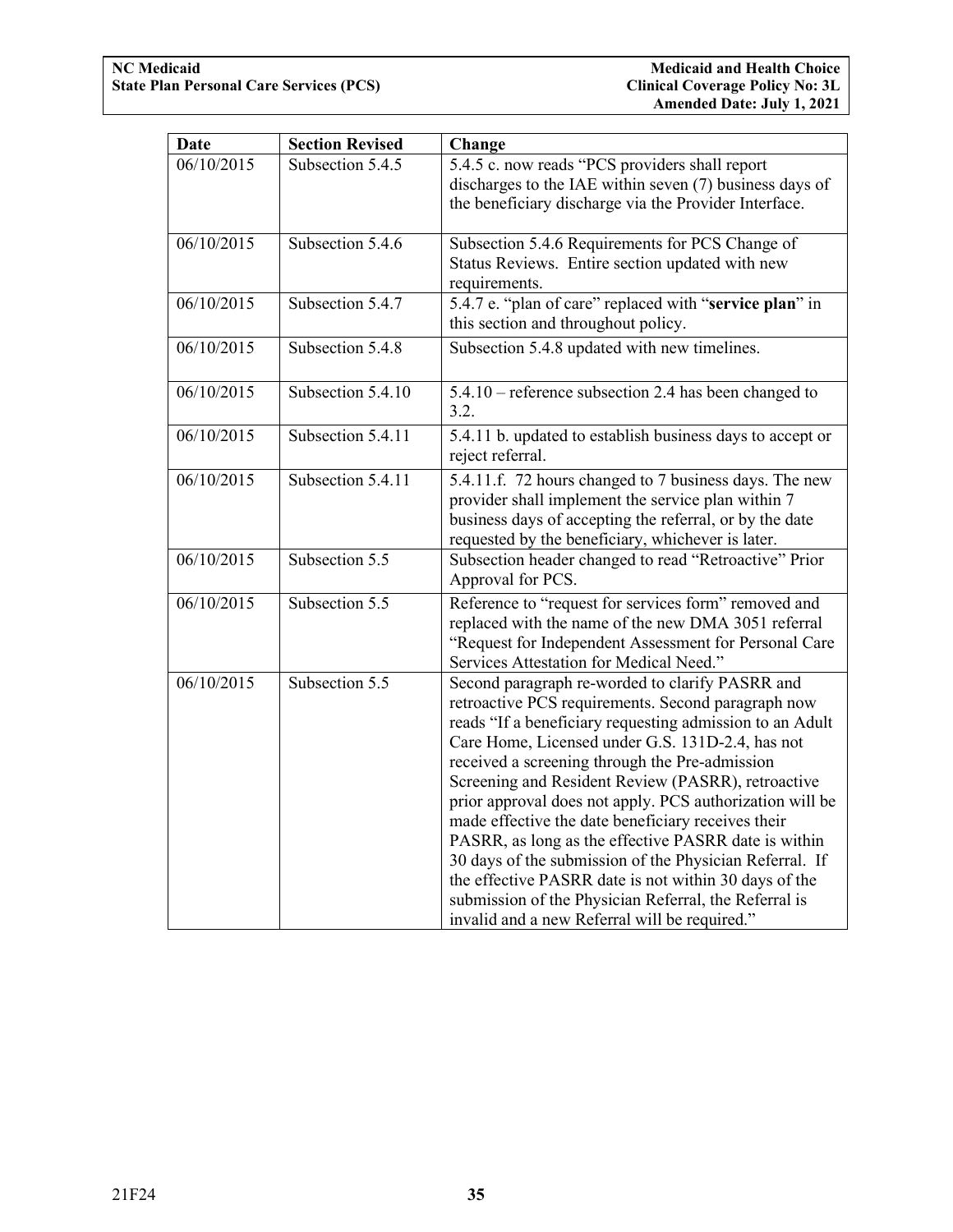| Date       | <b>Section Revised</b> | Change                                                                                                                                                                                                                                                                                                                                                                                                                                                                                                                                                                                                                                                                                                                                                                                                                                                                                                                                                                                    |  |  |
|------------|------------------------|-------------------------------------------------------------------------------------------------------------------------------------------------------------------------------------------------------------------------------------------------------------------------------------------------------------------------------------------------------------------------------------------------------------------------------------------------------------------------------------------------------------------------------------------------------------------------------------------------------------------------------------------------------------------------------------------------------------------------------------------------------------------------------------------------------------------------------------------------------------------------------------------------------------------------------------------------------------------------------------------|--|--|
| 06/10/2015 | Subsection 6.0         | Providers shall not bill for Medicaid PCS services<br>provided by an individual with any of the following<br>convictions on the criminal criminal background check:<br>1. felonies related to manufacture, distribution,<br>prescription or dispensing of a controlled<br>substance;<br>2. felony health care fraud;<br>4. felony for abuse, neglect, assault, battery,<br>criminal sexual conduct (1st, 2nd or 3rd degree),<br>fraud or theft against a minor or vulnerable<br>adult;<br>5. felony or misdemeanor patient abuse;<br>6. felony or misdemeanor involving cruelty or<br>torture;<br>7. misdemeanor healthcare fraud;<br>8. misdemeanor for abuse, neglect, or exploitation<br>listed with the NC Health Care Registry; or<br>any substantiated allegation listed with the NC<br>9.<br>Health Care Registry that would prohibit an<br>individual from working in the healthcare field<br>in the state of NC.                                                                 |  |  |
| 06/10/2015 | Subsection 6.1.1       | Item "d"<br>Deleted, "Training about providing care to individuals<br>with impaired judgment, disorientation, loss of language<br>skills, inappropriate behaviors, such as wandering, that<br>are resulting from the exacerbation of dementia;"<br>Added, "In-home and Residential Care Aides providing<br>services to beneficiaries receiving hours in accordance<br>with Session Law 2013-306, have training or experience<br>in caring for individuals who have a degenerative<br>disease characterized by irreversible memory<br>dysfunction, that attacks the brain and results in<br>impaired memory, thinking, and behavior, including<br>gradual memory loss, impaired judgment, disorientation,<br>personality change, difficulty in learning, and the loss of<br>language skills. Providers shall submit an attestation to<br>DMA that they are in compliance with this requirement.<br>The attestation form (DMA-3085) and instructions are<br>located on the DMA PCS webpage" |  |  |
| 06/10/2015 | Subsection 6.1.2       | 6.1.3 c. added Reads "Develop and submit the PCS On-<br>line Service Plan".                                                                                                                                                                                                                                                                                                                                                                                                                                                                                                                                                                                                                                                                                                                                                                                                                                                                                                               |  |  |
| 06/10/2015 | Subsection 6.1.3       | 6.1.3 Header changed to read as follows "Requirement<br>for State Plan PCS online Service Plan."                                                                                                                                                                                                                                                                                                                                                                                                                                                                                                                                                                                                                                                                                                                                                                                                                                                                                          |  |  |
| 06/10/2015 | Subsection 6.1.3       | Subsection 6.1.3 includes an introduction paragraph<br>section that reads as follows, "Providers shall develop<br>an on-line PCS service plan through the Provider<br>Interface. The following requirements for the on-line<br>PCS Service plan must apply:"                                                                                                                                                                                                                                                                                                                                                                                                                                                                                                                                                                                                                                                                                                                              |  |  |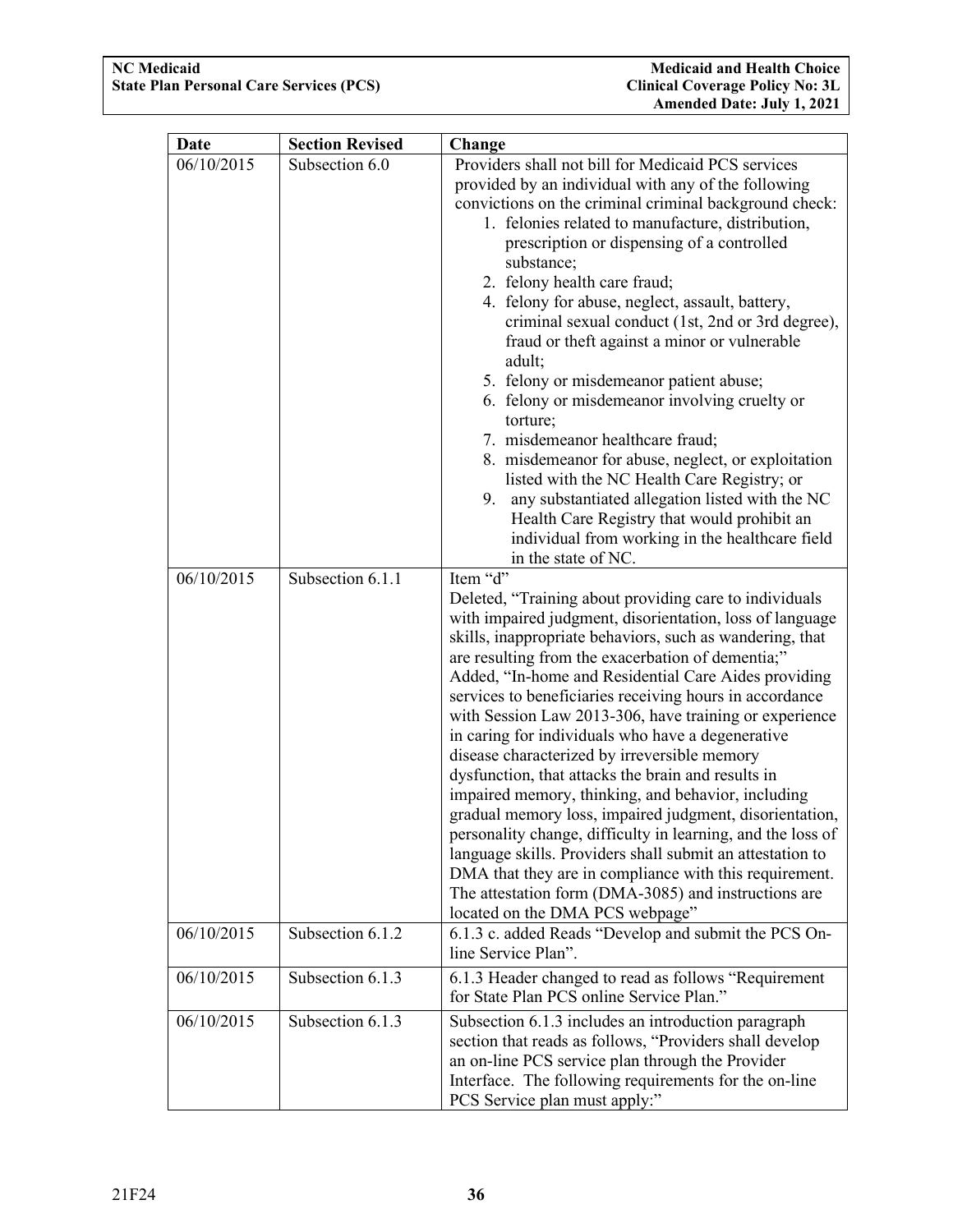| <b>Date</b> | <b>Section Revised</b>          | Change                                                                                                                                                                                                                                                                                                                                                                                                                 |  |  |
|-------------|---------------------------------|------------------------------------------------------------------------------------------------------------------------------------------------------------------------------------------------------------------------------------------------------------------------------------------------------------------------------------------------------------------------------------------------------------------------|--|--|
| 06/10/2015  | Subsection 6.1.3                | Entire section updated to detail the service plan                                                                                                                                                                                                                                                                                                                                                                      |  |  |
|             |                                 | requirements.                                                                                                                                                                                                                                                                                                                                                                                                          |  |  |
| 06/10/2015  | Subsection 6.1.4                | Subsection 6.1.5 updated to include Aide services<br>provided may be documented utilizing the Provider<br>Interface generated task sheets. Provider Interface<br>generated task sheets are not required as the only form<br>of PCS documentation.<br>Documentation must reflect all services provided as<br>scheduled in the online service plan task by task. Also<br>includes further clarification of a "deviation" |  |  |
| 06/10/2015  | Subsection 7.7                  | 7.7 Internal Quality Improvement Program requirements<br>updated.                                                                                                                                                                                                                                                                                                                                                      |  |  |
| 06/10/2015  | Subsection 7.8                  | 7.8 e. updated to include PCS satisfactory surveys; and<br>"f" Reviews of attestation forms and supporting<br>documentation.                                                                                                                                                                                                                                                                                           |  |  |
| 06/10/2015  | Section 7.10                    | 7.10d. $2$ – sentenced updated to remove "being under<br>investigation                                                                                                                                                                                                                                                                                                                                                 |  |  |
| 06/10/2015  | Section 7.10                    | 7.10 d. section updated to remove previous statement "in<br>home and residential aides under investigation for those<br>reasons listed in Subsection 7.10.d.2 above do not work<br>with beneficiaries until the investigation is completed<br>and the individual is cleared of any crime or<br>misconduct." Providers should adhere to their DHSR<br>licensure rules for additional guidance.                          |  |  |
| 06/10/2015  | Section 7.10                    | Section 7.10 e updated to reference DHSR licensure<br>requirement.                                                                                                                                                                                                                                                                                                                                                     |  |  |
| 06/10/2015  | Appendix A.                     | Assessment Tool Design $-#4$ . And $# 17$ .                                                                                                                                                                                                                                                                                                                                                                            |  |  |
| 10/01/2015  | All Sections and<br>Attachments | Updated policy template language and added ICD-10<br>codes to comply with federally mandated 10/1/2015<br>implementation where applicable.                                                                                                                                                                                                                                                                             |  |  |
| 11/01/2015  | Subsection 6.1.1                | This subsection returned to the policy, after being<br>inadvertently left out during an earlier revision.<br>PCS Paraprofessional Aide Minimum<br>6.1.1<br>Qualifications<br>PCS Aides shall be:<br>High school graduates or equivalent; or<br>a.<br>b.<br>Eighteen (18) years of age or older.                                                                                                                        |  |  |
| 07/01/2016  | Subsection 4.2.2                | 4.2.2 (a) $(13)$ added to this subsection to read<br>Independent medical information does not validate the<br>assessment, PCS hours may be reduced, denied, or<br>terminated based on the additional information.                                                                                                                                                                                                      |  |  |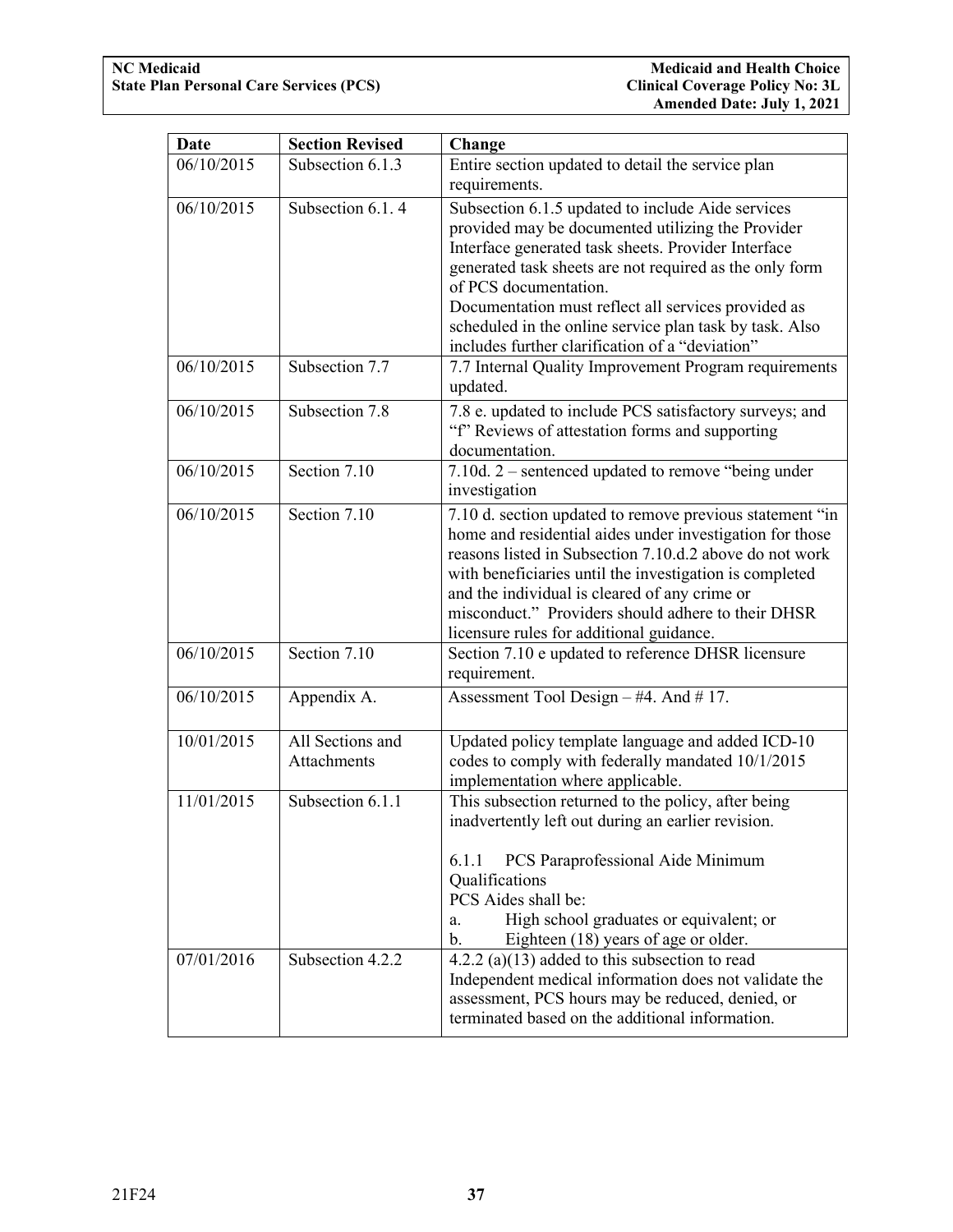| Date       | <b>Section Revised</b>          | Change                                                                                                                                                                                                                                                                                                                                                                                                                                                                                                                                          |  |  |
|------------|---------------------------------|-------------------------------------------------------------------------------------------------------------------------------------------------------------------------------------------------------------------------------------------------------------------------------------------------------------------------------------------------------------------------------------------------------------------------------------------------------------------------------------------------------------------------------------------------|--|--|
| 07/01/2016 | Subsection 5.2.3                | 5.2.3 Updated to include "e" Any other Independent<br>Records that address ADL abilities and need for PCS<br>services. Note added "If additional information does not<br>validate the assessment, PCS hours may be reduced,<br>denied, or terminated based on additional records.                                                                                                                                                                                                                                                               |  |  |
| 07/01/2016 | Subsection 5.4.4                | Subsection 5.4.4 updated to include additional<br>qualifying individuals for the expedited PCS process<br>and who may request the expedited process on their<br>behalf.                                                                                                                                                                                                                                                                                                                                                                         |  |  |
| 07/01/2016 | Subsection 5.6                  | Subsection 5.6 added to include the "Reconsideration<br>Request for initial authorization of PCS" process.<br>Reconsideration Request for initial<br>5.6<br>authorization for PCS<br>A beneficiary, 21 years of age or older, who receives an<br>initial approval for less than 80 hours per month may<br>submit a Reconsideration Request Form (DMA 3114) to<br>the IAE if they do not agree with the initial level of<br>service determined, through the following process                                                                    |  |  |
| 07/01/2016 | Subsection 6.1.3                | Subsection 6.1.3 (i) added to include "receive electronic<br>notification of upcoming annual assessments for<br>beneficiaries.                                                                                                                                                                                                                                                                                                                                                                                                                  |  |  |
| 07/01/2016 | Service Level<br>Determination  | Note updated to read "When basic meal preparation is<br>covered under services paid for by State/County Special<br>Assistance then assistance with clean-up and basic meal<br>preparation services that duplicate State and County<br>Special Assistance (Section M – Eating and Meal<br>Preparation tasks 6-9 of the PCS independent<br>assessment tool) will be scored as needs met.                                                                                                                                                          |  |  |
| 08/01/2017 | Subsection 5.5                  | Subsection 5.5 Retroactive Prior Approval for PCS<br>amended to include language that extends the allowable<br>retroactive period for prior approvals for PCS from 10<br>days to 30 days.                                                                                                                                                                                                                                                                                                                                                       |  |  |
| 08/04/2017 | All Sections and<br>Attachments | Amended policy posted on this date, with an<br><b>EFFECTIVE Date of 08/01/2017.</b>                                                                                                                                                                                                                                                                                                                                                                                                                                                             |  |  |
| 11/01/2018 | Subsection 3.2.2                | Language updated to include "meets one of the criteria<br>in both a and b".                                                                                                                                                                                                                                                                                                                                                                                                                                                                     |  |  |
| 11/01/2018 | Subsection 3.2.3                | Section 3.2.3 b. reworded to read "Screening for Serious<br>Mental Illness (SMI) in Adult Care Homes licensed<br>under G.S. 131D-2.4. Effective November 1, 2018 all<br>Medicaid beneficiaries referred to or seeking admission<br>to Adult Care Homes licensed under G.S. 131D-2.4<br>must be referred to a LME-MCO for the Referral<br>Screening Verification Process. Adult Care Home<br>providers licensed under G.S. 131D-2.4 shall not receive<br>a PCS assessment or prior approval without verification<br>of a Referral Screening ID". |  |  |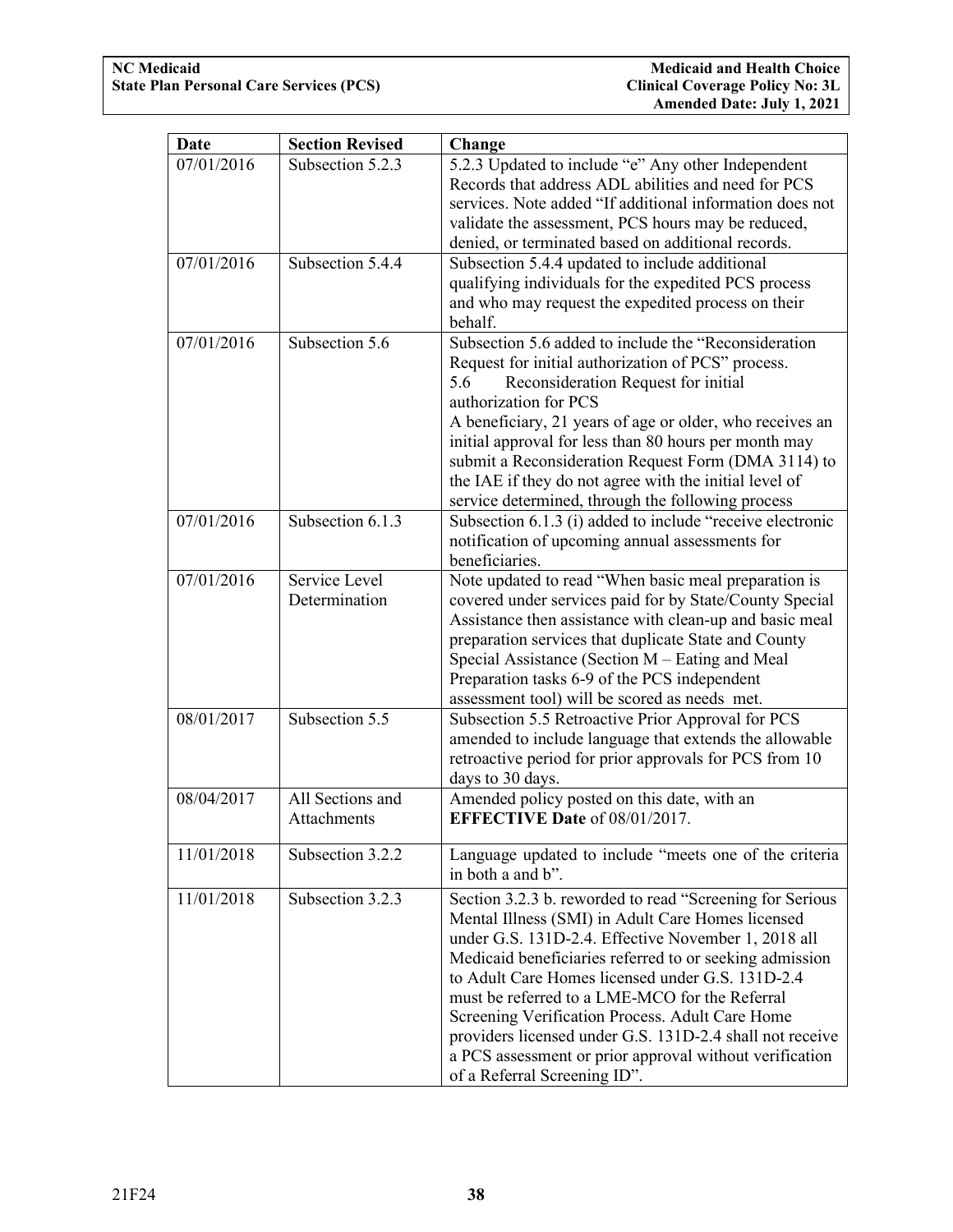| <b>Date</b> | <b>Section Revised</b>          | Change                                                                                                                                                                                                                                                                                                                                                                                                                                                                                                                                                                                                         |  |
|-------------|---------------------------------|----------------------------------------------------------------------------------------------------------------------------------------------------------------------------------------------------------------------------------------------------------------------------------------------------------------------------------------------------------------------------------------------------------------------------------------------------------------------------------------------------------------------------------------------------------------------------------------------------------------|--|
| 11/01/2018  | Subsection 3.3                  | Subsection 3.3 (b) (3) "and" deleted and replaced with<br>``or"                                                                                                                                                                                                                                                                                                                                                                                                                                                                                                                                                |  |
| 11/01/2018  | Subsection 3.4                  | Subsection 3.4 (a) "primary" added before private<br>residence. 3.4 (b&c) "includes" deleted and replaced<br>with "provides".                                                                                                                                                                                                                                                                                                                                                                                                                                                                                  |  |
| 11/01/2018  | Subsection 4.2.2                | 4.2.2 b. Note - "will" deleted and replaced with "shall"                                                                                                                                                                                                                                                                                                                                                                                                                                                                                                                                                       |  |
| 11/01/2018  | Subsection 5.1                  | Added "before rendering" to statement                                                                                                                                                                                                                                                                                                                                                                                                                                                                                                                                                                          |  |
| 11/01/2018  | Subsection 5.2.2                | Subsection 5.2.2 b. removed "obtain an ACH PASRR"<br>and replaced with "obtain a Referral Screening ID".                                                                                                                                                                                                                                                                                                                                                                                                                                                                                                       |  |
| 11/01/2018  | Subsection 5.2.3                | Intro paragraph "Of the" deleted                                                                                                                                                                                                                                                                                                                                                                                                                                                                                                                                                                               |  |
| 11/01/2018  | Subsection 5.3.1                | b "all of" deleted and replaced with "ALL". "In<br>accordance with" deleted and replace with "according<br>to"                                                                                                                                                                                                                                                                                                                                                                                                                                                                                                 |  |
| 11/01/2018  | Subsection 5.4                  | 5.4 (a and b) deleted wording "the purpose of"                                                                                                                                                                                                                                                                                                                                                                                                                                                                                                                                                                 |  |
| 11/01/2018  | Subsection 5.4.3                | 5.4.3 d "shall include" deleted, replaced with "must<br>contain". 5.4.3 f "medical" deleted and replaced with<br>"health". "Shall" deleted, replaced with "must". 5.4.3 g<br>"A" added to the beginning of statement. "Shall"<br>deleted, replaced with "must".                                                                                                                                                                                                                                                                                                                                                |  |
| 11/01/2018  | Subsection 5.4.4                | Subsection 5.4.4 c. removed "have a Pre-Admission"<br>Screening and Resident Review" and replaced with<br>"have a Referral Screening ID".                                                                                                                                                                                                                                                                                                                                                                                                                                                                      |  |
| 11/01/2018  | Subsection 5.5                  | Subsection 5.5 reworded to read "Retroactive prior<br>approval does not apply, if a beneficiary requesting<br>admission to an Adult Care Home, licensed under G.S.<br>131D-2.4, has not initiated the Referral Screening<br>Verification Process and received a Referral Screening<br>ID. PCS authorization may not precede the effective<br>date of the beneficiary's Referral Screening ID. If the<br>effective Referral Screening ID date is not within 30<br>calendar days of the submission of the Physician<br>Referral, the Physician Referral is invalid and a new<br>Physician Referral is required." |  |
| 11/01/2018  | Appendix A                      | Appendix A (1,2, and 3) "including" deleted and<br>replaced with "reporting" Appendix A $(7 \& 9)$<br>"including" deleted and replaced with "documenting".                                                                                                                                                                                                                                                                                                                                                                                                                                                     |  |
| 11/01/2018  | All Sections and<br>Attachments | All DMA references replaced with NC Medicaid<br>including form names and website references.                                                                                                                                                                                                                                                                                                                                                                                                                                                                                                                   |  |
| 03/15/2019  | Table of Contents               | Added, "To all beneficiaries enrolled in a Prepaid<br>Health Plan (PHP): for questions about benefits and<br>services available on or after November 1, 2019, please<br>contact your PHP."                                                                                                                                                                                                                                                                                                                                                                                                                     |  |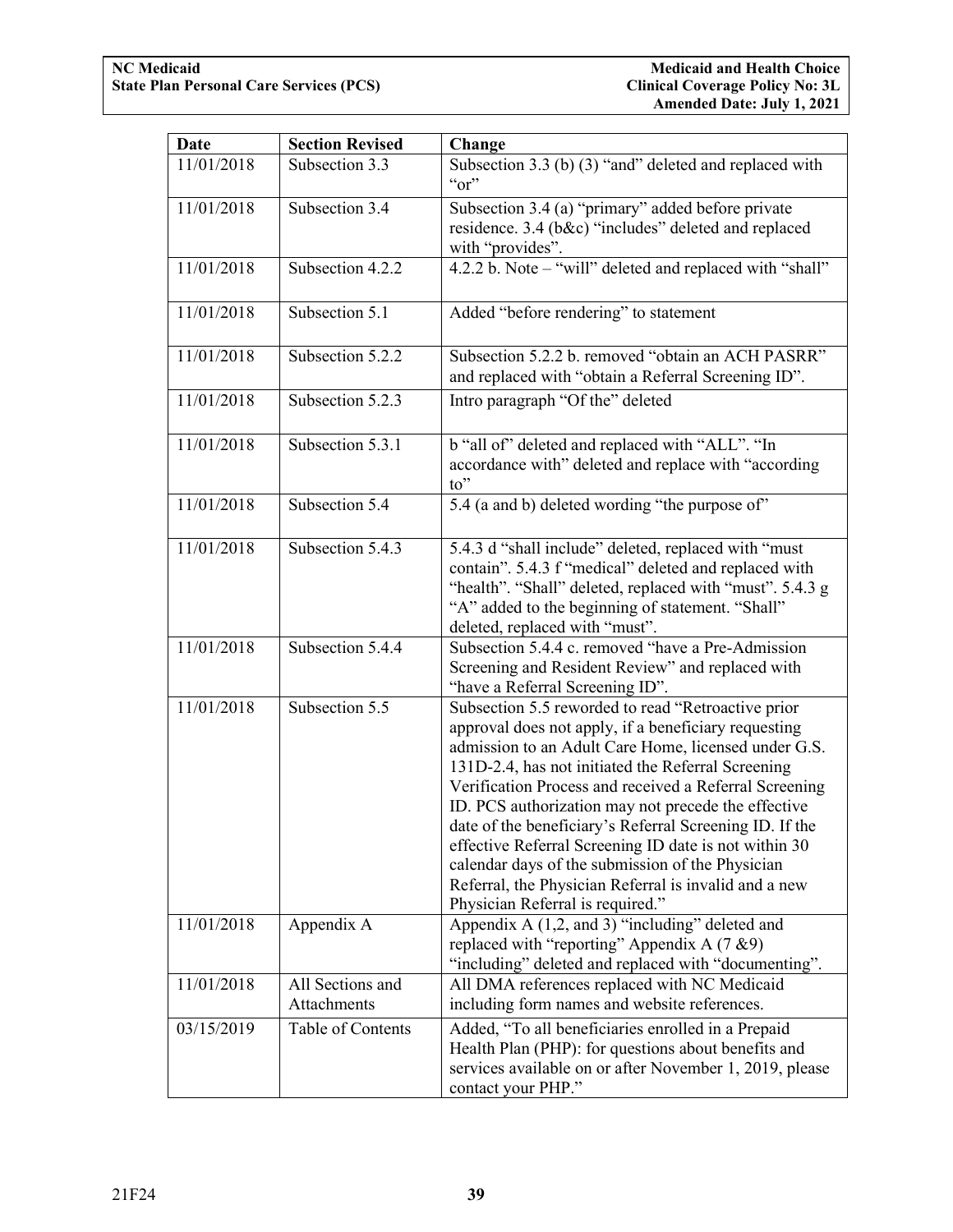| Date       | <b>Section Revised</b>                 | Change                                                                                                                                                                                                              |  |
|------------|----------------------------------------|---------------------------------------------------------------------------------------------------------------------------------------------------------------------------------------------------------------------|--|
| 03/15/2019 | All Sections and<br><b>Attachments</b> | Updated policy template language.                                                                                                                                                                                   |  |
| 01/03/2020 | Table of Contents                      | Updated policy template language, "To all beneficiaries<br>enrolled in a Prepaid Health Plan (PHP): for questions<br>about benefits and services available on or after<br>implementation, please contact your PHP." |  |
| 01/03/2020 | Attachment A                           | Added, "Unless directed otherwise, Institutional Claims<br>must be billed according to the National Uniform<br>Billing Guidelines. All claims must comply with<br>National Coding Guidelines."                      |  |
| 07/01/2021 | Subsection 4.2.2                       | Added, "Providers subject to Electronic Visit<br>Verification (EVV) have not enrolled with an EVV<br>solution as required by the Section $12006 1903(1)$ of the<br>21 <sup>st</sup> Century Cures Act."             |  |
| 07/01/2021 | Subsection 6.1.4                       | Subsection 6.1.4j added "also within 14 business days of<br>the validated service plan" to end of statement.                                                                                                        |  |
| 07/01/2021 | Subsection 7.4                         | Subsection 7.4 Telephony – removed replaced with 7.4<br><b>Electronic Visit Verification</b>                                                                                                                        |  |
| 07/01/2021 | Subsection 7.4.1                       | Subsection 7.4.1 Provider Requirements removed<br>replaced with 7.4.1 Electronic Visit Verification<br>Minimum Requirements                                                                                         |  |
| 07/01/2021 | Subsection 7.4.2                       | Subsection 7.4.2 Minimum Telephony System<br>Requirements removed and replaced with 7.4.2<br>Electronic Visit Verification (EVV) Technology<br><b>Options and Requirements</b>                                      |  |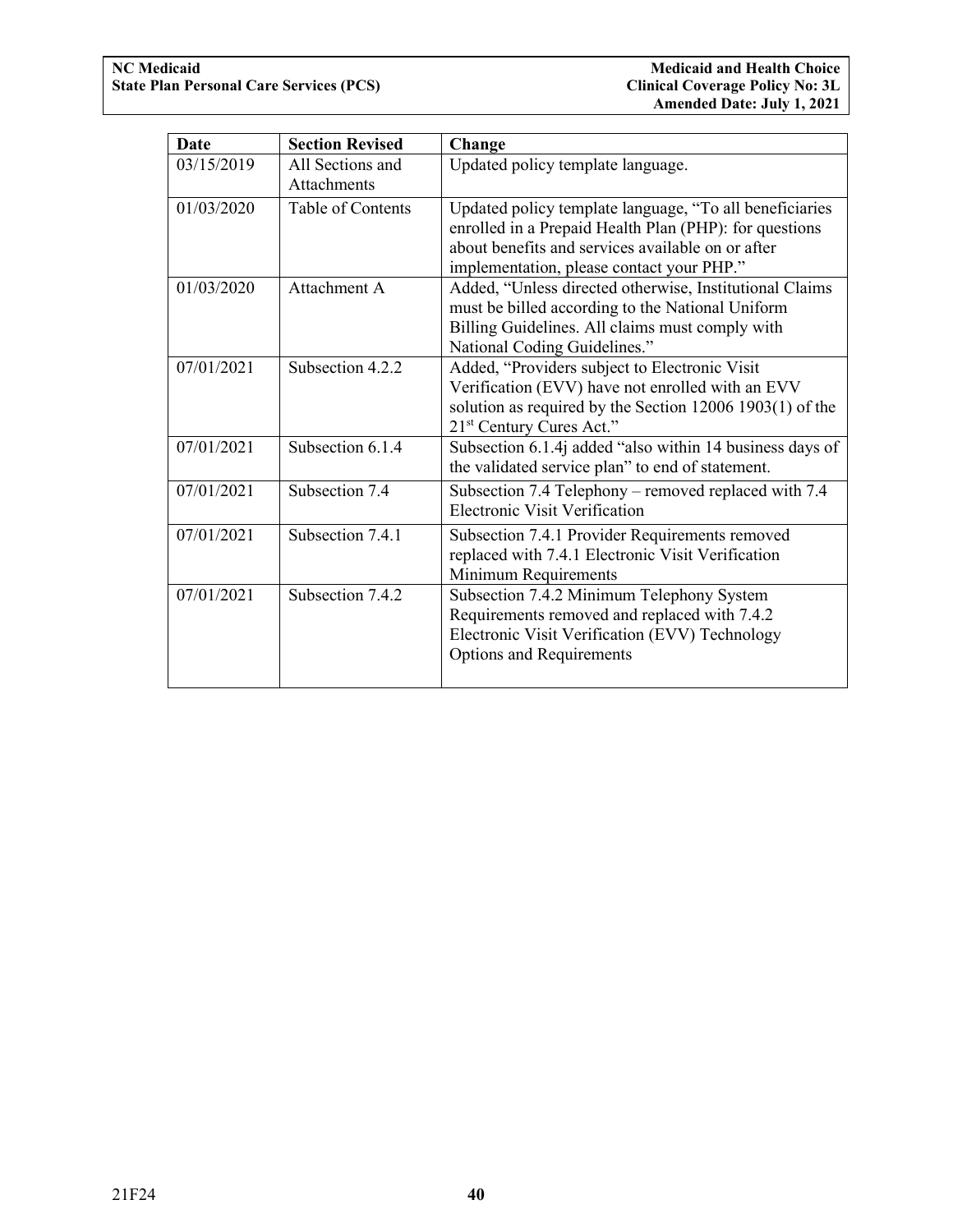| <b>Date</b> | <b>Section Revised</b> | Change                                                                                                                                                                                                                                                                                                                                                                                     |  |  |
|-------------|------------------------|--------------------------------------------------------------------------------------------------------------------------------------------------------------------------------------------------------------------------------------------------------------------------------------------------------------------------------------------------------------------------------------------|--|--|
| 07/01/2021  | Attachment A           | H: Reimbursement added the following<br>Provider(s) subject to the EVV requirements shall<br>capture and verify seven (7) core in-home visit<br>components, which are required under the 21st Century<br>Cures Act to complete real-time electronic verification,<br>tracking, and documentation. These core components<br>are:<br>a. Date of Service;<br>b. Location of service delivery; |  |  |
|             |                        | c. Individual providing service;<br>d. Type of services performed;<br>e. Individual receiving service;<br>f. Time service begins; and<br>g. Time service ends.                                                                                                                                                                                                                             |  |  |
|             |                        | The qualifying services to be validated are listed below:<br>CPT Code 99509<br>Modifier(s): Any beneficiary Under 21 Years regardless<br>of setting HA; In-Home Care Agencies, Beneficiary 21<br>Years and Older HB                                                                                                                                                                        |  |  |
|             |                        | Adult Care Home Providers are not subject to the EVV<br>requirement.                                                                                                                                                                                                                                                                                                                       |  |  |
| 07/01/2021  | All Sections           | Policy posted July 1, 2021, but the EVV requirements<br>have a retro approval date effective January 1, 2021                                                                                                                                                                                                                                                                               |  |  |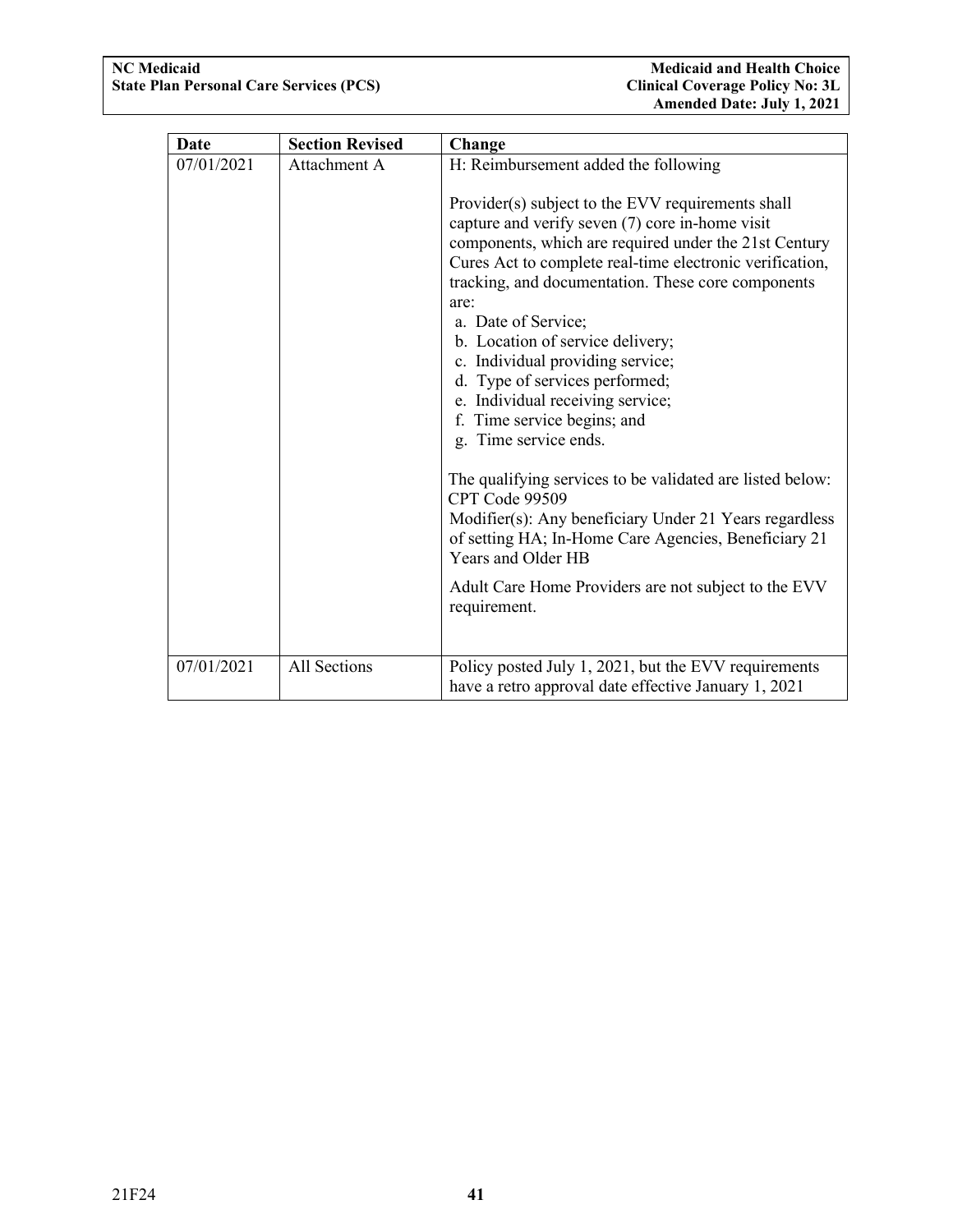## <span id="page-44-0"></span>**Appendix A: Assessment Design and Service Level Determinations**

#### **Assessment Tool Design**

All PCS assessments must be conducted using a standardized functional assessment tool provided or approved by NC Medicaid. The assessment must include documentation and evaluation of the following:

- 1. Assessment identification information, reporting date, completion time, and names and relationships of others attending;
- 2. Beneficiary identification information, reporting name and Medicaid ID, gender, date of birth, primary language, contact information, and alternate contacts;
- 3. Referral summary, reporting date and practitioner name and contact information;
- 4. Diagnoses and diagnosis code related to the need for services;
- 5. Medications and the IAE assessor's evaluation of the beneficiary's ability to self-manage medication;
- 6. Special diet types;
- 7. Availability of other supports, documenting names and relationships of informal caregivers and their capacity and availability to provide ADL assistance, and provider names and types of other formal supports and services;
- 8. Assistive devices the beneficiary uses to perform each ADL;
- 9. Task needs for each ADL, documenting required assistance level and number of days per week of unmet need for assistance;
- 10. IAE assessor's overall rating of the beneficiary's capacity to self-perform each ADL;
- 11. The beneficiary's needs for assistance with special assistance and delegated medical monitoring tasks;
- 12. Conditions and symptoms that affect the time for the beneficiary to perform and an aide to assist with the completion of the beneficiary's qualifying ADLs;
- 13. Facility license date or the designated IAE assessor's evaluation of the functional status of primary private residence structures and utilities, safety and adequacy of the beneficiary's primary private residence for providing PCS, and environmental conditions and circumstances that affect the time for the beneficiary to perform and an aide to assist with completion of the beneficiary's qualifying ADLs;
- 14. For a Medicaid beneficiary under 21 years of age, requested PCS service hours and caregiver or facility staff report of how PCS services maintain or improve the beneficiary's condition or prevent it from worsening;
- 15. IAE assessor comments about essential information not captured elsewhere on the assessment; and
- 16. The beneficiary's preferred PCS provider.
- 17. The next reassessment date identified by number of weeks.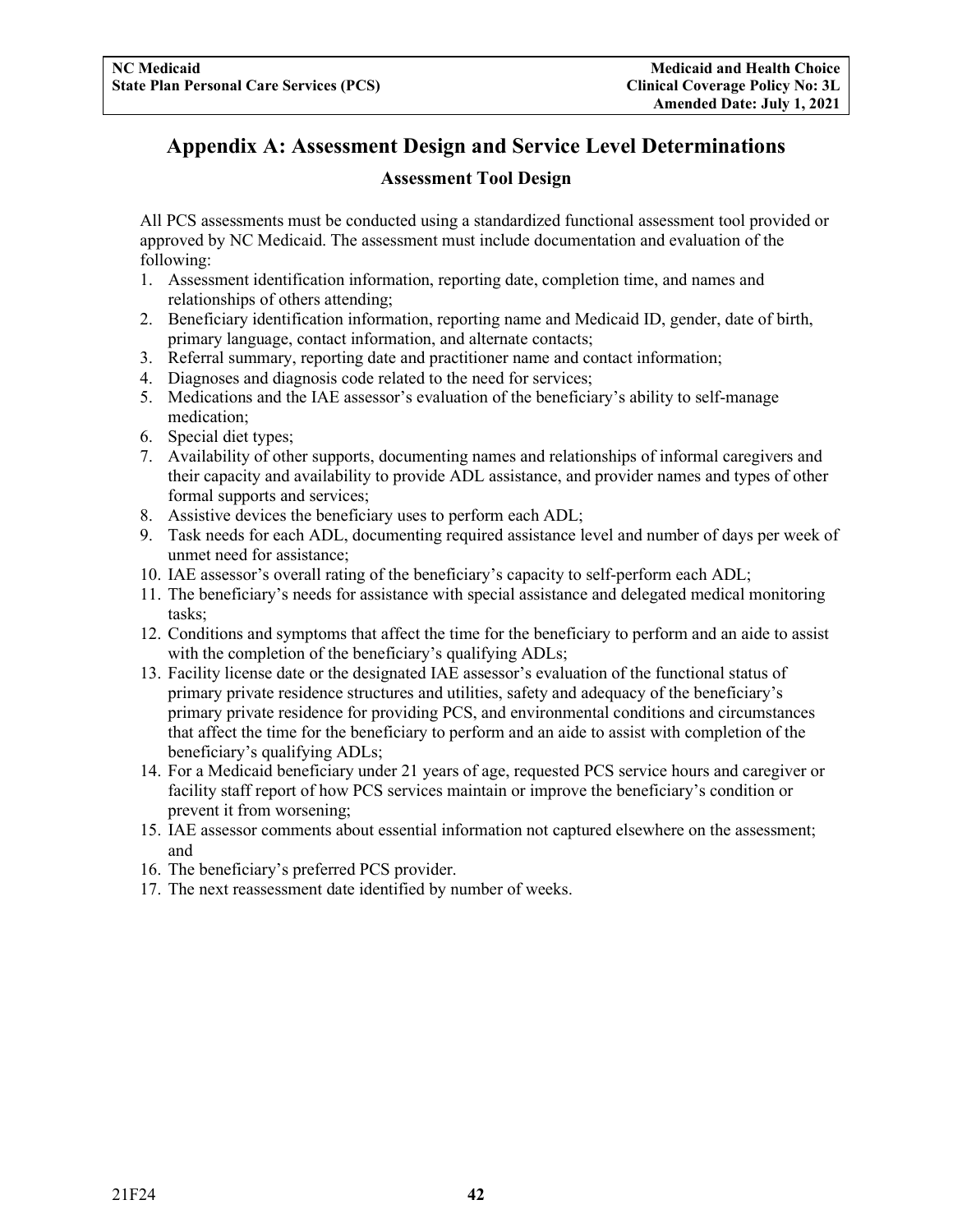#### **Service Level Determinations**

1. Time is authorized for each day of unmet need for assistance with qualifying ADLs from the Daily Minutes table as follows:

| <b>Beneficiary's Overall Self-Performance Capacity</b> |                           |                             |                        |  |
|--------------------------------------------------------|---------------------------|-----------------------------|------------------------|--|
|                                                        | <b>Limited Assistance</b> | <b>Extensive Assistance</b> | <b>Full Dependence</b> |  |
| ADL                                                    |                           |                             |                        |  |
| Bathing                                                | 35 minutes per day        | 50 minutes per day          | 60 minutes per day     |  |
| Dressing                                               | 20 minutes per day        | 35 minutes per day          | 40 minutes per day     |  |
| Mobility                                               | 10 minutes per day        | 20 minutes per day          | 20 minutes per day     |  |
| Toileting                                              | 25 minutes per day        | 30 minutes per day          | 35 minutes per day     |  |
| Eating                                                 | 30 minutes per day        | 45 minutes per day          | 50 minutes per day     |  |
| <b>Medication Assistance</b>                           |                           |                             |                        |  |
|                                                        | <b>Routine</b>            | <b>Routine</b>              | Poly pharmacy          |  |
| Reminders/                                             | Administration,           | <b>Administration</b>       | and/or                 |  |
| Set-Up/Supervision                                     | 8 or Fewer                | <b>Plus PRN</b>             | Complex                |  |
| 10 minutes per day                                     | 20 minutes per day        | 40 minutes per day          | 60 minutes per day     |  |

#### **Daily Minutes for Qualifying ADLs and Medication Assistance**

**Notes:** Eating ADL includes meal preparation and preparation of textured-modified diets. When basic meal preparation is covered under services paid for by State/County Special Assistance then assistance with clean-up and basic meal preparation services that duplicate State/County Special Assistance (Section M – Eating and Meal Preparation tasks 6-9 of the PCS independent assessment tool) will be scored as needs met. Time may be authorized for Medication Assistance services that are allowed by state law.

- 2. If the total time assigned for all qualifying ADLs and IADLs is less than 60 minutes per day, total time is increased to 60 minutes per day of unmet need for assistance.
- 3. Additional time, up to 25%, may be authorized for exacerbating conditions and symptoms that affect the beneficiary's ability to perform and/or the time required to assist with the beneficiary's qualifying ADLs as identified by the independent assessment. For ALL conditions affecting the beneficiary's ability to perform ADLs, no more than 25% of additional time is provided.
- 4. Additional time, up to 25%, percent may be authorized for environmental conditions and circumstances that affect the beneficiary's qualifying ADLs as identified by the independent assessment. For ALL conditions affecting the beneficiary's ability to perform ADLs, no more than 25% of additional time is be provided.
- 5. In accordance with Session Law 2013-306, up to 50 additional hours of PCS services may be authorized to a beneficiary if: 1) The beneficiary requires an increased level of supervision. 2) The beneficiary requires caregivers with training or experience in caring for individuals who have a degenerative disease, characterized by irreversible memory dysfunction, that attacks the brain and results in impaired memory, thinking, and behavior, including gradual memory loss, impaired judgment, disorientation, personality change, difficulty in learning, and the loss of language skills. 3) Regardless of setting, the beneficiary requires a physical environment that includes modifications and safety measures to safeguard the recipient because of the beneficiary's gradual memory loss, impaired judgment, disorientation, personality change, difficulty in learning, and the loss of language skills. 4) The beneficiary has a history of safety concerns related to inappropriate wandering, ingestion, aggressive behavior, and an increased incidence of falls. Once ALL these conditions are met, as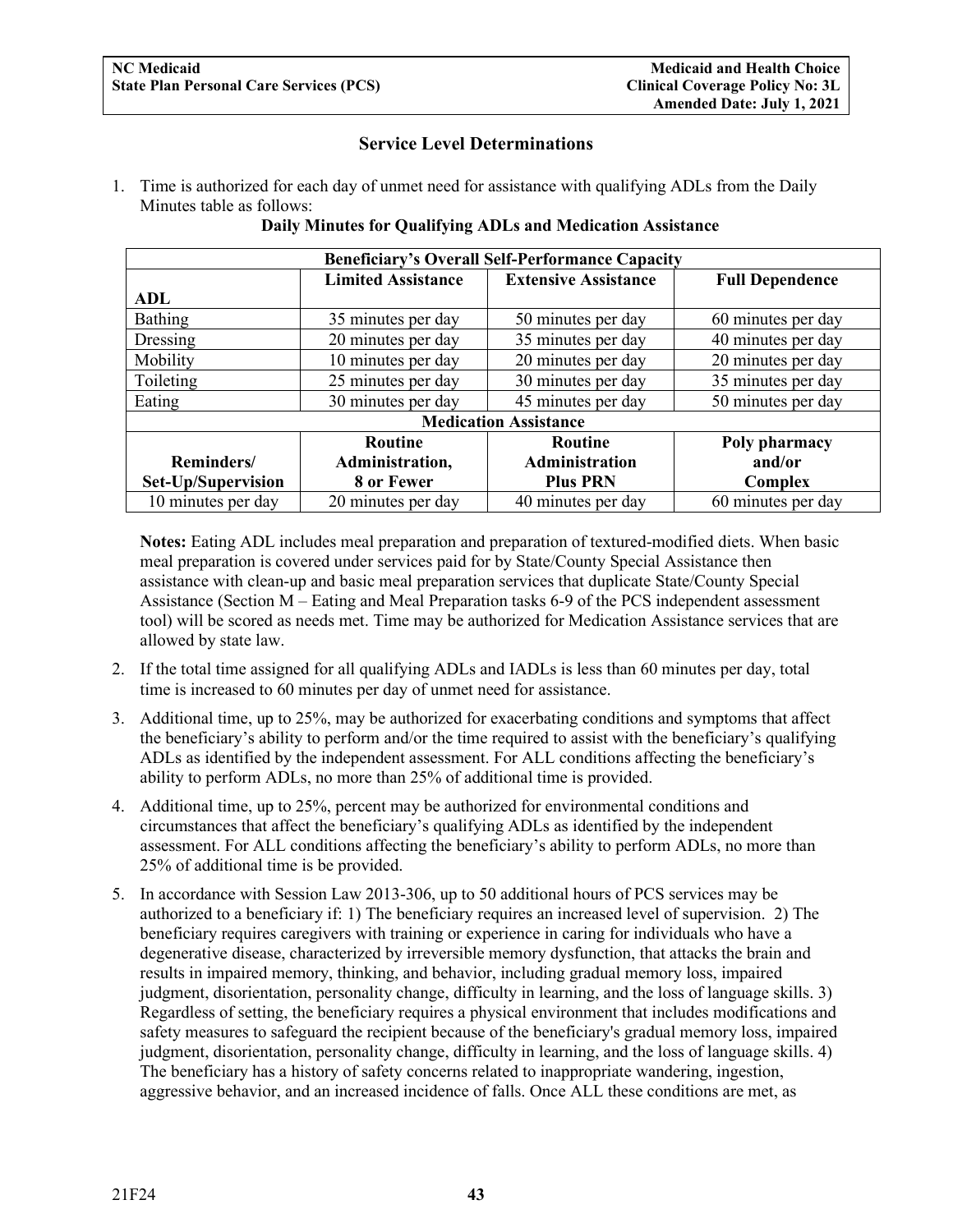shown by the Physician's Attestation and as verified by the independent assessment, additional hours may be approved for any of the exacerbating conditions outlined in Session Law 2013-306 as assessed in Sections D and O of the independent assessment.

- a. If one exacerbating condition is present, up to 10 hours additional per month will be approved.
- b. If two exacerbating conditions are present up to 20 hours additional per month will be approved.
- c. If three exacerbating conditions are present, up to 30 hours additional per month will be approved.
- d. If four exacerbating conditions are present, up to 40 hours additional per month will be approved.
- e. If five or more exacerbating conditions are present, up to 50 hours additional per month will be approved
- 6. The total authorized service hours per month may not exceed 60 for children under 21 years of age, unless the requested services are approved under EPSDT.
- 7. Total authorized PCS hours may only exceed 80 hours per month for adults, if there is present: a. a physician attestation of need for expanded hours; and
	- b. qualifying criteria as established above. In no case will PCS hours exceed the maximum of 130 hours per month.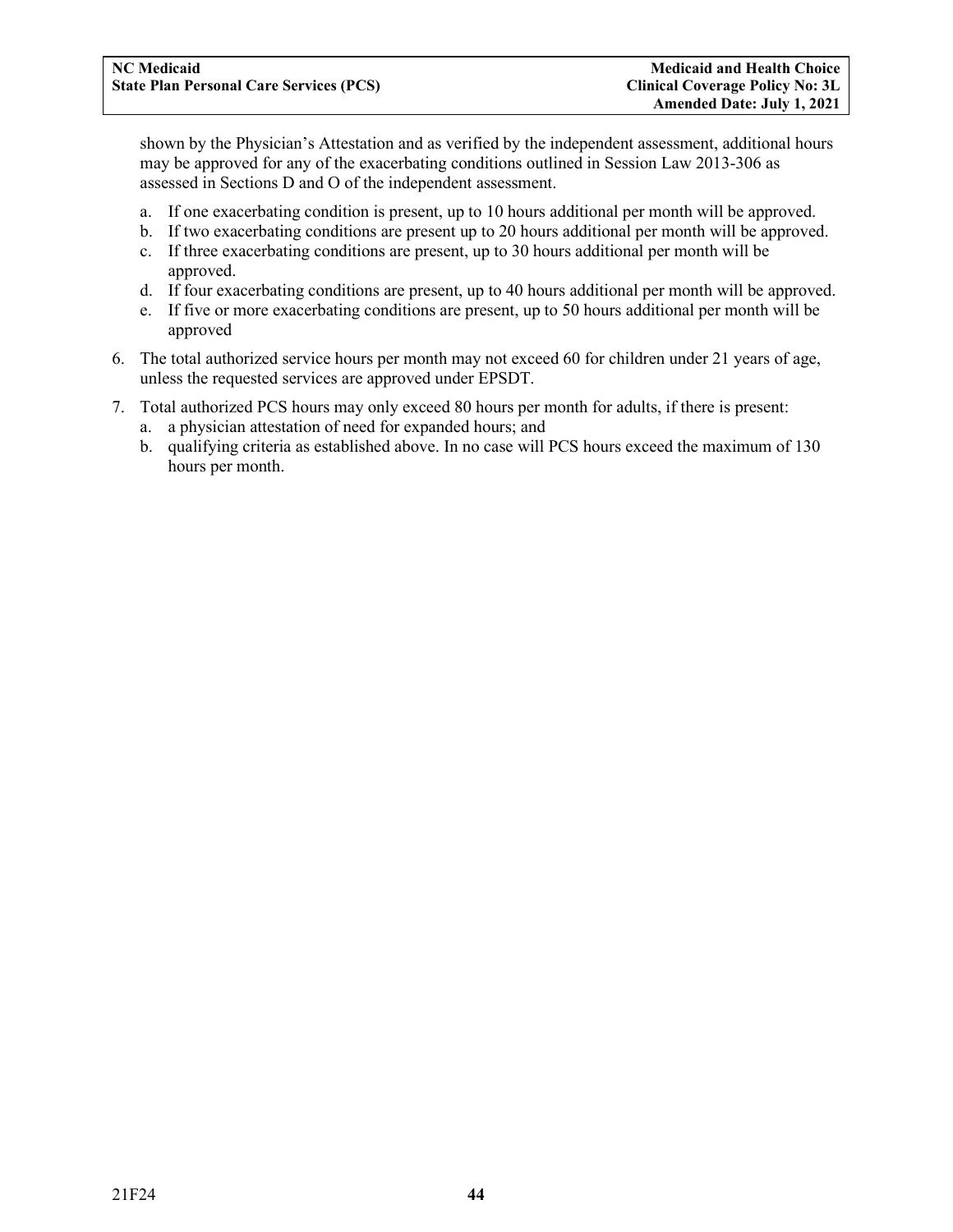## **Attachment A: Claims-Related Information**

<span id="page-47-0"></span>Provider(s) shall comply with the, *NCTracks Provider Claims and Billing Assistance Guide*, Medicaid bulletins, fee schedules, NC Medicaid's clinical coverage policies and any other relevant documents for specific coverage and reimbursement for Medicaid and NCHC:

#### <span id="page-47-1"></span>**A. Claim Type**

Professional (CMS-1500/837P transaction)

Unless directed otherwise, Institutional Claims must be billed according to the National Uniform Billing Guidelines. All claims must comply with National Coding Guidelines.

#### <span id="page-47-2"></span>**B. International Classification of Diseases and Related Health Problems, Tenth Revisions, Clinical Modification (ICD-10-CM) and Procedural Coding System (PCS)**

Provider(s) shall report the ICD-10-CM and Procedural Coding System (PCS) to the highest level of specificity that supports medical necessity. Provider(s) shall use the current ICD-10 edition and any subsequent editions in effect at the time of service. Provider(s) shall refer to the applicable edition for code description, as it is no longer documented in the policy.

#### <span id="page-47-3"></span>**C. Code(s)**

Provider(s) shall report the most specific billing code that accurately and completely describes the procedure, product or service provided. Provider(s) shall use the Current Procedural Terminology (CPT), Health Care Procedure Coding System (HCPCS), and UB-04 Data Specifications Manual (for a complete listing of valid revenue codes) and any subsequent editions in effect at the time of service. Provider(s) shall refer to the applicable edition for the code description, as it is no longer documented in the policy.

| <b>CPT Code(s)</b> |  |
|--------------------|--|
| 99509              |  |

If no such specific CPT or HCPCS code exists, then the provider(s) shall report the procedure, product or service using the appropriate unlisted procedure or service code.

#### **Unlisted Procedure or Service**

**CPT:** The provider(s) shall refer to and comply with the Instructions for Use of the CPT Codebook, Unlisted Procedure or Service, and Special Report as documented in the current CPT in effect at the time of service.

**HCPCS:** The provider(s) shall refer to and comply with the Instructions for Use of HCPCS National Level II codes, Unlisted Procedure or Service and Special Report as documented in the current HCPCS edition in effect at the time of service.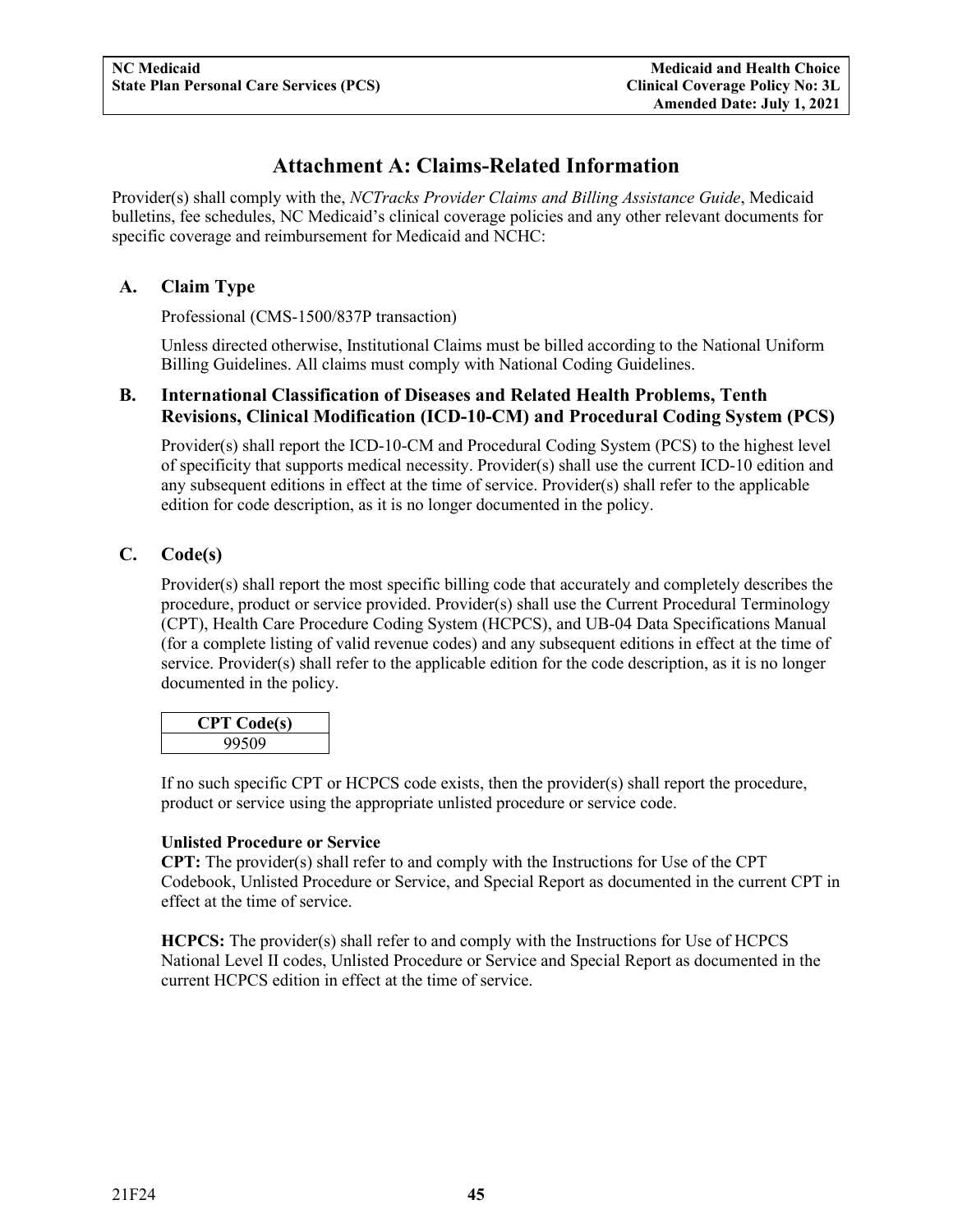#### <span id="page-48-0"></span>**D. Modifiers**

Provider(s) shall follow applicable modifier guidelines.

| <b>Providers</b>                                      | <b>Modifier(s)</b> |
|-------------------------------------------------------|--------------------|
| Any beneficiary Under 21 Years regardless of setting  | HА                 |
| In-Home Care Agencies, Beneficiary 21 Years and Older | <b>HB</b>          |
| <b>Adult Care Homes</b>                               | HC                 |
| <b>Combination Homes</b>                              | <b>TT</b>          |
| Special Care Units                                    | <b>SC</b>          |
| <b>Family Care Homes</b>                              | HQ                 |
| Supervised Living Facilities for adults with MI/SA    | <b>HH</b>          |
| Supervised Living Facilities for adults with I/DD     | НI                 |

#### <span id="page-48-1"></span>**E. Billing Units**

Provider(s) shall report the appropriate code(s) used which determines the billing unit(s).

1 unit of service  $= 15$  minutes

PCS follows wage and hour requirements for rounding billing units (7/8 rule).

#### <span id="page-48-2"></span>**F. Place of Service**

PCS is provided in the beneficiary's primary private residence or a residential facility licensed by the State of North Carolina as an adult care home, a family care home, a combination home, or a supervised living facility for adults with intellectual disabilities, developmental disabilities or mental illness.

Beneficiaries under 21 years of age approved for PCS under EPSDT may receive services in the home, school, or other approved community settings. Refer to **Subsection 5.2.3.**

#### <span id="page-48-3"></span>**G. Co-payments**

For Medicaid refer to Medicaid State Plan: <https://medicaid.ncdhhs.gov/get-involved/nc-health-choice-state-plan>

For NCHC refer to NCHC State Plan: <https://medicaid.ncdhhs.gov/get-involved/nc-health-choice-state-plan>

#### <span id="page-48-4"></span>**H. Reimbursement**

Provider(s) shall bill their usual and customary charges. For a schedule of rates, refer to:<https://medicaid.ncdhhs.gov/>

Provider(s) subject to the EVV requirements shall capture and verify seven (7) core in-home visit components, which are required under the 21st Century Cures Act to complete real-time electronic verification, tracking, and documentation. These core components are:

- a. Date of Service;
- b. Location of service delivery;
- c. Individual providing service;
- d. Type of services performed;
- e. Individual receiving service;
- f. Time service begins; and
- g. Time service ends.